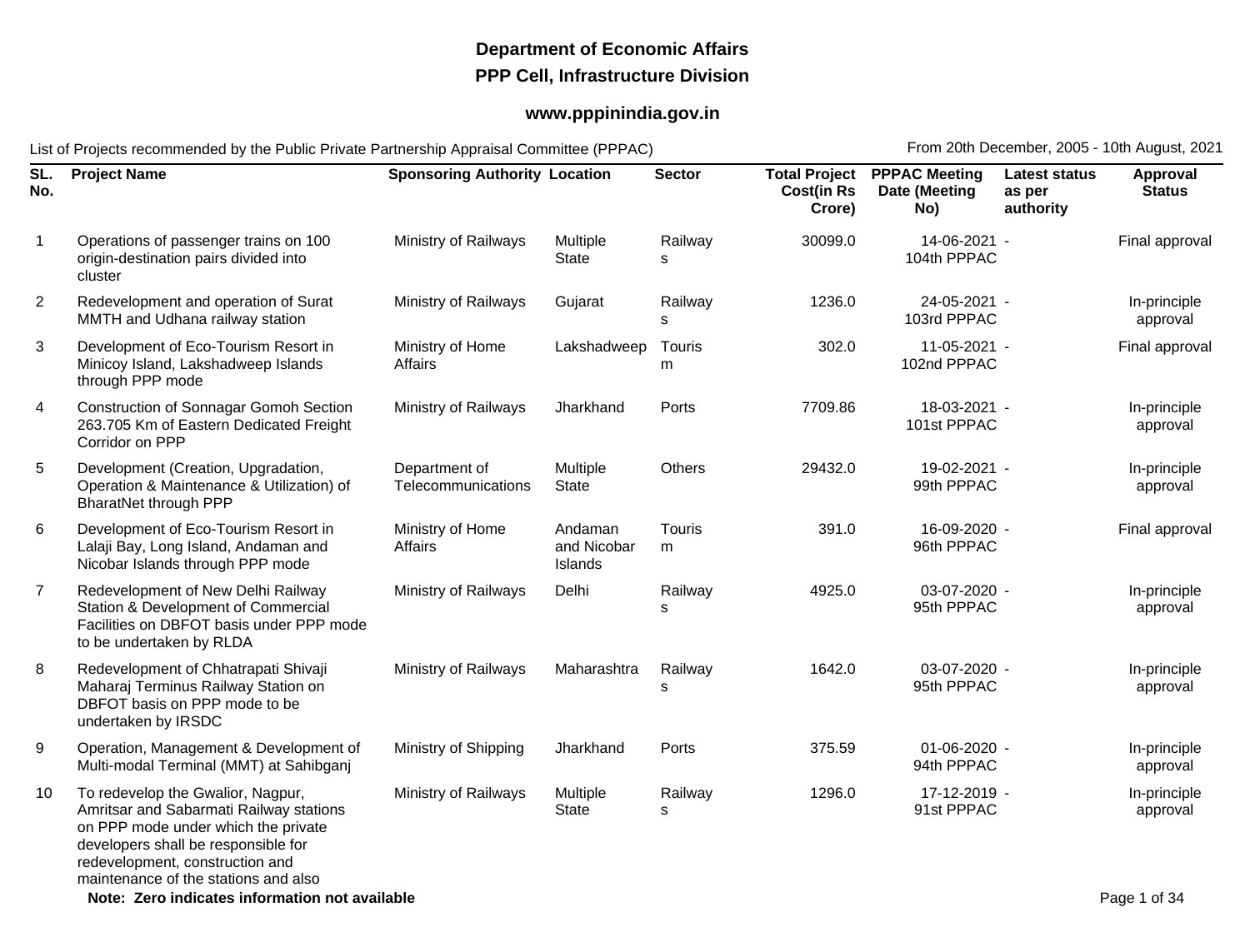| SL.<br>No. | <b>Project Name</b>                                                                                                                                                                                             | <b>Sponsoring Authority Location</b> |                                   | <b>Sector</b> | <b>Total Project</b><br><b>Cost(in Rs</b><br>Crore) | <b>PPPAC Meeting</b><br>Date (Meeting<br>No) | Latest status<br>as per<br>authority | <b>Approval</b><br><b>Status</b> |
|------------|-----------------------------------------------------------------------------------------------------------------------------------------------------------------------------------------------------------------|--------------------------------------|-----------------------------------|---------------|-----------------------------------------------------|----------------------------------------------|--------------------------------------|----------------------------------|
|            | responsible for estate development<br>activities to provide integrated services to<br>passengers                                                                                                                |                                      |                                   |               |                                                     |                                              |                                      |                                  |
| 11         | Deepening and Optimization of Paradip<br>Port Trust (PPT) Inner Harbour Facilities<br>including construction of Western Dock<br>Captive Berths to handle capesize vessels<br>on PPP mode                        | Ministry of Shipping                 | Odisha                            | Ports         | 3025.0                                              | $30-10-2019$ -<br>90th PPPAC                 |                                      | In-principle<br>approval         |
| 12         | Development of Eco-Tourism Resort in<br>Lalaji Bay, Long Island, Andaman and<br>Nicobar Islands through PPP mode                                                                                                | Ministry of Horme<br>Affairs         | Andaman<br>and Nicobar<br>Islands | Touris<br>m   | 391.0                                               | 27-08-2019 -<br>89th PPPAC                   |                                      | In-principle<br>approval         |
| 13         | Development of Eco-Tourism Resort in<br>Minicoy Island, Lakshadweep Islands<br>through PPP mode                                                                                                                 | Ministry of Horme<br>Affairs         | Lakshadweep                       | Touris<br>m   | 302.0                                               | 27-08-2019 -<br>89th PPPAC                   |                                      | In-principle<br>approval         |
| 14         | Opeartion, Management and Development<br>(OMD) of Multimodal Terminal (MMT) at<br>Varanasi under PPP mode                                                                                                       | Ministry of Shipping                 | <b>Uttar Pradesh</b>              | Housin<br>g   | 334.38                                              | 28-02-2019<br>86th PPPAC                     |                                      | Final approval                   |
| 15         | Proposal for Operation, Management and<br>Development of Ahmedabad Airport of<br>Airports Authority of India (AAI) through<br>PPP mode (Cost considered here is<br>Estimated Investment by Cocessionaire)       | Airports Authority of<br>India       | Gujarat                           | Airport       | 1704.0                                              | 11-12-2018 -<br>85th PPPAC                   |                                      | Final approval                   |
| 16         | Proposal for Operation, Management and<br>Development of Jaipur Airport of Airports<br>Authority of India (AAI) through PPP mode<br>(Cost considered here is Estimated<br>Investment by Cocessionaire)          | Airports Authority of<br>India       | Rajasthan                         | Airport       | 1838.0                                              | 11-12-2018 -<br>85th PPPAC                   |                                      | Final approval                   |
| 17         | Proposal for Operation, Management and<br>Development of Lucknow Airport of<br>Airports Authority of India (AAI) through<br>PPP mode (Cost considered here is<br>Estimated Investment by Cocessionaire)         | Airports Authority of<br>India       | Uttar Pradesh Airport             |               | 1673.0                                              | 11-12-2018 -<br>85th PPPAC                   |                                      | Final approval                   |
| 18         | Proposal for Operation, Management and<br>Development of Guwahati Airport of<br>Airports Authority of India (AAI) through<br>PPP mode (Cost considered here is<br><b>Estimated Investment by Cocessionaire)</b> | Airports Authority of<br>India       | Assam                             | Airport       | 1507.0                                              | $11 - 12 - 2018 -$<br>85th PPPAC             |                                      | Final approval                   |
| 19         | Proposal for Operation, Management and<br>Development of Mangaluru Airport of<br>Airports Authority of India (AAI) through                                                                                      | Airports Authority of<br>India       | Karnataka                         | Airport       | 1482.0                                              | 11-12-2018 -<br>85th PPPAC                   |                                      | Final approval                   |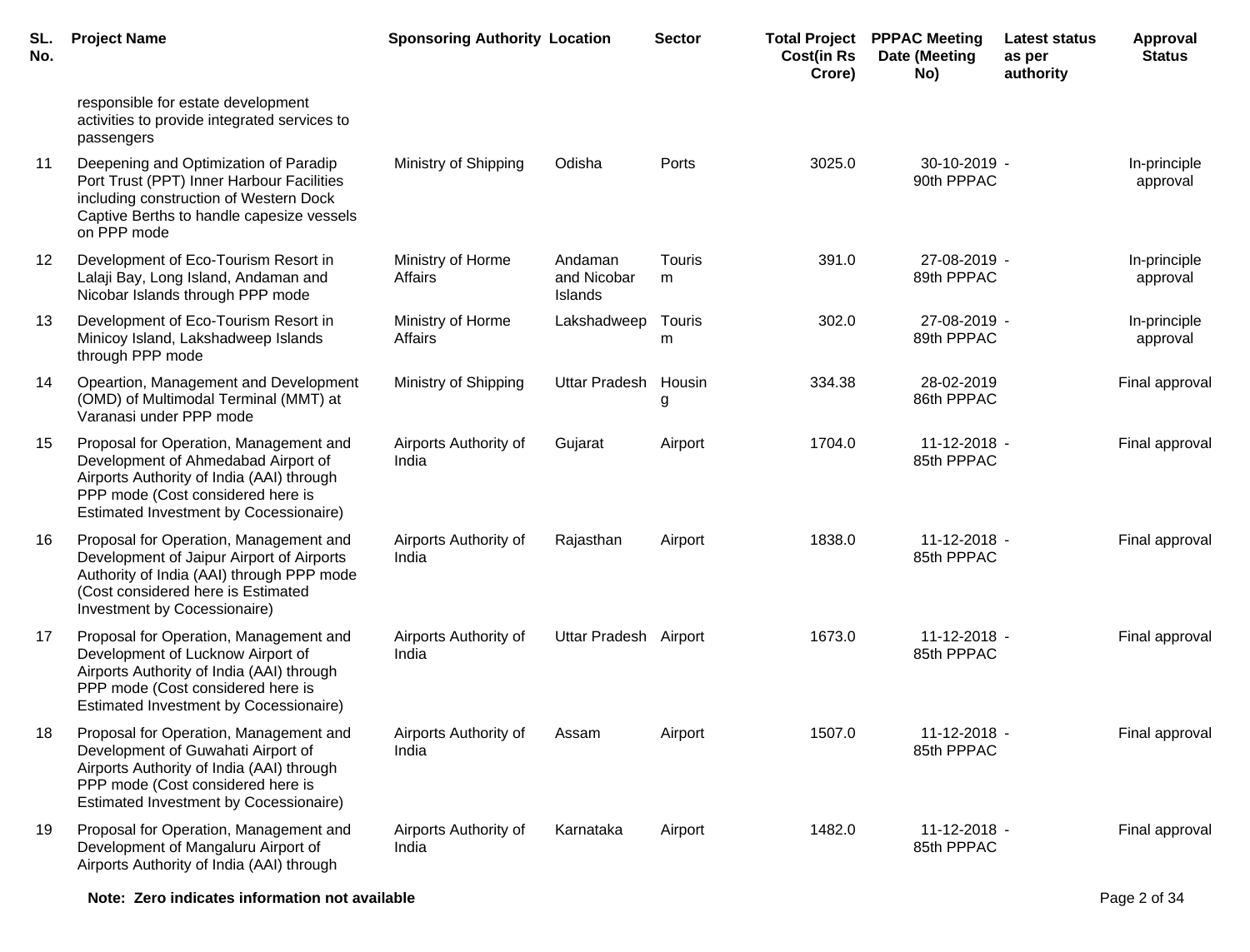| SL.<br>No. | <b>Project Name</b>                                                                                                                                                                                                                            | <b>Sponsoring Authority Location</b>          |                                   | <b>Sector</b> | <b>Cost(in Rs</b><br>Crore) | <b>Total Project PPPAC Meeting</b><br>Date (Meeting<br>No) | Latest status<br>as per<br>authority | Approval<br><b>Status</b> |
|------------|------------------------------------------------------------------------------------------------------------------------------------------------------------------------------------------------------------------------------------------------|-----------------------------------------------|-----------------------------------|---------------|-----------------------------|------------------------------------------------------------|--------------------------------------|---------------------------|
|            | PPP mode (Cost considered here is<br>Estimated Investment by Cocessionaire)                                                                                                                                                                    |                                               |                                   |               |                             |                                                            |                                      |                           |
| 20         | Proposal for Operation, Management and<br>Development of Trivandrum Airport of<br>Airports Authority of India (AAI) through<br>PPP mode (Cost considered here is<br>Estimated Investment by Cocessionaire)                                     | Airports Authority of<br>India                | Kerala                            | Airport       | 813.0                       | 11-12-2018 -<br>85th PPPAC                                 |                                      | Final approval            |
| 21         | Development of Ecor-Tourism Resort in<br>Lalaji Bay, Long Island, Andaman and<br>Nicobar Islands through PPP mode                                                                                                                              | Ministry of Horme<br>Affairs                  | Andaman<br>and Nicobar<br>Islands | Touris<br>m   | 379.0                       | 07-12-2018 -<br>84th PPPAC                                 |                                      | In-principle<br>approval  |
| 22         | Sx laning of Anandapuram - Pendurthi -<br>Anakapalli section of NH 5 (New NH-16)<br>from KM 681 to KM 731.78 alongwith<br>fourlane connectivity to Visakhapatnam<br>Port Road from KM 0 to KM 12.7 in<br>Andhra Pradesh on Hybrid Annuity Mode | Ministry of Road<br>Transport and<br>Highways | Andhra<br>Pradesh                 | Roads         | 2355.49                     | 22-09-2017 -<br>83nd PPPAC                                 |                                      | Final approval            |
| 23         | Six laning of Nidagatta-Mysore section of<br>NH-275 from km 74.20 to km 135.304 in<br>the state of Karnataka on Hybrid Annuity<br>mode (Package-II)                                                                                            | Ministry of Road<br>Transport and<br>Highways | Karnataka                         | Roads         | 2177.8                      | 17-05-2017 Yet to be<br>82nd PPPAC awarded                 |                                      | Final approval            |
| 24         | Six laning of Bangalore-Nidagatta section<br>of NH-275 from km 18 to km 74.20 in the<br>state of Karnataka on Hybrid Annuity<br>Mode (Package I)                                                                                               | Ministry of Road<br>Transport and<br>Highways | Karnataka                         | Roads         | 1995.34                     | 17-05-2017 Yet to be<br>82nd PPPAC awarded                 |                                      | Final approval            |
| 25         | 6 laning of Narasannapeta-Ranastalam<br>section on NH-16 (old NH-5) from km<br>580.671 to km 634.861 in the state of<br>Andhra Pradesh under NHDP Phase V on<br><b>Hybrid Annuity Mode</b>                                                     | Ministry of Road<br>Transport and<br>Highways | Andhra<br>Pradesh                 | Roads         | 1323.15                     | 17-05-2017 Yet to be<br>82nd PPPAC awarded                 |                                      | Final approval            |
| 26         | Six laning of Chakeri - Allahabad section<br>of NH 2 (from KM 483.687 KM 628.753) in<br>the State of State of Uttar Pradesh under<br>NHDP Phase V on Hybrid Annuity Mode                                                                       | Ministry of Road<br>Transport and<br>Highways | Uttar Pradesh Roads               |               | 1735.2                      | 14-02-2017 Yet to be<br>81st PPPAC awarded                 |                                      | Final approval            |
| 27         | 4 laning of Solapur - Bijapur section of NH<br>13 from KM 0.00 to KM 110.542 in the<br>State of Maharashtra and Karnataka under<br>NHDP Phase III on DBFO (Toll) basis                                                                         | Ministry of Road<br>Transport and<br>Highways | Multiple<br><b>State</b>          | Roads         | 1576.79                     | 14-02-2017 Yet to be<br>81st PPPAC awarded                 |                                      | Final approval            |
| 28         | 4 laning of end of Pandoh bypass to<br>Takoli section of NH 21 from KM 221.305<br>to 242.00 KM under NHDP IVB in the State                                                                                                                     | Ministry of Road<br>Transport and<br>Highways | Himachal<br>Pradesh               | Roads         | 2485.93                     | 14-02-2017 Yet to be<br>81st PPPAC awarded                 |                                      | Final approval            |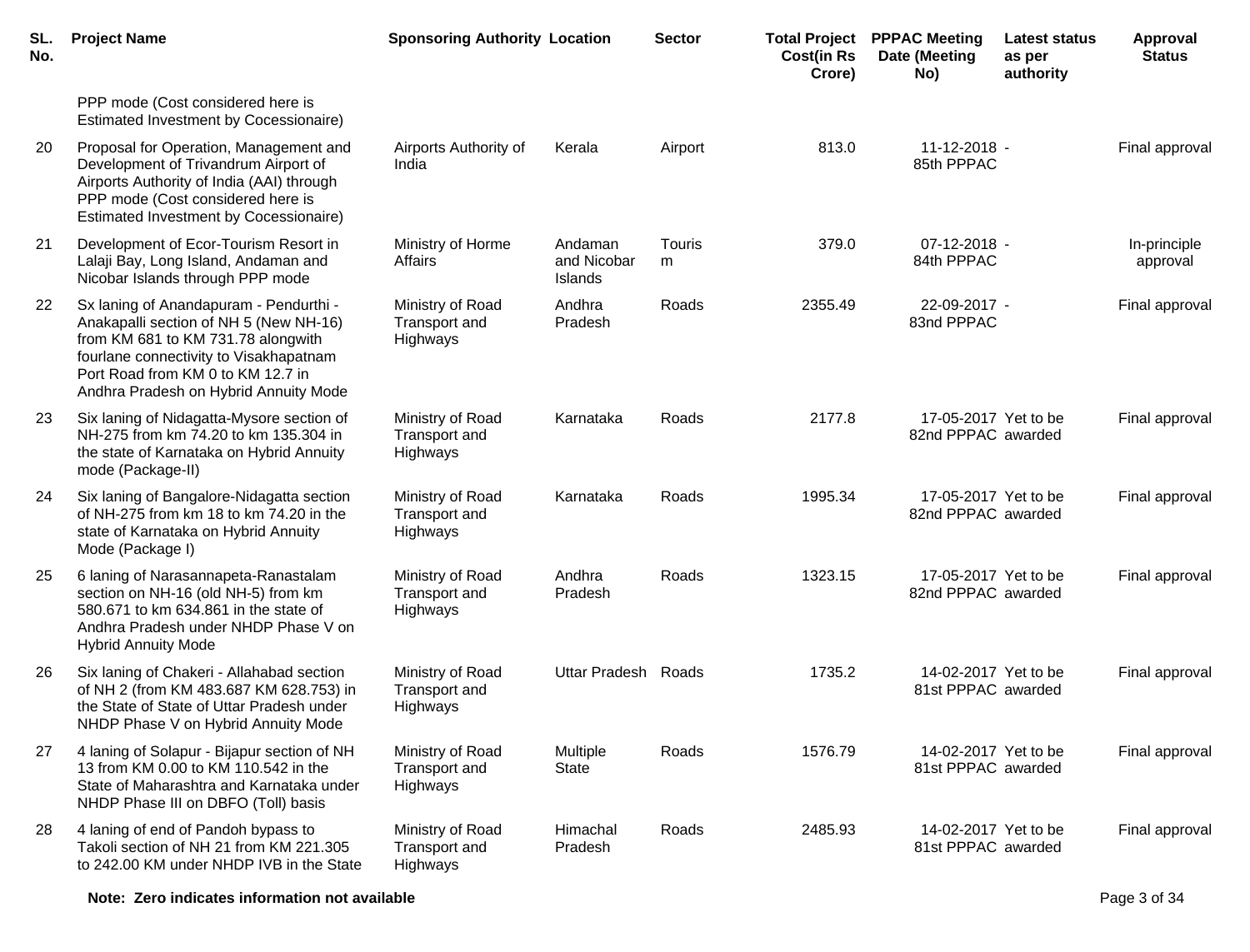| SL.<br>No. | <b>Project Name</b>                                                                                                                                                                                                                                                                                                                                                                                                                   | <b>Sponsoring Authority Location</b>          |                          | <b>Sector</b> | <b>Cost(in Rs</b><br>Crore) | <b>Total Project PPPAC Meeting</b><br>Date (Meeting<br>No) | <b>Latest status</b><br>as per<br>authority | <b>Approval</b><br><b>Status</b> |
|------------|---------------------------------------------------------------------------------------------------------------------------------------------------------------------------------------------------------------------------------------------------------------------------------------------------------------------------------------------------------------------------------------------------------------------------------------|-----------------------------------------------|--------------------------|---------------|-----------------------------|------------------------------------------------------------|---------------------------------------------|----------------------------------|
|            | of Himachal Pradesh on Hybrid Annuity<br>Mode                                                                                                                                                                                                                                                                                                                                                                                         |                                               |                          |               |                             |                                                            |                                             |                                  |
| 29         | 4 laning with paved shoulder of Porbandar<br>- Dwarka section of NH 8E from KM<br>356.766 to KM 473 in the State of Gujarat<br>on Hybrid Annuity Mode                                                                                                                                                                                                                                                                                 | Ministry of Road<br>Transport and<br>Highways | Gujarat                  | Roads         | 1463.21                     | 14-02-2017 Yet to be<br>81st PPPAC awarded                 |                                             | Final approval                   |
| 30         | Operation and Maintenance of Select<br>Areas of Jaipur Airport                                                                                                                                                                                                                                                                                                                                                                        | Ministry of Civil<br>Aviation                 | Rajasthan                | Airport       | 0.0                         | 28-10-2016 Yet to be<br>80th PPPAC awarded                 |                                             | Final approval                   |
| 31         | Operation and Maintenance of Select<br>Areas of Ahmedabad Airport                                                                                                                                                                                                                                                                                                                                                                     | Ministry of Civil<br>Aviation                 | Gujarat                  | Airport       | 0.0                         | 28-10-2016 Yet to be<br>80th PPPAC awarded                 |                                             | Final approval                   |
| 32         | Six Laning of Handia Varanasi Section of<br>NH-2 from KM 713.146 to KM 785.544 in<br>the State of Uttar Pradesh under NHDP<br>Phase V on Hybrid Annuity Mode                                                                                                                                                                                                                                                                          | Ministry of Road<br>Transport and<br>Highways | <b>Uttar Pradesh</b>     | Roads         | 2064.99                     | 28-10-2016 Pre-                                            | 80th PPPAC construction<br>Stage            | Final approval                   |
| 33         | Construction of New Link (NH-133B) from<br>Km. 0.000 (Km. 200.87 of Sahibganj<br>Bypass) in Jharkhand to Km. 15.885<br>(Junction of NH-133B and 131A on<br>Manihanri Bypass) and construction of<br>Manihari Bypass from Km. 0.000 (Junction<br>of NH-133B and 131A on Manihari<br>Bypass) to Km. 6.000 near Naranpur of<br>NH-131A in the State of Bihar including 4<br>Lane Ganga Bridge on Hybrid Annuity<br>Mode under NH(0thers) | Ministry of Road<br>Transport and<br>Highways | Multiple<br><b>State</b> | Roads         | 1905.55                     | 13-06-2016 Yet to be<br>79th PPPAC awarded                 |                                             | Final approval                   |
| 34         | Four laning of Phagwara-Rupnagar of NH-<br>344A in Punjab on Hybrid Annuity Mode<br>(total 80.82 KM)                                                                                                                                                                                                                                                                                                                                  | Ministry of Road<br>Transport and<br>Highways | Punjab                   | Roads         | 1169.61                     | 25-04-2016 Under                                           | 78th PPPAC Construction                     | Final approval                   |
| 35         | Re-development of Berth 8, 9 and Barge<br>Berth at Port of Marmugao, Goa                                                                                                                                                                                                                                                                                                                                                              | Ministry of Shipping                          | Goa                      | Ports         | 1420.84                     | 22-03-2016 Under<br>76th PPPAC                             | 77th PPPAC Construction                     | Final approval                   |
| 36         | Four Laning Aurangabad to Telwadi<br>Section of NH - 211 from Km. 290.200 to<br>376.000 in the State of Maharashtra under<br>the NHDP Phase IV on DBFOT (Toll) Basis                                                                                                                                                                                                                                                                  | Ministry of Road<br>Transport and<br>Highways | Maharashtra              | Roads         | 1252.19                     | 22-03-2016 Yet to be<br>77th PPPAC awarded                 |                                             | Final approval                   |
| 37         | Six Laning of Kharar to Ludhiana Section<br>of NH - 95 (New NH - 05) from Kharar<br>Km. 10+185 to Samrala Chowk Ludhiana<br>Km. 86+199 in the State of Punjab under                                                                                                                                                                                                                                                                   | Ministry of Road<br>Transport and<br>Highways | Punjab                   | Roads         | 1388.34                     | 22-03-2016 Under                                           | 77th PPPAC Construction                     | Final approval                   |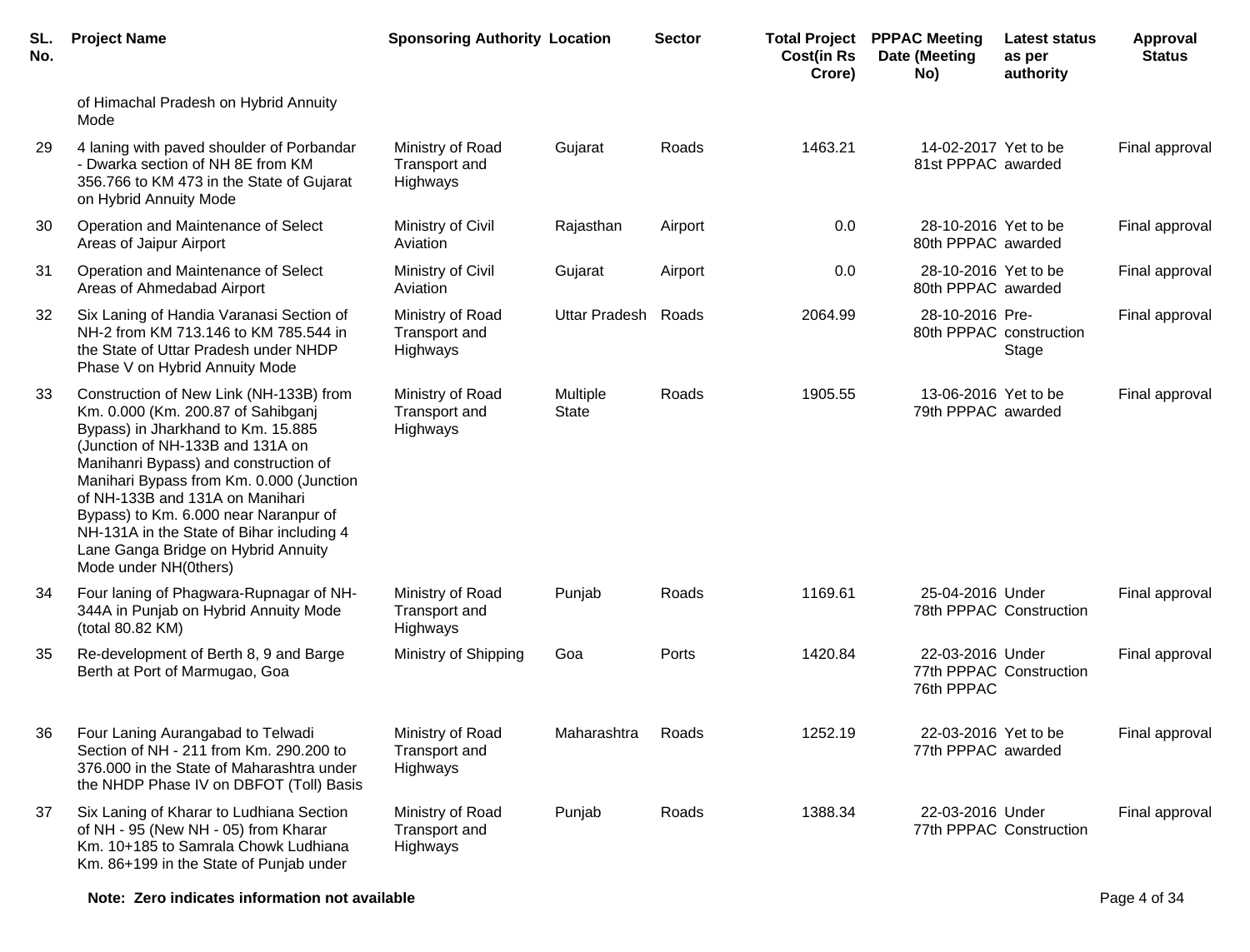| SL.<br>No. | <b>Project Name</b>                                                                                                                                                                                                                                                                                                                                                                                                                                  | <b>Sponsoring Authority Location</b>          |                          | <b>Sector</b> | <b>Total Project</b><br><b>Cost(in Rs</b><br>Crore) | <b>PPPAC Meeting</b><br>Date (Meeting<br>No) | Latest status<br>as per<br>authority | Approval<br><b>Status</b> |
|------------|------------------------------------------------------------------------------------------------------------------------------------------------------------------------------------------------------------------------------------------------------------------------------------------------------------------------------------------------------------------------------------------------------------------------------------------------------|-----------------------------------------------|--------------------------|---------------|-----------------------------------------------------|----------------------------------------------|--------------------------------------|---------------------------|
|            | NHDP Phase V on Hybrid Annuity Mode                                                                                                                                                                                                                                                                                                                                                                                                                  |                                               |                          |               |                                                     |                                              |                                      |                           |
| 38         | Construction and Upgradation of NH-<br>131A from Km. 34.578 near Narenpur to<br>Km. 81.000 near Purnea to 4 Lane<br>standard in thew State of Bihar on Hybrid<br>Annuity Model under NH(0)<br>Funding (Package II)                                                                                                                                                                                                                                   | Ministry of Road<br>Transport and<br>Highways | <b>Bihar</b>             | Roads         | 1160.65                                             | 22-03-2016 Yet to be<br>77th PPPAC awarded   |                                      | Final approval            |
| -39        | Construction of New Link (NH-133B) from<br>Km. 0.000 (Km. 200.87 of Sahibganj<br>Bypass) in Jharkhand to Km. 15.885<br>(Junction of NH-133B and 131A on<br>Manihanri Bypass) and construction of<br>Manihari Bypass from Km. 0.000 (Junction<br>of NH-133B and 131A on Manihari<br>Bypass) to Km. 6.000 near Naranpur of<br>NH-131A in the State of Bihar including 4<br>Lane Ganga Bridge on Hybrid Annuity<br>Mode under NH(0) funding (Package I) | Ministry of Road<br>Transport and<br>Highways | Multiple<br><b>State</b> | Roads         | 1905.55                                             | 22-03-2016 Yet to be<br>77th PPPAC awarded   |                                      | Final approval            |
| 40         | Four laning of Chikhali to Fagne Section of<br>NH-6 from Km. 360,000 to Km. 510,000<br>in the State of Maharashtra on DBFOT<br>Basis under NHDP Phase IV                                                                                                                                                                                                                                                                                             | Ministry of Road<br>Transport and<br>Highways | Maharashtra              | Roads         | 2005.02                                             | 02-02-2016 Yet to be<br>76th PPPAC awarded   |                                      | Final approval            |
| 41         | Two Laning of proposed Shimla Bypass<br>(Kaithalighat to Shimla Section) of NH-22<br>under NHDP Phase III on Hybrid Annuity<br>Mode                                                                                                                                                                                                                                                                                                                  | Ministry of Road<br>Transport and<br>Highways | Himachal<br>Pradesh      | Roads         | 1160.68                                             | 02-02-2016 Pre-                              | 76th PPPAC construction<br>Stage     | Final approval            |
| 42         | Eight/Six Laning of Delhi Meerut<br>Expressway from Km. 8.360 to Km.<br>27.740 (UP Border to Dasna) oh NH-24 on<br>Hybrid Annuity Mode (Package II)                                                                                                                                                                                                                                                                                                  | Ministry of Road<br>Transport and<br>Highways | Uttar Pradesh Roads      |               | 1376.51                                             | 02-02-2016 Under                             | 76th PPPAC Construction              | Final approval            |
| 43         | Four Laning of Lucknow Sultanpur Section<br>of NH-56 on Hybrid Annuity Mode                                                                                                                                                                                                                                                                                                                                                                          | Ministry of Road<br>Transport and<br>Highways | Uttar Pradesh Roads      |               | 1638.44                                             | 02-02-2016 Under                             | 76th PPPAC Construction              | Final approval            |
| 44         | Setting Up of Floating Storage and<br>Regasification Unit in Mumbai Harbour on<br><b>DBFOT Basis</b>                                                                                                                                                                                                                                                                                                                                                 | Ministry of Shipping                          | Maharashtra              | Ports         | 2690.0                                              | 29-12-2015 -<br>75th PPPAC                   |                                      | Final approval            |
| 45         | Final Approval for Six laning of<br>Aurangabad to Bihar/ Jharkhand Border<br>section of NH-2 from Km 180.00 to Km<br>249.320                                                                                                                                                                                                                                                                                                                         | Ministry of Road<br>Transport and<br>Highways | <b>Bihar</b>             | Roads         | 1005.52                                             | 15-10-2015 Yet to be<br>74th PPPAC awarded   |                                      | Final approval            |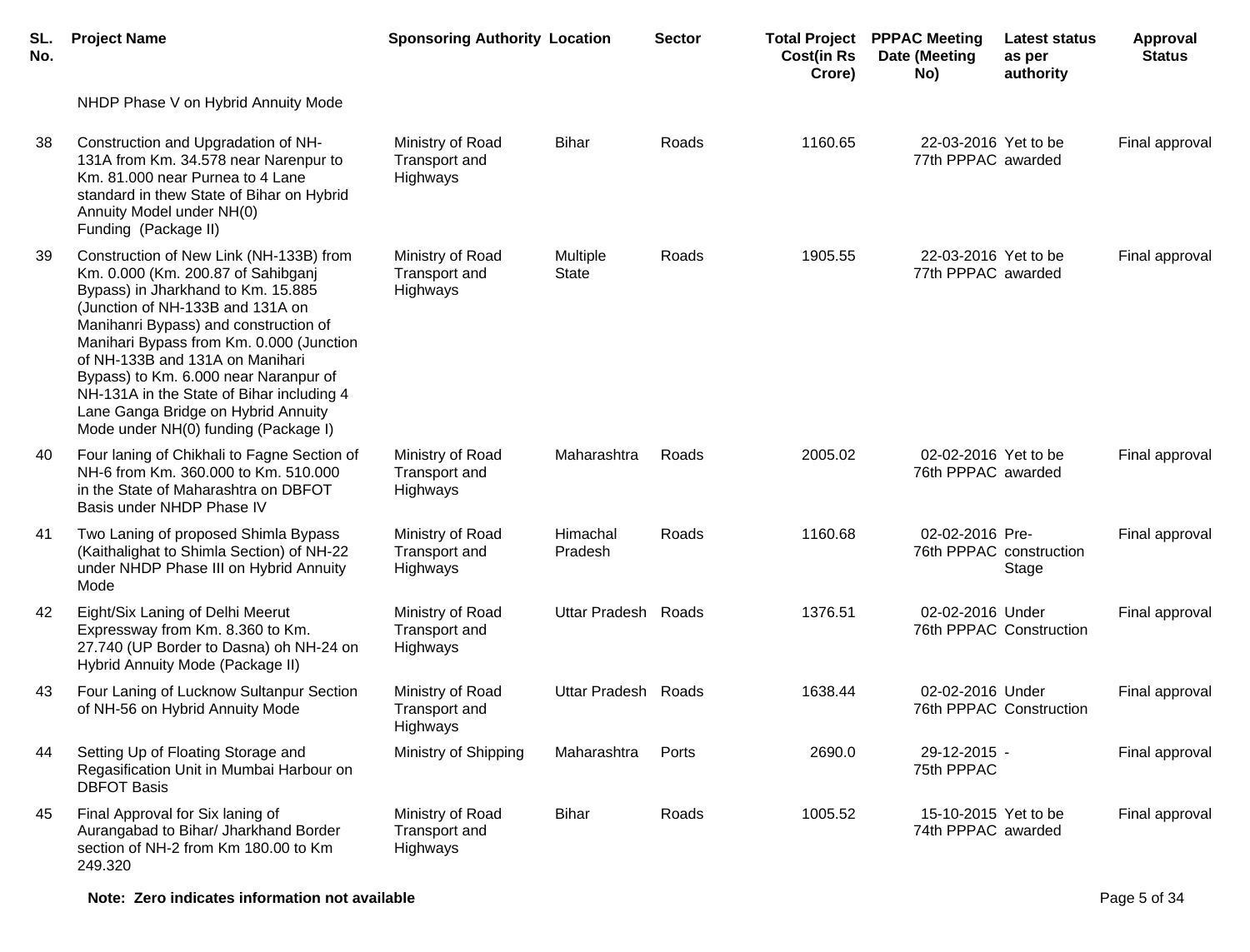| SL.<br>No. | <b>Project Name</b>                                                                                                                                                                 | <b>Sponsoring Authority Location</b>          |                     | <b>Sector</b> | <b>Cost(in Rs</b><br>Crore) | <b>Total Project PPPAC Meeting</b><br>Date (Meeting<br>No) | <b>Latest status</b><br>as per<br>authority | Approval<br><b>Status</b> |
|------------|-------------------------------------------------------------------------------------------------------------------------------------------------------------------------------------|-----------------------------------------------|---------------------|---------------|-----------------------------|------------------------------------------------------------|---------------------------------------------|---------------------------|
| 46         | Final Approval for Six laning of Bihar/<br>Jharkhand Border (Chordaha) to Barwa<br>Adda section of NH-2 from Km 249.320<br>to Km 400.132                                            | Ministry of Road<br>Transport and<br>Highways | Jharkhand           | Roads         | 2768.68                     | 15-10-2015 Yet to be<br>74th PPPAC awarded                 |                                             | Final approval            |
| 47         | Mechanization of EQ 1,2,3 Berths at<br>Paradip Port on BOT basis under PPP Mode                                                                                                     | Ministry of Shipping                          | Odisha              | Ports         | 1412.76                     | 11-06-2015 Pre-<br>73rd PPPAC construction                 | Stage                                       | Final approval            |
| 48         | Four laning of Cuttack-Augul section of<br>NH-42 from km 0.000 to 112.000 in the<br>state of Orissa under NHDP Phase IV B on<br>BoT (Toll) basis                                    | Ministry of Road<br>Transport and<br>Highways | Odisha              | Roads         | 1462.5                      | 10-04-2015 -<br>72nd PPPAC                                 |                                             | Final approval            |
| 49         | Four laning of Amravati to Chikhli Section<br>of NH-6 from Km 166.00 to Km 360.00 in<br>the state of Maharashtra under NHDP<br>Phase IV                                             | Ministry of Road<br>Transport and<br>Highways | Maharashtra         | Roads         | 2288.18                     | 10-04-2015 Pre-<br>72nd PPPAC construction                 | Stage                                       | Final approval            |
| 50         | Four laning of fagne to Gujarat-<br>Maharashtra Border section of NH 6 from<br>Km 510.00 to Km 650.79 in the state of<br>Maharashtra under NHDP Phase IV                            | Ministry of Road<br>Transport and<br>Highways | Maharashtra         | Roads         | 1885.74                     | 10-04-2015 Under<br>72nd PPPAC Construction                |                                             | Final approval            |
| 51         | Four laning of Chikli to Fagne Section of<br>NH-6 from Km 360.00 to Km 510.00                                                                                                       | Ministry of Road<br>Transport and<br>Highways | Maharashtra         | Roads         | 1852.5                      | 10-04-2015<br>72th PPPAC                                   |                                             | Final approval            |
| 52         | Four laning of Guna to Biaora section of<br>NH 3 from Km 332.100 to Km 426.100 in<br>the state of Madhya Pradesh under NHDP<br>phase IV                                             | Ministry of Road<br>Transport and<br>Highways | Madhya<br>Pradesh   | Roads         | 1012.9                      | 20-03-2015 Under                                           | 71st PPPAC Construction                     | Final approval            |
| 53         | Four laning of Biora - Dewas section of<br>NH-3 from Km 426.100 to Km 566.450 in<br>the state of Madhya Pradesh under NHDP<br>phase IV                                              | Ministry of Road<br>Transport and<br>Highways | Madhya<br>Pradesh   | Roads         | 1583.79                     | 20-03-2015 Under                                           | 71st PPPAC Construction                     | Final approval            |
| 54         | Six laning of Agra-Etawah Section of NH 2<br>from Km 199/660 to km 323.525 on BoT<br>(Toll) in the state of Uttar Pradesh under<br>NHDP Phase V.                                    | Ministry of Road<br>Transport and<br>Highways | Uttar Pradesh Roads |               | 1650.2                      | 18-02-2015 Under                                           | 70th PPPAC Construction                     | Final approval            |
| 55         | Fourl laning of Solapur - Bijapur section<br>of NH 13, under NHDP Phase III from km<br>0.000 to 110.542 in the States of<br>Maharashtra and Karnataka on BOT (Toll)<br><b>Basis</b> | Ministry of Road<br>Transport and<br>Highways | Maharashtra         | Roads         | 1377.54                     | 18-02-2015 Under                                           | 70th PPPAC Construction                     | Final approval            |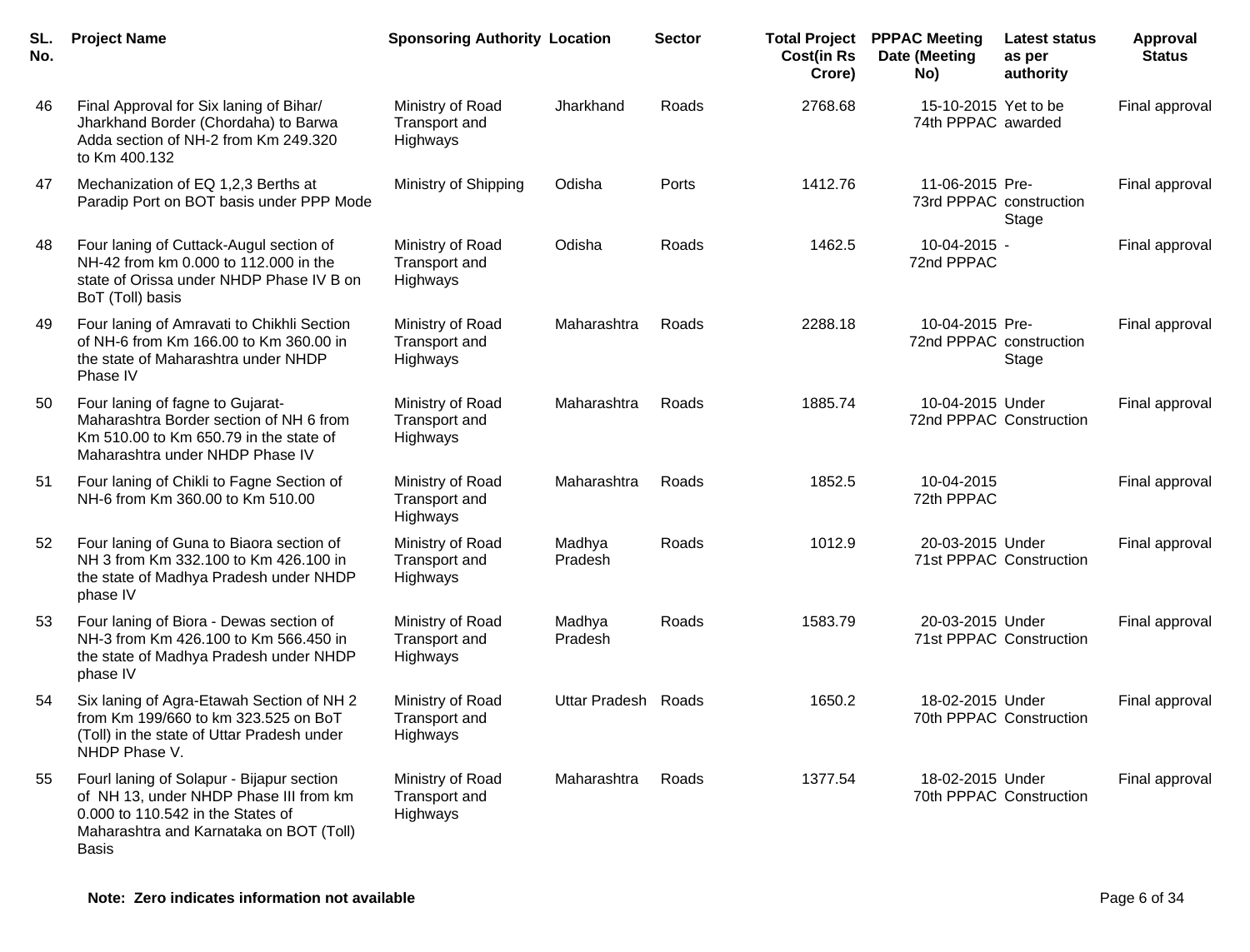| SL.<br>No. | <b>Project Name</b>                                                                                                                                                                                                                                                                   | <b>Sponsoring Authority Location</b>                 |                          | <b>Sector</b> | <b>Total Project</b><br><b>Cost(in Rs</b><br>Crore) | <b>PPPAC Meeting</b><br>Date (Meeting<br>No) | <b>Latest status</b><br>as per<br>authority | Approval<br><b>Status</b> |
|------------|---------------------------------------------------------------------------------------------------------------------------------------------------------------------------------------------------------------------------------------------------------------------------------------|------------------------------------------------------|--------------------------|---------------|-----------------------------------------------------|----------------------------------------------|---------------------------------------------|---------------------------|
| 56         | Eight laning of Mukarba Chowk to Panipat<br>of NH 1 (DEL-HRY)                                                                                                                                                                                                                         | Ministry of Road<br>Transport and<br>Highways        | Haryana                  | Roads         | 2128.72                                             | 18-02-2015 Under                             | 70th PPPAC Construction                     | Final approval            |
| 57         | Four laning of Hospet-Chitradurga section<br>of NH-13 from km 299.000 to km<br>418.600 in the state of Karnataka under<br>NHDP Phase IV B on BoT (Toll) basis                                                                                                                         | Ministry of Road<br>Transport and<br>Highways        | Karnataka                | Roads         | 1388.0                                              | 22-01-2015 Under                             | 69th PPPAC Construction                     | Final approval            |
| 58         | Four/six laning of Raipur-Bilaspur section<br>of NH 200 from km 0.000 to km 127.650<br>in the State of Chhattisgarh under NHDP<br>Phase IV B on BoT (Toll) basis                                                                                                                      | Ministry of Road<br>Transport and<br>Highways        | Chhattisgarh             | Roads         | 1548.88                                             | 23-12-2014 Pre-<br>68th PPPAC construction   | Stage                                       | Final approval            |
| 59         | Six laning of Chakeri-Allahabad section of<br>NH-2 from km 483.687 to km 630.0<br>under NHDP Phase-V on BOT (Toll) basis.                                                                                                                                                             | Ministry of Road<br>Transport and<br>Highways        | Uttar Pradesh Roads      |               | 1661.6                                              | 23-12-2014 -<br>68th PPPAC                   |                                             | Final approval            |
| 60         | Six laning of Handia- Varanasi from km<br>713.146 to km 785.544 under NHDP-V                                                                                                                                                                                                          | Ministry of Road<br>Transport and<br>Highways        | <b>Uttar Pradesh</b>     | Roads         | 2356.16                                             | 27-11-2014 Pre-<br>67th PPPAC construction   | Stage                                       | Final approval            |
| 61         | Eastern Peripheral Expressway (NH No.<br>$NE-II)$                                                                                                                                                                                                                                     | Ministry of Road<br><b>Transport and</b><br>Highways | Haryana                  | Roads         | 4489.0                                              | 27-11-2014 Under                             | 67th PPPAC Construction                     | Final approval            |
| 62         | Six laning of Chandikhole - Baleshwar<br>section of NH 5 from NH 62.00 and km<br>199.141 in the state of Orissa                                                                                                                                                                       | Ministry of Road<br>Transport and<br>Highways        | Odisha                   | Roads         | 2176.71                                             | 27-11-2014 -<br>67th PPPAC                   |                                             | Final approval            |
| 63         | Four laning of Nagina Kashipur Section of<br>NH 74 from KM 71.614 to KM 170.407<br>under NHDP IV                                                                                                                                                                                      | Ministry of Road<br>Transport and<br>Highways        | Multiple<br><b>State</b> | Roads         | 1099.0                                              | 31-07-2014 Under                             | 66th PPPAC Construction                     | Final approval            |
| 64         | Four laning of Lucknow-Sultanpur Section<br>of NH 56 from KM 11.5 to KM 135 under<br><b>NHDP IV</b>                                                                                                                                                                                   | Ministry of Road<br>Transport and<br>Highways        | Uttar Pradesh Roads      |               | 1276.0                                              | 31-07-2014 Under                             | 66th PPPAC Construction                     | Final approval            |
| 65         | Four laning of Singhara-Bhinjhabal Section<br>of NH6 from KM 310.806 to KM 414.982<br>under NHDP IV                                                                                                                                                                                   | Ministry of Road<br>Transport and<br>Highways        | Odisha                   | Roads         | 1045.0                                              | 31-07-2014 Under                             | 66th PPPAC Construction                     | Final approval            |
| 66         | Four-laning of Chutmalpur-Ganeshpur<br>section of NH-72A from Km 0.000 (Km<br>22.825 of NH-73) to Km 17.900 &<br>Roorkee-Chutmalpur-Saharanpur-<br>Yamunanagar (UP/Haryana Border) Section<br>of NH-73 from Km 0.000 (Km 167.800 of<br>NH-58) to Km 86.855in the State of<br>Uttarakh | Ministry of Road<br>Transport and<br>Highways        | Multiple<br>State        | Roads         | 1390.0                                              | 09-06-2014 Under                             | 65th PPPAC Construction                     | Final approval            |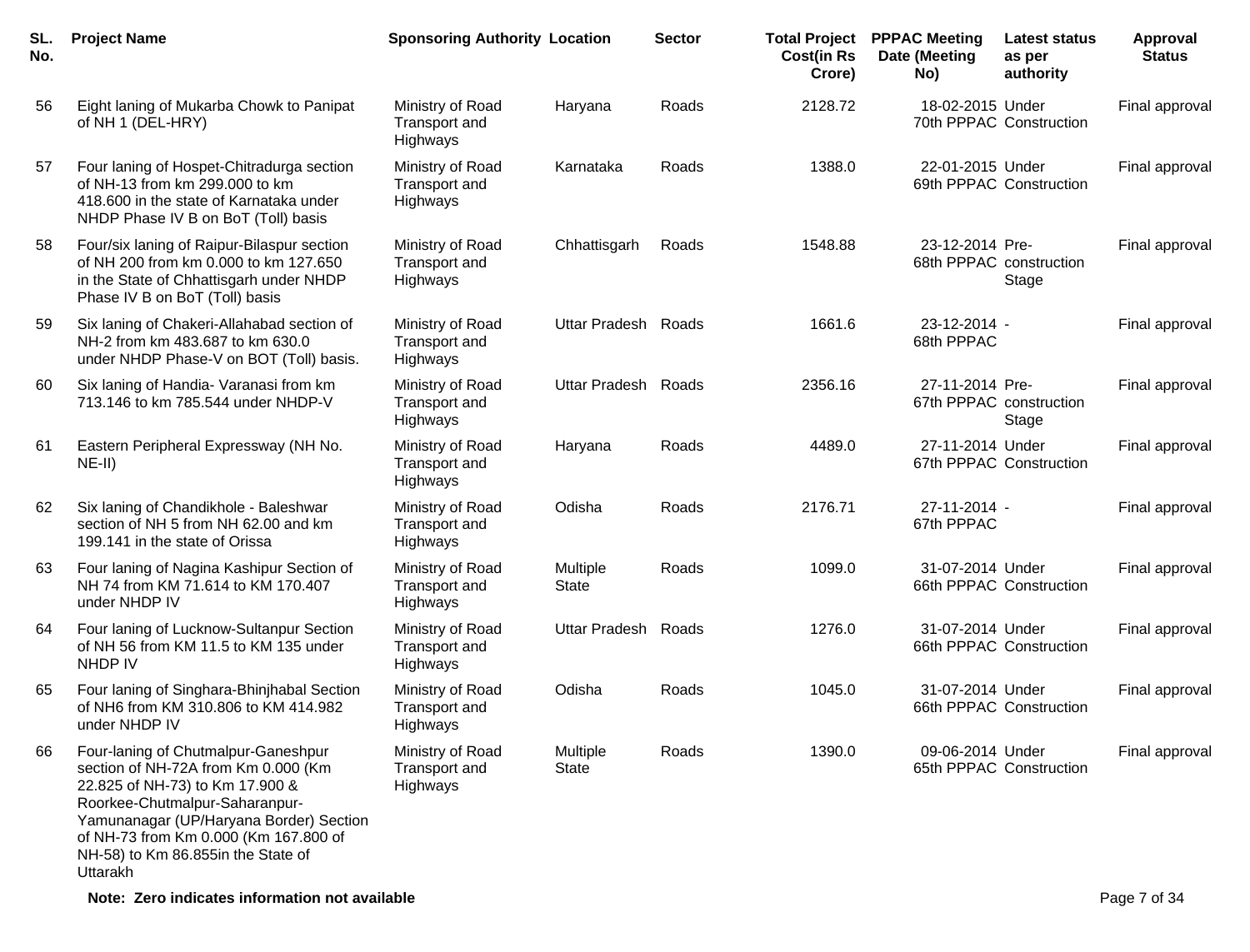| SL.<br>No. | <b>Project Name</b>                                                                                                                                                                                                                                                               | <b>Sponsoring Authority Location</b>                 |                                 | <b>Sector</b> | <b>Cost(in Rs</b><br>Crore) | <b>Total Project PPPAC Meeting</b><br>Date (Meeting<br>No) | <b>Latest status</b><br>as per<br>authority      | <b>Approval</b><br><b>Status</b> |
|------------|-----------------------------------------------------------------------------------------------------------------------------------------------------------------------------------------------------------------------------------------------------------------------------------|------------------------------------------------------|---------------------------------|---------------|-----------------------------|------------------------------------------------------------|--------------------------------------------------|----------------------------------|
| 67         | Four laning of Mohania - Ara section of<br>NH -30 (KM 0.000 to KM 116.700) in the<br>State of Bihar on DBFOT (Toll) basis                                                                                                                                                         | Ministry of Road<br>Transport and<br>Highways        | <b>Bihar</b>                    | Roads         | 917.0                       | 09-06-2014 -<br>65th PPPAC                                 |                                                  | Final approval                   |
| 68         | Four laning of Rajauli - Bakhtiyarpur<br>section of NH -31 in the State of Bihar on<br>DBFOT (Toll) basis                                                                                                                                                                         | Ministry of Road<br>Transport and<br>Highways        | <b>Bihar</b>                    | Roads         | 847.1                       | 09-06-2014 Under<br>65th PPPAC Construction                |                                                  | Final approval                   |
| 69         | Four-laning a section between Yadgiri-<br>Warangal section of NH 202 from km<br>54.000 to km 150.000 in the State of<br>Andhra Pradesh under NHDP-IV on BOT<br>(Toll) basis                                                                                                       | Ministry of Road<br>Transport and<br>Highways        | Andhra<br>Pradesh               | Roads         | 1123.17                     | 28-04-2014 Pre-<br>64th PPPAC construction                 | Stage                                            | Final approval                   |
| 70         | Widening and Strengthening of Bikaner -<br>Phalodi section of NH - 15 to 4 lane from<br>km 4.200 to km 55.250 and two lane with<br>paved shoulder from km 55.250 ot km<br>163.500 under NHDP - Phase IV on BOT<br>(Toll) mode in the state of Rajasthan                           | Ministry of Road<br>Transport and<br>Highways        | Rajasthan                       | Roads         | 822.9                       | 27-02-2014 Under<br>63rd PPPAC Construction                |                                                  | Final approval                   |
| 71         | Development of additional liquid bulk<br>terminal at Jawaharlal Nehru Port (JNPT)                                                                                                                                                                                                 | Ministry of Shipping                                 | Maharashtra                     | Ports         | 2496.0                      | 27-02-2014 -<br>63rd PPPAC                                 |                                                  | Final approval                   |
| 72         | Delhi - Meerut Expressway and other<br>connecting roads including 6/8 laning of<br>NH-24 from km 0.000 to km 49.23, NH-<br>58 from km 6.800 to km52.528 and NH-<br>235 from km 0.360 to km 8.800 on<br>DBFOT (Toll) basis in the State of Delhi<br>and Uttar Pradesh (Total Lengt | Ministry of Road<br>Transport and<br>Highways        | <b>Multiple</b><br><b>State</b> | Roads         | 6571.01                     | 27-02-2014 Under<br>63rd PPPAC Construction                |                                                  | Final approval                   |
| 73         | Four laning of Sultanpur-Varanasi Section<br>of NH-56 from km 134.700 to km<br>271.300 in the State of Uttar Pradesh<br>under NHDP - IV on DBFOT (Toll) basis.                                                                                                                    | Ministry of Road<br><b>Transport and</b><br>Highways | Uttar Pradesh Roads             |               | 1778.0                      | 27-02-2014 Under<br>63rd PPPAC Construction                |                                                  | Final approval                   |
| 74         | Four-laning of Ghaghar Bridge (Indo Nepal<br>Border) to Varanasi section from Km<br>121.800 to Km 298.450 of NH 233 in the<br>State of Uttar Pradesh under NHDP IV on<br>BOT (Toll) basis                                                                                         | Ministry of Road<br>Transport and<br>Highways        | Uttar Pradesh Roads             |               | 1954.29                     | 63rd PPPAC Maintenance                                     | 27-02-2014 Operation and Final approval<br>Stage |                                  |
| 75         | Four laning of Zirakpur to Patiala section<br>of NH 64 under VGF Scheme, length 50.70<br>km                                                                                                                                                                                       | Ministry of Road<br>Transport and<br>Highways        | Punjab                          | Roads         | 536.25                      | 27-02-2014 Under<br>63rd PPPAC Construction                |                                                  | Final approval                   |
| 76         | Four laning with PSS of Amritsar to<br>Bathinda section of NH - 15 from km                                                                                                                                                                                                        | Ministry of Road<br>Transport and                    | Punjab                          | Roads         | 1899.0                      | 27-02-2014 Under<br>63rd PPPAC Construction                |                                                  | Final approval                   |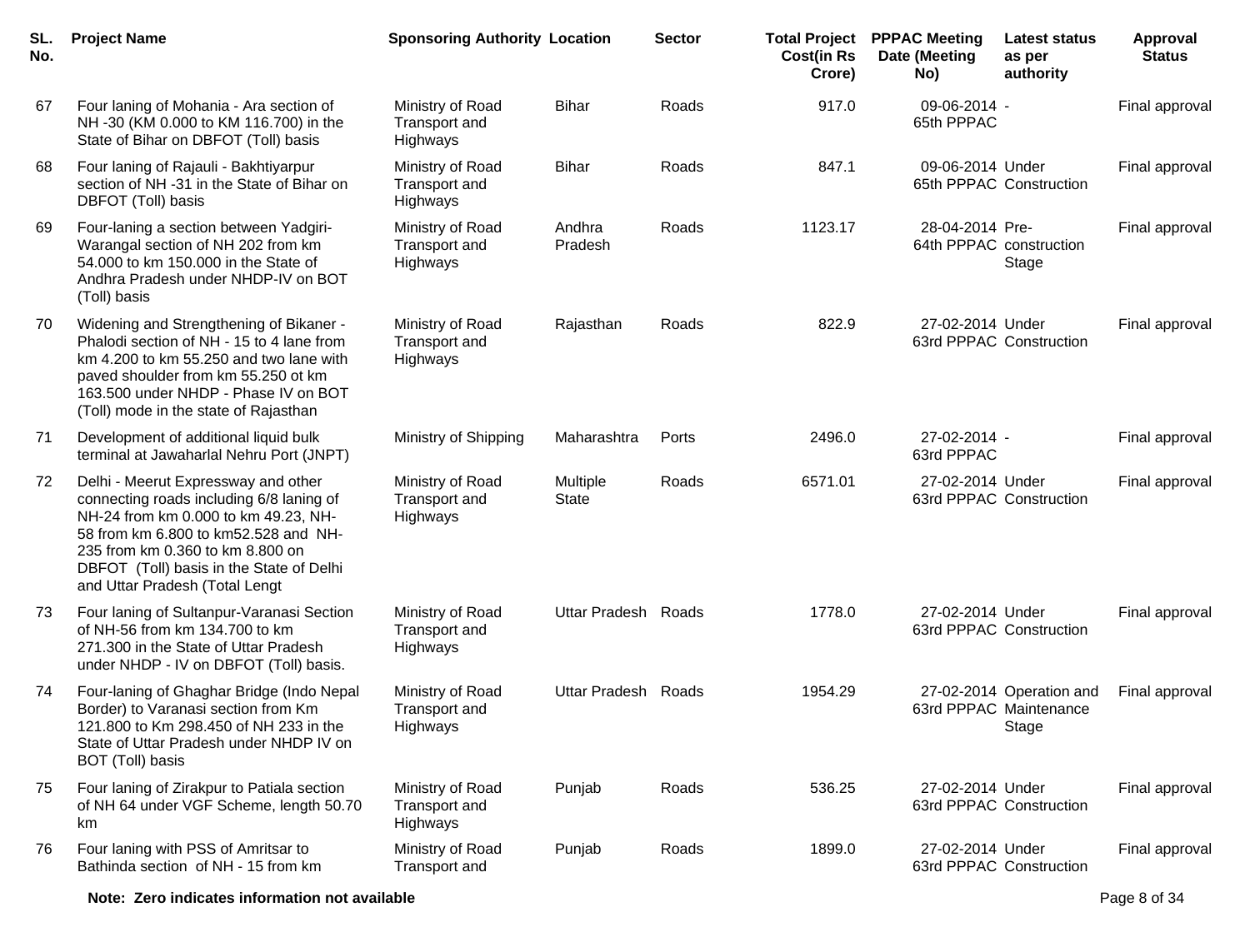| SL.<br>No. | <b>Project Name</b>                                                                                                                                                                                                       | <b>Sponsoring Authority Location</b>          |                   | <b>Sector</b> | <b>Cost(in Rs</b><br>Crore) | <b>Total Project PPPAC Meeting</b><br>Date (Meeting<br>No) | Latest status<br>as per<br>authority                        | <b>Approval</b><br><b>Status</b> |
|------------|---------------------------------------------------------------------------------------------------------------------------------------------------------------------------------------------------------------------------|-----------------------------------------------|-------------------|---------------|-----------------------------|------------------------------------------------------------|-------------------------------------------------------------|----------------------------------|
|            | 103.000 to km 287.500 in the State of<br>Punjab on BOT (Toll) basis under NHDP -<br>IV                                                                                                                                    | Highways                                      |                   |               |                             |                                                            |                                                             |                                  |
| 77         | Two laning with paved shoulder of<br>Jabalpur - Mandala - Chilpi section from<br>km 3/4 to km 192.400 of NH-12A in the<br>State of Madhya Pradesh on DBFOT basis<br>under NHDP - IV                                       | Ministry of Road<br>Transport and<br>Highways | Madhya<br>Pradesh | Roads         | 811.74                      | 17-01-2014 Under<br>62nd PPPAC Construction                |                                                             | Final approval                   |
| 78         | Four laning of Ambala - Kaithal section of<br>NH-65 including Ambala Bypass in the<br>State of Haryana on BOT (Toll) project on<br>DBFOT (Toll) basis under NHDP Phase II                                                 | Ministry of Road<br>Transport and<br>Highways | Haryana           | Roads         | 878.0                       | 17-01-2014 Under<br>62nd PPPAC Construction                |                                                             | Final approval                   |
| 79         | Two laning with paved shoulder / Four<br>laning of Tamil Nadu / Karnataka Border<br>to Bangalore section of NH-209 from km<br>266.530 to km 458.52 in the State of<br>Karnataka under NHDP Ph IV on DBFOT<br>(Toll) basis | Ministry of Road<br>Transport and<br>Highways | Karnataka         | Roads         | 693.04                      |                                                            | 17-01-2014 Operation and<br>62nd PPPAC Maintenance<br>Stage | Final approval                   |
| 80         | Four laning of Kazhakkuttam to Mukkola<br>section in the State of Kerala                                                                                                                                                  | Ministry of Road<br>Transport and<br>Highways | Kerala            | Roads         | 577.95                      | 17-01-2014 Under<br>62nd PPPAC Construction                |                                                             | Final approval                   |
| 81         | Development of 4th Container at JNPT,<br>Nhava Seva near Mumbai in the State of<br>Maharashtra on DBFOT basis                                                                                                             | Ministry of Shipping                          | Maharashtra       | Ports         | 7915.0                      | 26-12-2013 Under                                           | 61st PPPAC Construction                                     | Final approval                   |
| 82         | Development of Container Terminal at<br>Ennore Port, Tiruvallur District in the State<br>of Tamil Nadu                                                                                                                    | Ministry of Shipping                          | <b>Tamil Nadu</b> | Ports         | 1270.0                      | 26-12-2013 Under                                           | 61st PPPAC Construction                                     | Final approval                   |
| 83         | Development of Offshore Multipurpose<br>Cargo Berth at Mumbai Port in the State of<br>Maharashtra on DBFOT basis                                                                                                          | Ministry of Shipping                          | Maharashtra       | Ports         | 696.27                      | 26-12-2013 Pre-                                            | 61st PPPAC construction<br>Stage                            | Final approval                   |
| 84         | Development of a Container Terminal at<br>Tuna Tekra in Kandla Port Kutch region in<br>the State of Gujarat on DBFOT basis                                                                                                | Ministry of Shipping                          | Gujarat           | Ports         | 5991.71                     | 26-12-2013 Pre-                                            | 61st PPPAC construction<br>Stage                            | Final approval                   |
| 85         | Development of a Container Terminal at<br>Diamond Harbour near Kolkota Port, in<br>the State of West Bengal on DBFOT basis                                                                                                | Ministry of Shipping                          | West Bengal       | Ports         | 1758.5                      | 26-12-2013 -<br>61st PPPAC                                 |                                                             | Final approval                   |
| 86         | Two laning with paved shoulder from km<br>0.000 to km7.950 (Katni Bypass) & km<br>4.600 to km 245.000 of Katni - Shahdol<br>- Anooppur to MP/CG Border section on                                                         | Ministry of Road<br>Transport and<br>Highways | Madhya<br>Pradesh | Roads         | 811.47                      |                                                            | 26-12-2013 Operation and<br>61st PPPAC Maintenance<br>Stage | Final approval                   |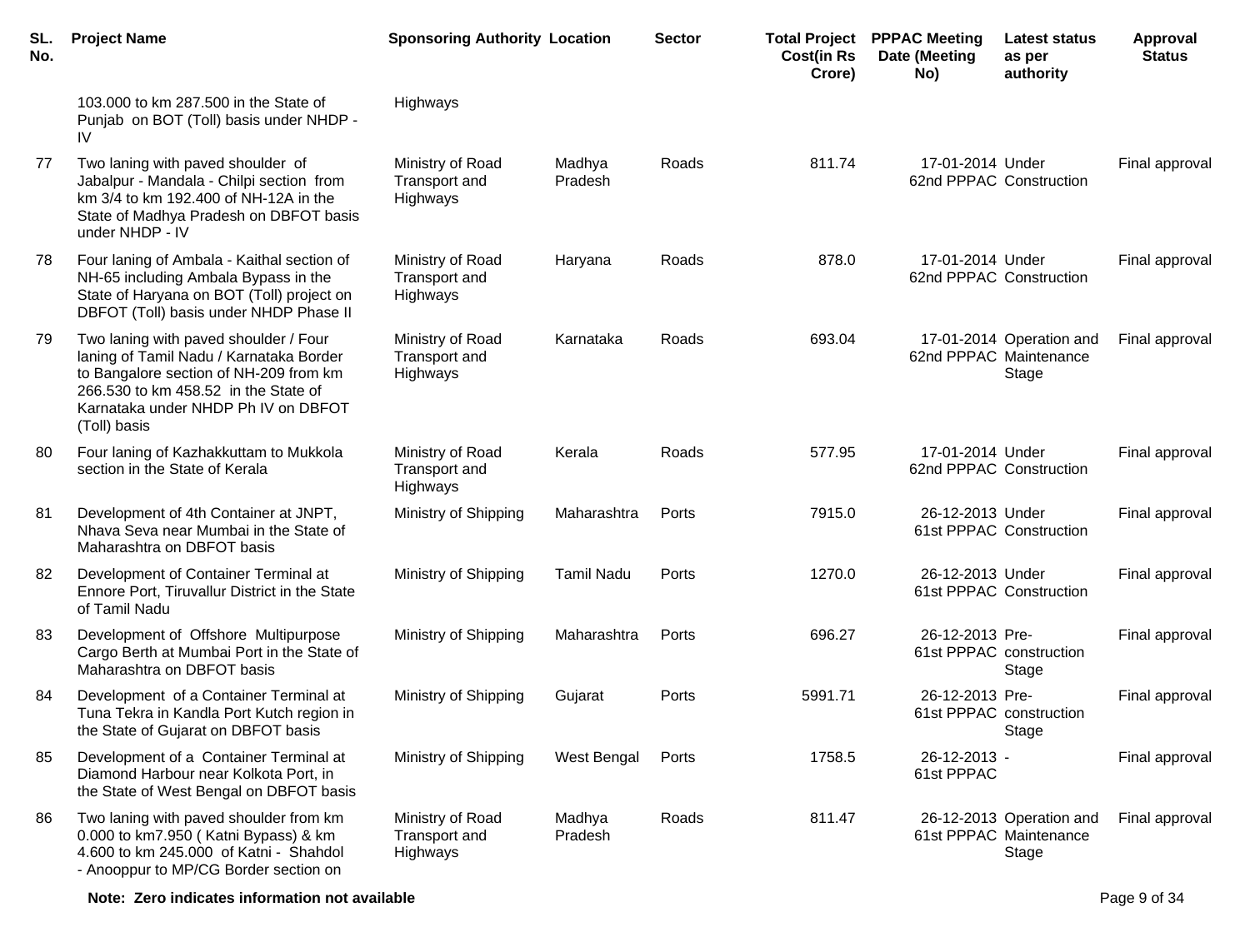| SL.<br>No. | <b>Project Name</b>                                                                                                                                                                                                                                                            | <b>Sponsoring Authority Location</b>                 |                    | <b>Sector</b> | <b>Cost(in Rs</b><br>Crore) | <b>Total Project PPPAC Meeting</b><br>Date (Meeting<br>No) | <b>Latest status</b><br>as per<br>authority                 | <b>Approval</b><br><b>Status</b> |
|------------|--------------------------------------------------------------------------------------------------------------------------------------------------------------------------------------------------------------------------------------------------------------------------------|------------------------------------------------------|--------------------|---------------|-----------------------------|------------------------------------------------------------|-------------------------------------------------------------|----------------------------------|
|            | NH-78 in the State of Madhya Pradesh on<br><b>DBFOT</b>                                                                                                                                                                                                                        |                                                      |                    |               |                             |                                                            |                                                             |                                  |
| 87         | Four laning with paved side shoulders of a<br>section betwwen Jharpokharia Baleshwar                                                                                                                                                                                           | Ministry of Road<br>Transport and<br><b>Highways</b> | Odisha             | Roads         | 705.88                      | 31-10-2013 Under                                           | 60th PPPAC Construction                                     | Final approval                   |
| 88         | Four laning of PSS of Sangrur -<br>Punjab/Haryana border section of NH - 71<br>from km 181.805 (Sangrur) to km<br>238.695 (Punjab/Haryana border) in the<br>State of Punjab on BOT (Toll) basis under<br>NHDP - IV                                                             | Ministry of Road<br>Transport and<br>Highways        | Punjab             | Roads         | 481.59                      |                                                            | 05-08-2013 Operation and<br>59th PPPAC Maintenance<br>Stage | Final approval                   |
| 89         | Two laning of Zojila Tunnel of 14.083 km<br>length on NH - 1D in the State of Jammu<br>& Kashmir on BOT annuity basis                                                                                                                                                          | Ministry of Road<br>Transport and<br>Highways        | Jammu &<br>Kashmir | Roads         | 9090.13                     | 05-08-2013 Under                                           | 59th PPPAC Construction                                     | Final approval                   |
| 90         | Four laining with PSS of Kaithal to<br>Rajasthan Border section of NH 152/65<br>from km 33.250 to km 243.580 in the<br>State of Haryana under NHDP IV on BOT<br>(Toll) basis                                                                                                   | Ministry of Road<br>Transport and<br>Highways        | Haryana            | Roads         | 1393.0                      | 21-05-2013 Under                                           | 58th PPPAC Construction                                     | Final approval                   |
| 91         | Four laning with PSS of Aurangabad to<br>Yedshi section on NH 211 from km<br>100.000 to km 290.200 in the State of<br>Maharashtra on DBFOT pattern                                                                                                                             | Ministry of Road<br>Transport and<br>Highways        | Maharashtra        | Roads         | 1871.34                     | 21-05-2013 Under                                           | 58th PPPAC Construction                                     | Final approval                   |
| 92         | Four laning with PSS of Solapur to Yedshi<br>section on NH 211 from km 0.000 to km<br>100.000 in the State of Maharashtra on<br><b>DBFOT</b> pattern                                                                                                                           | Ministry of Road<br>Transport and<br>Highways        | Maharashtra        | Roads         | 972.5                       | 21-05-2013 Under                                           | 58th PPPAC Construction                                     | Final approval                   |
| 93         | Two /Four laning with PSS of Gadu to<br>Dwaraka section on NH 8E from km<br>263.000 to km 473.000 in the State of<br>Gujarat on DBFOT pattern                                                                                                                                  | Ministry of Road<br>Transport and<br>Highways        | Gujarat            | Roads         | 1528.72                     |                                                            | 21-05-2013 Operation and<br>58th PPPAC Maintenance<br>Stage | Final approval                   |
| 94         | Six/ Eight laning of JNPT Port Road Project<br>ofn Mumbai JNPT Port Road Company Ltd.<br>(MJPRCL) from km 3.60 to km 27.27 at<br>NH 4B (A1 - E section), km 0.0 to km<br>4.492 at NH-4B (D-G section), km 5.3 to<br>km 14.85 on SH-54 and km 0.000 to km<br>6.200 on Amra Marg | Ministry of Road<br>Transport and<br>Highways        | Maharashtra        | Roads         | 1822.0                      | 21-05-2013 Under                                           | 58th PPPAC Construction                                     | Final approval                   |
| 95         | Four laning with PSS of a section between<br>Ghoshpukur- Falakata-Salsalabari Section<br>of NH 31D in the state of West Bengal on<br>Note: Zero indicates information not available                                                                                            | Ministry of Road<br>Transport and<br>Highways        | West Bengal        | Roads         | 2212.0                      | 57th PPPAC                                                 | 22-02-2013 Terminated                                       | Final approval<br>Page 10 of 34  |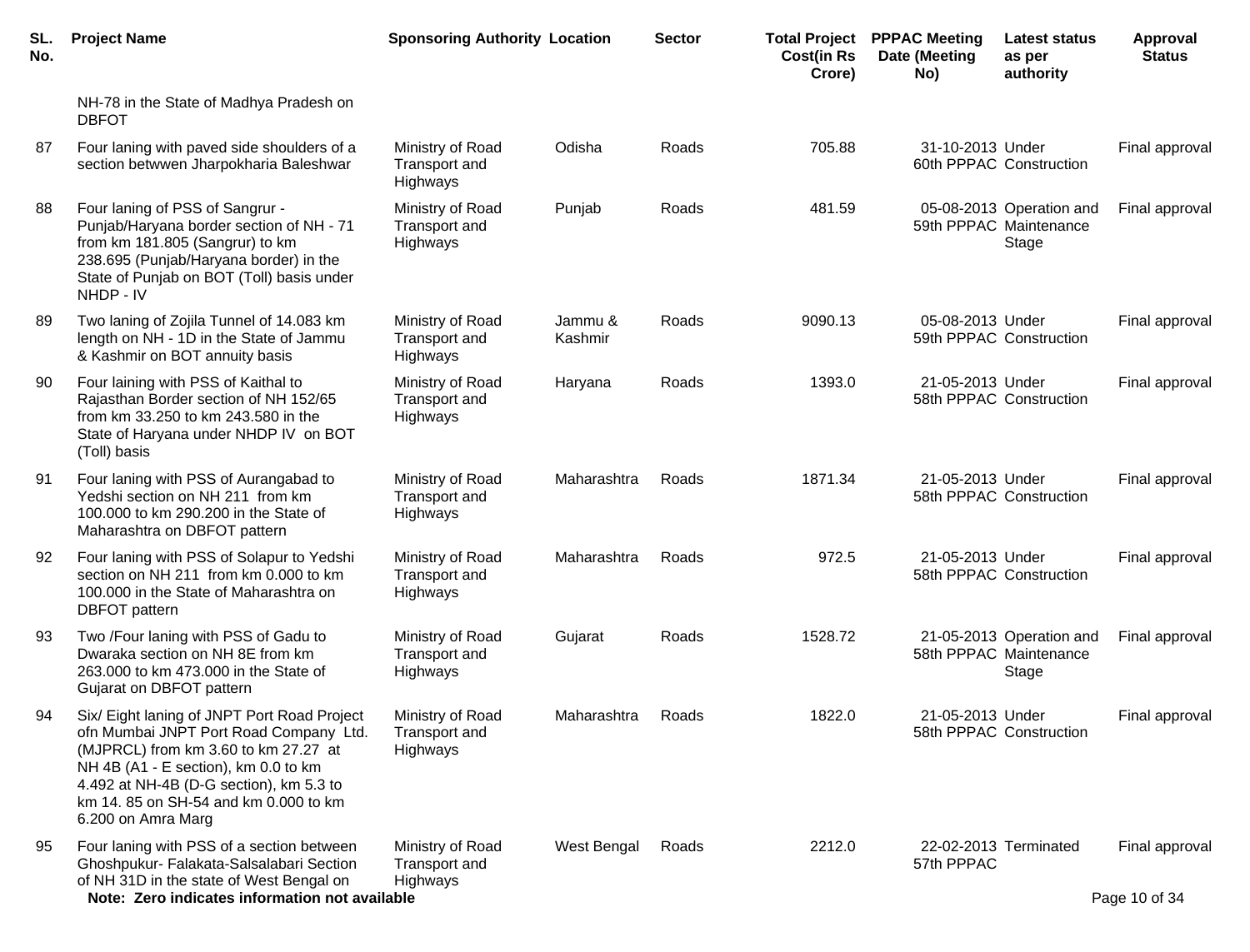| SL.<br>No. | <b>Project Name</b>                                                                                                                                                                                                                                   | <b>Sponsoring Authority Location</b>                 |                   | <b>Sector</b> | <b>Cost(in Rs</b><br>Crore) | <b>Total Project PPPAC Meeting</b><br>Date (Meeting<br>No) | Latest status<br>as per<br>authority                        | <b>Approval</b><br><b>Status</b> |
|------------|-------------------------------------------------------------------------------------------------------------------------------------------------------------------------------------------------------------------------------------------------------|------------------------------------------------------|-------------------|---------------|-----------------------------|------------------------------------------------------------|-------------------------------------------------------------|----------------------------------|
|            | BOT (Toll) basis under NHDP-II.                                                                                                                                                                                                                       |                                                      |                   |               |                             |                                                            |                                                             |                                  |
| 96         | Development of a new terminal termed as<br>the extension of the existing container<br>terminal, Outer Harbour, extending upto<br>the Eastern breakwaters, at<br>Visakhapatnam Port on Design Build,<br>Finance, Operate and Transfer (DBFOT)<br>basis | Ministry of Shipping                                 | Andhra<br>Pradesh | Ports         | 633.11                      |                                                            | 22-02-2013 Operation and<br>57th PPPAC Maintenance<br>Stage | Final approval                   |
| 97         | Up-gradation of existing facilities of OB-<br>1, OB-2 at Outer Harbour (OH) and WQ-1<br>Berth at Inner Harbour (IH) of<br>Visakhapatnam Port for handling iron ore<br>cargo on DBFOT basis                                                            | Ministry of Shipping                                 | Andhra<br>Pradesh | Ports         | 845.41                      | 22-02-2013 Under                                           | 57th PPPAC Construction                                     | Final approval                   |
| 98         | Two laning with PSS a section, between<br>Kerala Border to Kollegal section of NH-<br>212 in the state of Karnataka on BOT (Toll)<br>basis under NHDP-IV                                                                                              | Ministry of Road<br>Transport and<br>Highways        | Karnataka         | Roads         | 523.49                      | 22-02-2013 Under                                           | 57th PPPAC Construction                                     | Final approval                   |
| 99         | Four-laning of Rohtak - Hisar Section of<br>NH-10 connecting to NH-71, in Haryana<br>under NHDP-III on BOT (Toll) basis                                                                                                                               | Ministry of Road<br><b>Transport and</b><br>Highways | Haryana           | Roads         | 959.25                      |                                                            | 21-12-2012 Operation and<br>56th PPPAC Maintenance<br>Stage | Final approval                   |
| 100        | Four-laning of Bhuban-Dubari-<br>Chandikhole section of NH-200 in Odisha<br>under NHDP-III on DBFOT (Toll) basis.                                                                                                                                     | Ministry of Road<br>Transport and<br>Highways        | Odisha            | Roads         | 652.0                       |                                                            | 21-12-2012 Operation and<br>56th PPPAC Maintenance<br>Stage | Final approval                   |
| 101        | Four-Laning of Bhavnagar-Veraval Section<br>of NH-8E in Gujarat under NHDP-IV on<br>BOT (Toll) basis                                                                                                                                                  | Ministry of Road<br>Transport and<br>Highways        | Odisha            | Roads         | 2781.96                     | 56th PPPAC                                                 | 21-12-2012 Terminated                                       | Final approval                   |
| 102        | Four-laning a section between Khed-<br>Sinnar section of NH 50 from km 42 to km<br>177 in the State of Maharashtra under<br>NHDP-IV on BOT (Toll) basis.                                                                                              | Ministry of Road<br>Transport and<br>Highways        | Maharashtra       | Roads         | 1348.2                      | 21-12-2012 Under                                           | 56th PPPAC Construction                                     | Final approval                   |
| 103        | Four-laning of Rewa-Sidhi section of NH-<br>75 E from km. 2.8 to km 83.4 in the State<br>of Madhya Pradesh under NH (O) on<br>DBFOT (Toll) basis                                                                                                      | Ministry of Road<br>Transport and<br>Highways        | Madhya<br>Pradesh | Roads         | 627.87                      | 21-12-2012 Under                                           | 56th PPPAC Construction                                     | Final approval                   |
| 104        | Two-laning with Paved Side Shoulders of<br>Nagaur-Jodhpur section of NH-65 from<br>km 166.26 to km 296.07 in the State of<br>Rajasthan under NH (O) on DBFOT (Toll)<br>basis.                                                                         | Ministry of Road<br>Transport and<br>Highways        | Rajasthan         | Roads         | 439.96                      | 21-12-2012 Under                                           | 56th PPPAC Construction                                     | Final approval                   |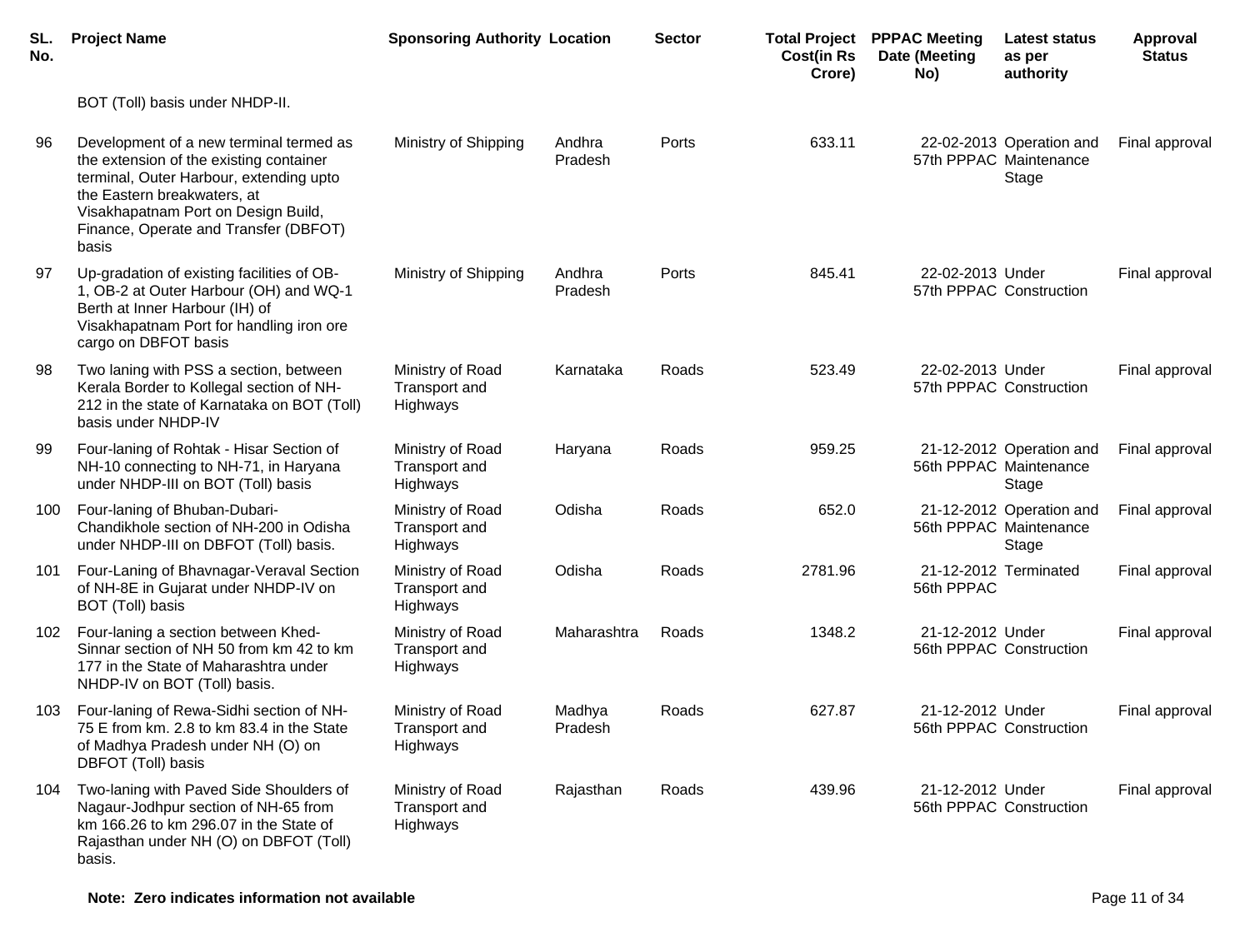| SL.<br>No. | <b>Project Name</b>                                                                                                                                                            | <b>Sponsoring Authority Location</b>          |                          | <b>Sector</b> | <b>Cost(in Rs</b><br>Crore) | <b>Total Project PPPAC Meeting</b><br>Date (Meeting<br>No) | <b>Latest status</b><br>as per<br>authority                 | <b>Approval</b><br><b>Status</b> |
|------------|--------------------------------------------------------------------------------------------------------------------------------------------------------------------------------|-----------------------------------------------|--------------------------|---------------|-----------------------------|------------------------------------------------------------|-------------------------------------------------------------|----------------------------------|
| 105        | Development of a multipurpose Berth and<br>a Mechanised Berth at Haldia Dock -II<br>(North), Haldia Dock Complex(HDC),<br>Kolkata Port Trust                                   | Ministry of Shipping                          | West Bengal              | Ports         | 821.4                       | 21-11-2012 Under                                           | 55th PPPAC Construction                                     | Final approval                   |
| 106        | Development of a multipurpose Berth and<br>a Mechanised Berth at Haldia Dock -II<br>(South), Haldia Dock Complex(HDC),<br>Kolkata Port Trust                                   | Ministry of Shipping                          | West Bengal              | Ports         | 886.1                       |                                                            | 21-11-2012 Operation and<br>55th PPPAC Maintenance<br>Stage | Final approval                   |
| 107        | Two-laning with PSS section, between<br>Bijapur, Gulbarga, Homnabad section of<br>NH 218 from Km 195.000 to Km 418.000<br>in the State of Karnataka on BOT (Toll)              | Ministry of Road<br>Transport and<br>Highways | Karnataka                | Roads         | 680.73                      |                                                            | 28-09-2012 Operation and<br>54th PPPAC Maintenance<br>Stage | Final approval                   |
| 108        | Four-laning with PSS of Jabalpur-Bhopal<br>section of NH-12 from km 10.400 to km<br>301.800 under NHDP Phase III on BOT<br>(Toll) basis                                        | Ministry of Road<br>Transport and<br>Highways | Madhya<br>Pradesh        | Roads         | 2485.96                     |                                                            | 28-09-2012 Operation and<br>54th PPPAC Maintenance<br>Stage | Final approval                   |
| 109        | Four/Two-laning of Baharagora to<br>Sambalpur Section from km 200.00 to<br>566.000 Section of NH-6 in the State of<br>Orissa under NHDP, IV on BOT (Toll) basis                | Ministry of Road<br>Transport and<br>Highways | Odisha                   | Roads         | 1948.64                     |                                                            | 28-09-2012 Operation and<br>54th PPPAC Maintenance<br>Stage | Final approval                   |
| 110        | Two laning Z-Morh Tunnel section of NH-I<br>on BOT (Annuity) in Sonamarg, Srinagar,<br>Jammu and Kashmir                                                                       | Ministry of Road<br>Transport and<br>Highways | Jammu &<br>Kashmir       | Roads         | 2680.42                     | 16-07-2012 Under                                           | 53rd PPPAC Construction                                     | Final approval                   |
| 111        | Four-laning of Kashipur-Sitarganj Section<br>of NH-74 from km 175.000 to km<br>252.200 in the States of Uttarakhand and<br>Uttar Pradesh under NHDP V B on BOT<br>(Toll) basis | Ministry of Road<br>Transport and<br>Highways | Multiple<br><b>State</b> | Roads         | 605.85                      | 16-07-2012 Under                                           | 53rd PPPAC Construction                                     | Final approval                   |
| 112        | Four-laning of a section under NHDP-IV,<br>between Hubli - Hospet section of NH 63<br>from km 129+249 to km 267+000 in the<br>State of Karnataka on BOT (Toll) basis.          | Ministry of Road<br>Transport and<br>Highways | Karnataka                | Roads         | 1293.19                     | 16-07-2012 Pre-<br>53rd PPPAC construction                 | Stage                                                       | Final approval                   |
| 113        | Four-laning of Rajsamand-Bhilwara<br>section of NH-(78, 79 & 8) from km 0.000<br>to km 87.250 in the State of Rajasthan<br>under NHDP IV on BOT (Toll) basis.                  | Ministry of Road<br>Transport and<br>Highways | Rajasthan                | Roads         | 677.79                      |                                                            | 16-07-2012 Operation and<br>53rd PPPAC Maintenance<br>Stage | Final approval                   |
| 114        | Two-laning with PSS of Salasar to Haryana<br>border, section of NH-65 from km<br>154.141 to km 0 and capacity<br>augmentation in 2021 for four laning in                       | Ministry of Road<br>Transport and<br>Highways | Rajasthan                | Roads         | 530.07                      | 16-07-2012 Under                                           | 53rd PPPAC Construction                                     | Final approval                   |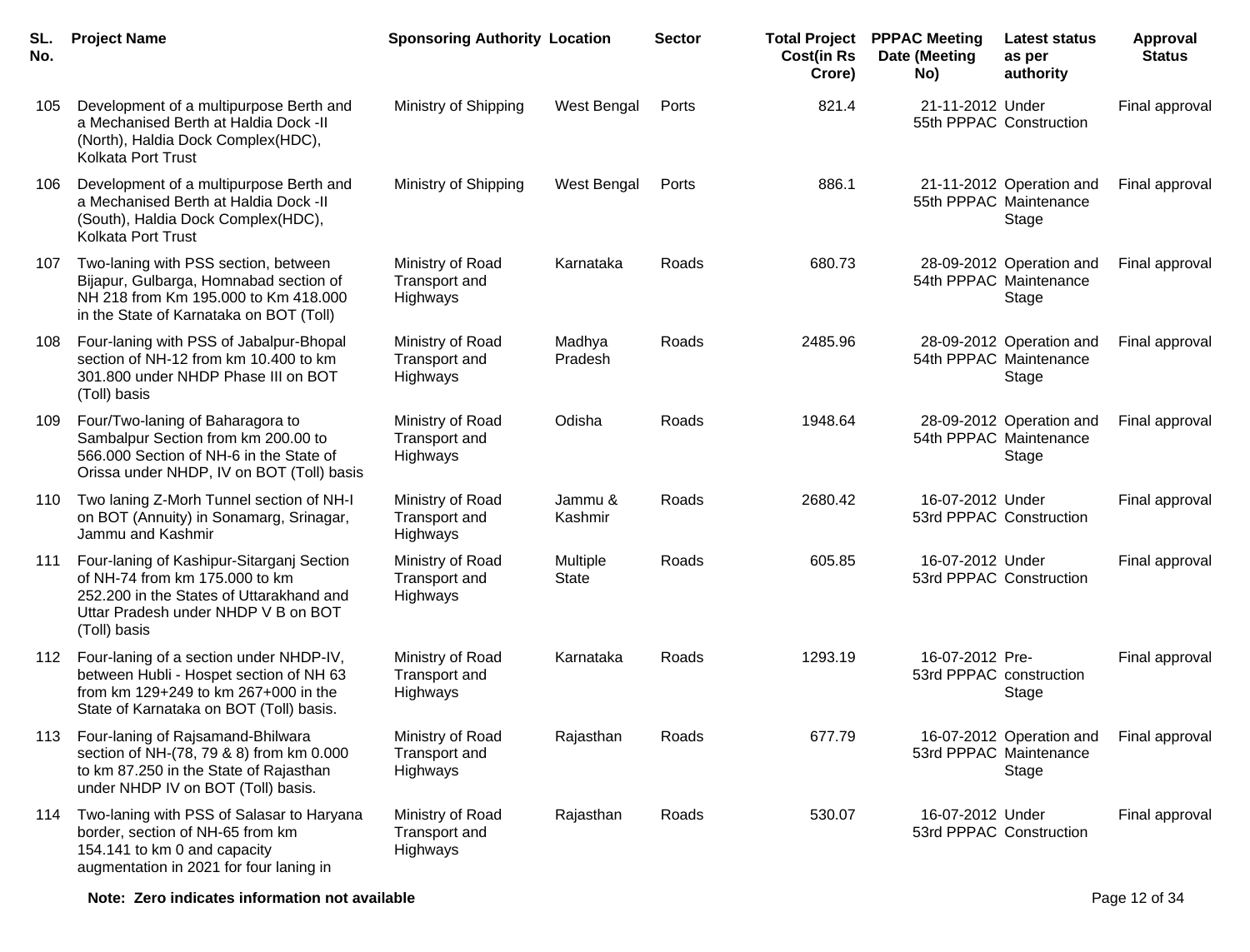| SL.<br>No. | <b>Project Name</b>                                                                                                                                                                                                                        | <b>Sponsoring Authority Location</b>                 |                          | <b>Sector</b> | <b>Cost(in Rs</b><br>Crore) | <b>Total Project PPPAC Meeting</b><br>Date (Meeting<br>No) | <b>Latest status</b><br>as per<br>authority                 | Approval<br><b>Status</b> |
|------------|--------------------------------------------------------------------------------------------------------------------------------------------------------------------------------------------------------------------------------------------|------------------------------------------------------|--------------------------|---------------|-----------------------------|------------------------------------------------------------|-------------------------------------------------------------|---------------------------|
|            | the State of Rajasthan under NHDP IV on<br>BOT (Toll) basis                                                                                                                                                                                |                                                      |                          |               |                             |                                                            |                                                             |                           |
| 115        | Four-laning with PSS of Jodhpur-Pali<br>section of NH-65 (from km 308.0 to km<br>366.0) and Pali bypass starting from km<br>366.0of NH-65 to km 114 of NH-14 in<br>the State of Rajasthan under NH (O) on<br>DBFOT (Toll) basis            | Ministry of Road<br>Transport and<br>Highways        | Rajasthan                | Roads         | 332.7                       |                                                            | 16-07-2012 Operation and<br>53rd PPPAC Maintenance<br>Stage | Final approval            |
| 116        | Development of Single Point Mooring<br>(SPM) & allied facilities off Veera, outside<br>Kandla Creek at Kandla Port, Gulf of<br>Kutch, Gujarat on BOT basis to handle<br>crude (petroleum) oil                                              | Ministry of Shipping                                 | Gujarat                  | Ports         | 621.53                      | 10-07-2012 Pre-<br>52nd PPPAC construction                 | Stage                                                       | Final approval            |
| 117        | Development of North Cargo Berth-III for<br>handling bulk cargoes, Thermal Coal and<br>Rock Phosphate, at V.O Chidambaranar<br>Port on DBFOT basis                                                                                         | Ministry of Shipping                                 | <b>Tamil Nadu</b>        | Ports         | 420.0                       | 10-07-2012 Under                                           | 52nd PPPAC Construction                                     | Final approval            |
| 118        | Development of North Cargo Berth-IV for<br>handling bulk cargoes, Thermal Coal and<br>Copper Concentrate, at V.O<br>Chidambaranar Port on DBFOT basis                                                                                      | Ministry of Shipping                                 | <b>Tamil Nadu</b>        | Ports         | 355.0                       | 10-07-2012 Under                                           | 52nd PPPAC Construction                                     | Final approval            |
| 119        | Development of a Riverine Multipurpose<br>Jetty at the Outer Terminal-1 in the<br>upstream of 3rd Oil Jetty at Haldia Port in<br>order to handle bulk cargo, commodities<br>Coal, Iron ore & other dry bulk cargo on<br><b>DBFOT</b> basis | Ministry of Shipping                                 | West Bengal              | Ports         | 278.9                       | 10-07-2012 Pre-<br>52nd PPPAC construction                 | Stage                                                       | Final approval            |
| 120        | Four laning of Goa/Karnataka Boarder to<br>Kundapur section of NH - 17 from km<br>93.700 to km 283.300 in the state of<br>Karnataka under NHDP -IV pm DBFOT<br>(Toll)                                                                      | Ministry of Road<br>Transport and<br>Highways        | Karnataka                | Roads         | 1655.01                     | 09-03-2012 Under                                           | 51st PPPAC Construction                                     | Final approval            |
| 121        | Six-laning of Aurangabad-Barwa Adda<br>Section of NH-2 from Km 180.000 to<br>398.750 in the State of Bihar and<br>Jharkhand under NHDP Phase-V on BOT<br>(Toll) basis.                                                                     | Ministry of Road<br><b>Transport and</b><br>Highways | Multiple<br><b>State</b> | Roads         | 2340.0                      | 51st PPPAC                                                 | 09-03-2012 Terminated                                       | Final approval            |
| 122        | Six laning of Anandapuram-<br>Visakhapatnam-Anakapalli section of NH-<br>5 from Km 682.98 to Km 741.200 in the<br>State of Andhra Pradesh under NHDP                                                                                       | Ministry of Road<br>Transport and<br>Highways        | Andhra<br>Pradesh        | Roads         | 839.0                       | 51st PPPAC                                                 | 09-03-2012 Terminated                                       | Final approval            |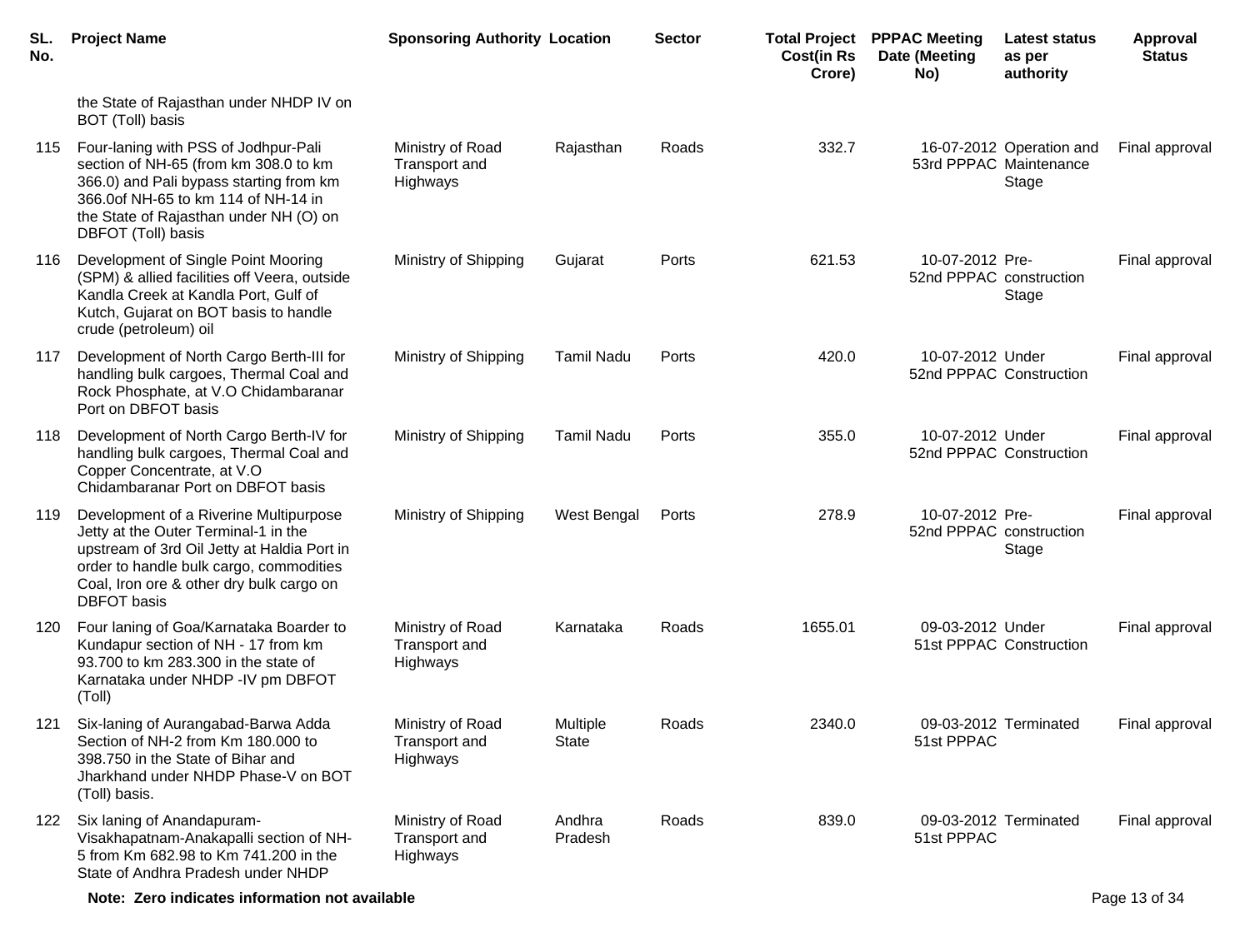| SL.<br>No. | <b>Project Name</b>                                                                                                                                                                                                                                                                | <b>Sponsoring Authority Location</b>                 |                     | <b>Sector</b> | <b>Cost(in Rs</b><br>Crore) | <b>Total Project PPPAC Meeting</b><br>Date (Meeting<br>No) | Latest status<br>as per<br>authority                        | Approval<br><b>Status</b> |
|------------|------------------------------------------------------------------------------------------------------------------------------------------------------------------------------------------------------------------------------------------------------------------------------------|------------------------------------------------------|---------------------|---------------|-----------------------------|------------------------------------------------------------|-------------------------------------------------------------|---------------------------|
|            | Phase-V on BOT (Toll) basis.                                                                                                                                                                                                                                                       |                                                      |                     |               |                             |                                                            |                                                             |                           |
| 123        | Six laning (including Construction of<br>additional 4 lane Bridge across River<br>Narmada) of Vadodara-Surat Section of<br>NH-8 from 192.000 to Km 198.000 in the<br>State of Gujarat under NHDP Phase-V on<br>BOT (Toll) basis.                                                   | Ministry of Road<br>Transport and<br>Highways        | Gujarat             | Roads         | 473.24                      | 09-03-2012 Under                                           | 51st PPPAC Construction                                     | Final approval            |
| 124        | Four laning of Coimbatore-Mettupalayam<br>Section of NH-67 from Km 323/850 to<br>Km 377/780 in the State of Tamil Nadu<br>under NHDP Phase-III on BOT (Toll) basis.                                                                                                                | Ministry of Road<br><b>Transport and</b><br>Highways | <b>Tamil Nadu</b>   | Roads         | 592.0                       | 51st PPPAC                                                 | 09-03-2012 Terminated                                       | Final approval            |
| 125        | Four laning of Haryana/Punjab Border to<br>Jind Section of NH-71 from Km 239.000<br>to Km 307.000 in the State of Haryana<br>under NHDP Phase-III on BOT (Toll) basis.                                                                                                             | Ministry of Road<br>Transport and<br>Highways        | Haryana             | Roads         | 438.75                      | 51st PPPAC                                                 | 09-03-2012 Completed                                        | Final approval            |
| 126        | Six-laning of Gundugolanu - Rajahmundry<br>section of NH-5 from km 1022.494 to km<br>901.753 in the State of Andhra Pradesh<br>under NHDP Phase V on BOT (Toll) basis.                                                                                                             | Ministry of Road<br>Transport and<br>Highways        | Andhra<br>Pradesh   | Roads         | 1617.0                      | 50th PPPAC                                                 | 17-02-2012 Terminated                                       | Final approval            |
| 127        | Four laning of Hoskate-Dabespet Section<br>on NH-207 in the State of Karnataka<br>under NHDP Phase IV on DBFOT (Toll)<br>basis                                                                                                                                                     | Ministry of Road<br><b>Transport and</b><br>Highways | Karnataka           | Roads         | 720.69                      | 17-02-2012 Under                                           | 50th PPPAC Construction                                     | Final approval            |
| 128        | Patiala-Sangrur-Barnala-Bathinda section<br>of NH-64 from Km. 50.000 to Km.<br>209.500 in the state of Punjab (DBFOT)<br>basis under NHDP-IV.                                                                                                                                      | Ministry of Road<br>Transport and<br>Highways        | Punjab              | Roads         | 1586.35                     | 50th PPPAC                                                 | 17-02-2012 Terminated                                       | Final approval            |
| 129        | Two laning with paved shoulders of<br>Raibarelly-Jaunpur Section of NH-231<br>from Km 0.000 to Km 166.4 in the state<br>of Uttar Pradesh under NHDP - IV on BoT<br>(Annuity) basis.                                                                                                | Ministry of Road<br>Transport and<br>Highways        | Uttar Pradesh Roads |               | 569.36                      |                                                            | 17-02-2012 Operation and<br>50th PPPAC Maintenance<br>Stage | Final approval            |
| 130        | Two laning with paved shoulders of<br>Nagaur-Bikaner section of NH-89 from<br>km 171/00 to km 267/325 of NH 89<br>(including bypass at Nagaur from km<br>180/500 of NH-65 to km 171/00 of NH-<br>89) in the state of Rajasthan under NH<br>(Others) with implementation of the pro | Ministry of Road<br>Transport and<br>Highways        | Rajasthan           | Roads         | 378.07                      | 17-02-2012 Under                                           | 50th PPPAC Construction                                     | Final approval            |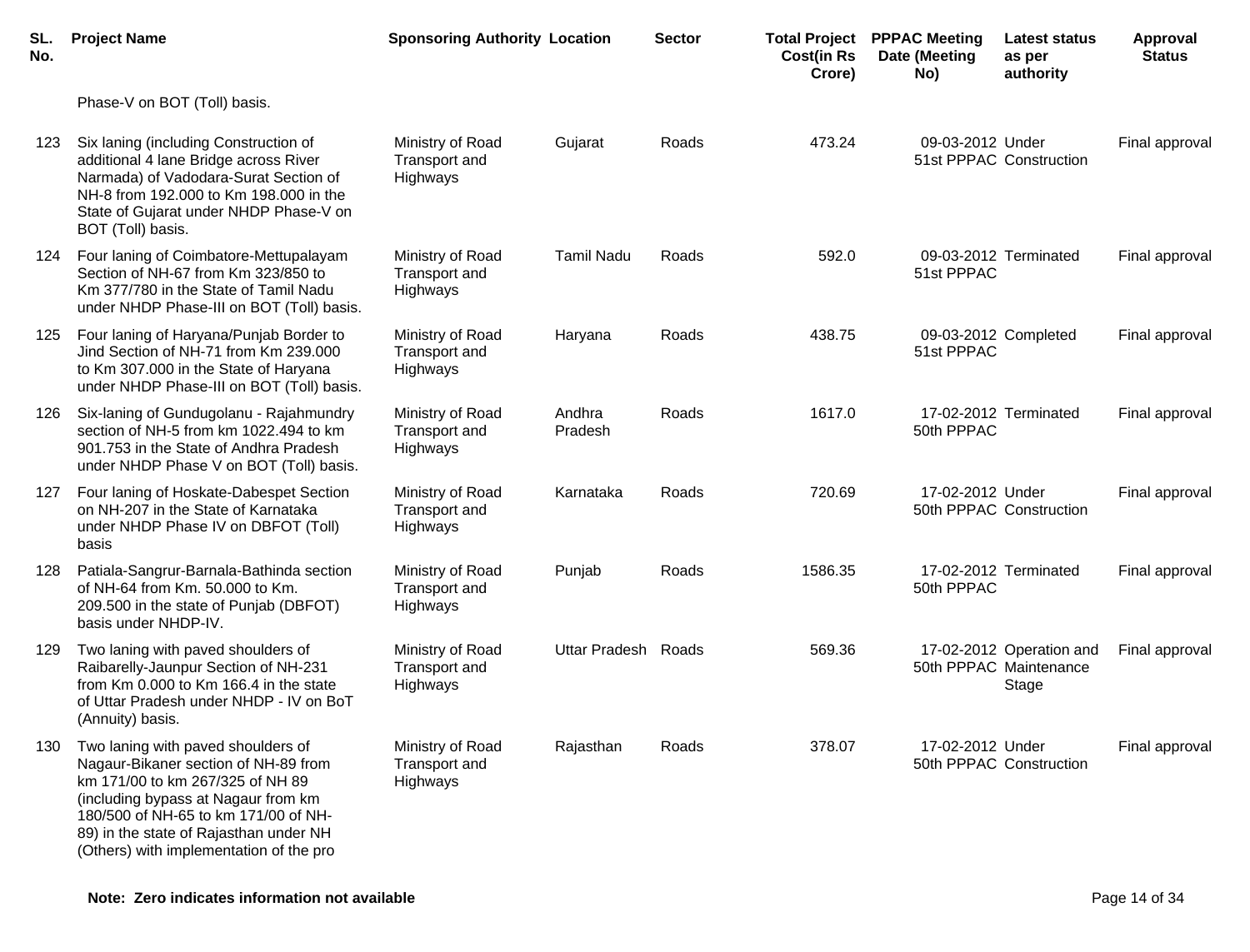| SL.<br>No. | <b>Project Name</b>                                                                                                                                                                                                                                                             | <b>Sponsoring Authority Location</b>          |                   | <b>Sector</b> | <b>Cost(in Rs</b><br>Crore) | <b>Total Project PPPAC Meeting</b><br>Date (Meeting<br>No) | Latest status<br>as per<br>authority                        | Approval<br><b>Status</b> |
|------------|---------------------------------------------------------------------------------------------------------------------------------------------------------------------------------------------------------------------------------------------------------------------------------|-----------------------------------------------|-------------------|---------------|-----------------------------|------------------------------------------------------------|-------------------------------------------------------------|---------------------------|
| 131        | Mechanisation of WQ-1 Berth in the Inner<br>Harbour of Visakhapatanam Port for<br>handling Iron Ore on DBFOT Basis                                                                                                                                                              | Ministry of Shipping                          | Andhra<br>Pradesh | Ports         | 275.2                       | 23-01-2012 Under                                           | 49th PPPAC Construction                                     | Final approval            |
| 132        | Chandikole - Paradeep Section, km 0.000<br>to 76.618 of NH - 5A under NHDP V on<br>BOT (Toll)                                                                                                                                                                                   | Ministry of Road<br>Transport and<br>Highways | Odisha            | Roads         | 1014.36                     | 23-01-2012 Under                                           | 49th PPPAC Construction                                     | Final approval            |
| 133        | Four laning of Chandikhole - Dubari -<br>Talchar Secton of NH 200, km 301.89 to<br>km 428.03 including km 8.500 to km 15,.<br>75 in the State of Orissa                                                                                                                         | Ministry of Road<br>Transport and<br>Highways | Odisha            | Roads         | 1273.0                      | 13-12-2011 Under                                           | 48th PPPAC Construction                                     | Final approval            |
| 134        | Four laining of Gomti - Chauraha -<br>Udaipur Section of NH - 8, km 177.000 to<br>km 260. 10 under NHDP - IV A on BOT<br>(Toll) Basis                                                                                                                                           | Ministry of Road<br>Transport and<br>Highways | Rajasthan         | Roads         | 942.95                      |                                                            | 13-12-2011 Operation and<br>48th PPPAC Maintenance<br>Stage | Final approval            |
| 135        | Two / Four laing of Vikravandi to<br>Meensuruti Section of NH - 45C from km<br>0.000 to km 93.500 and two laning with<br>PSS from Meensuruti, km 93.500 to<br>Thanjavur km 164.614 in the State of<br>Tamil Nadu under NHDP - IV on BOT<br>(Toll) Basis.                        | Ministry of Road<br>Transport and<br>Highways | <b>Tamil Nadu</b> | Roads         | 1090.0                      | 13-12-2011 Under                                           | 48th PPPAC Construction                                     | Final approval            |
| 136        | Two / Four laning of section between<br>Madurai to Ramanathapuram from<br>km 5.000 to km 79.340 and two lane<br>with paved shoulders from km 79.340 to<br>km 118.795 of NH 49 in Tamil Nadu<br>under NHDP Phase III on BOT (Toll) Basis.                                        | Ministry of Road<br>Transport and<br>Highways | <b>Tamil Nadu</b> | Roads         | 683.0                       | 13-12-2011 Under                                           | 48th PPPAC Construction                                     | Final approval            |
| 137        | Two / Fourl laning with paved<br>shoulders of Sikar - Bikaner Section of NH<br>- 11 (km 340.188 to km 557. 775 via<br>Sikar By - Pass) and Bikaner Bypass (km<br>553. 869 of NH-11 to km 267.325 of NH-<br>89) in the State of Rajasthan under<br>National Highways (Others) on | Ministry of Road<br>Transport and<br>Highways | Rajasthan         | Roads         | 627.54                      |                                                            | 13-12-2011 Operation and<br>48th PPPAC Maintenance<br>Stage | Final approval            |
| 138        | Four laning with paved shoulders of<br>Sinnnar - Nashik Section of NH-50 (km<br>177 to 201.35 in the state of Maharashtra<br>under National Highways (Others) on BOT<br>(Toll) Basis                                                                                            | Ministry of Road<br>Transport and<br>Highways | Maharashtra       | Roads         | 312.96                      | 13-12-2011 Under                                           | 48th PPPAC Construction                                     | Final approval            |
| 139        | Construction of new bridges and<br>operation and maintenance of four-laned                                                                                                                                                                                                      | Ministry of Road<br>Transport and             | <b>Bihar</b>      | Roads         | 480.38                      |                                                            | 11-11-2011 Operation and<br>47th PPPAC Maintenance          | Final approval            |
|            | Note: Zero indicates information not available                                                                                                                                                                                                                                  |                                               |                   |               |                             |                                                            |                                                             | Page 15 of 34             |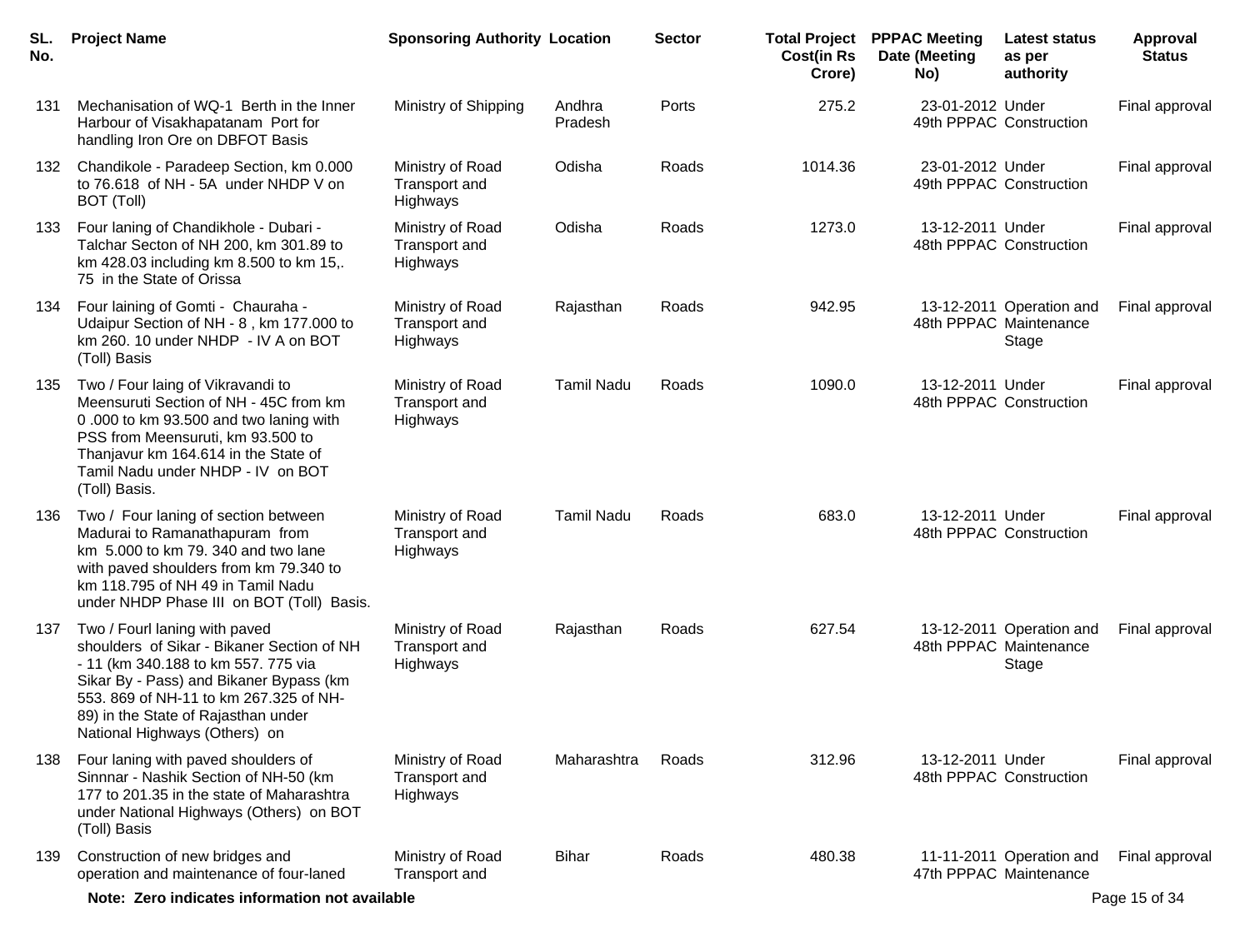| SL.<br>No. | <b>Project Name</b>                                                                                                                                                                                                                                         | <b>Sponsoring Authority Location</b>          |                          | <b>Sector</b> | <b>Total Project</b><br><b>Cost(in Rs</b><br>Crore) | <b>PPPAC Meeting</b><br>Date (Meeting<br>No) | <b>Latest status</b><br>as per<br>authority | <b>Approval</b><br><b>Status</b> |
|------------|-------------------------------------------------------------------------------------------------------------------------------------------------------------------------------------------------------------------------------------------------------------|-----------------------------------------------|--------------------------|---------------|-----------------------------------------------------|----------------------------------------------|---------------------------------------------|----------------------------------|
|            | road of the Baleshwar-Kharagpur section<br>of NH-60 from km 0.00 to km 119.30 on<br>BOT (Toll) basis                                                                                                                                                        | Highways                                      |                          |               |                                                     |                                              | Stage                                       |                                  |
| 140        | Six-laning of Vijayawada-Gundugolanu<br>section of NH-5 section from km<br>1076.48.00 to km 1022.48 under NHDP<br>Phase V on BOT (Toll) basis:                                                                                                              | Ministry of Road<br>Transport and<br>Highways | Andhra<br>Pradesh        | Roads         | 1684.0                                              | 11-11-2011 Under                             | 47th PPPAC Construction                     | Final approval                   |
| 141        | Four-laning Kiratpur- Ner Chowk Section<br>from Km 73.20 to Km 186.50 of NH-21<br>in the State of Himachal Pradesh under<br>NHDP-III on BOT (Toll) basis:                                                                                                   | Ministry of Road<br>Transport and<br>Highways | Himachal<br>Pradesh      | Roads         | 1818.47                                             | 11-11-2011 Under                             | 47th PPPAC Construction                     | Final approval                   |
| 142        | Four-laning a section of the National<br>Highway 73, between 4 Laning of<br>Panchkula, Yamunanagar section from Km<br>71.640 to Km 179.285 in the State of<br>Haryana under NHDP-III on BOT (Toll)<br>basis:                                                | Ministry of Road<br>Transport and<br>Highways | Haryana                  | Roads         | 934.93                                              | 47th PPPAC                                   | 11-11-2011 Terminated                       | Final approval                   |
| 143        | Development of housing for Central Para<br>Military Forces (CPMF) through BoT<br>(Annuity) mode for 10 clusters (Lot 2)                                                                                                                                     | Ministry of Home<br>Affairs                   | Multiple<br><b>State</b> | Housin<br>g   | 3818.0                                              | 14-09-2011<br>46th PPPAC                     |                                             | Final approval                   |
| 144        | Four laning of Rampur-Kathgodam<br>section of NH-87 from km 0.000 to km<br>88.000 in the state of Uttar Pradesh and<br>Uttarakhand under NHDP Phase-III on BoT<br>(Toll) basis                                                                              | Ministry of Road<br>Transport and<br>Highways | <b>Uttar Pradesh</b>     | Roads         | 790.0                                               | 14-09-2011 Under                             | 46th PPPAC Construction                     | Final approval                   |
| 145        | Four laning of Maharashtra/Karnataka<br>Border to Sangareddy Section of NH 9<br>from Km 348/800 to km 423/800 on BoT<br>(Toll) in the state of Karnataka and Andhra<br>Pradesh under NHDP Phase IVB                                                         | Ministry of Road<br>Transport and<br>Highways | Andhra<br>Pradesh        | Roads         | 1273.3                                              | 14-09-2011 Under                             | 46th PPPAC Construction                     | Final approval                   |
| 146        | Four laning of Solapur-<br>Maharashtra/Karnataka Border section of<br>NH-19 from km 249.000 to km 348.800<br>in the State of Maharashtra under NHDP<br>Phase IV B on BoT (Toll) basis.                                                                      | Ministry of Road<br>Transport and<br>Highways | Maharashtra              | Roads         | 923.04                                              | 14-09-2011 Under                             | 46th PPPAC Construction                     | Final approval                   |
| 147        | Four laning of sections from km 277.500<br>to km 333.500 (Mahullia to Bahragora) of<br>NH 33 and from km 200.55 to km 134.40<br>(Bahragora to Kharagpur) of NH 6 in the<br>State of Jharkhand and West Bengal under<br>NHDP Phase IVB on DBFOT (Toll) basis | Ministry of Road<br>Transport and<br>Highways | Multiple<br><b>State</b> | Roads         | 940.0                                               | 46th PPPAC                                   | 14-09-2011 Terminated                       | Final approval                   |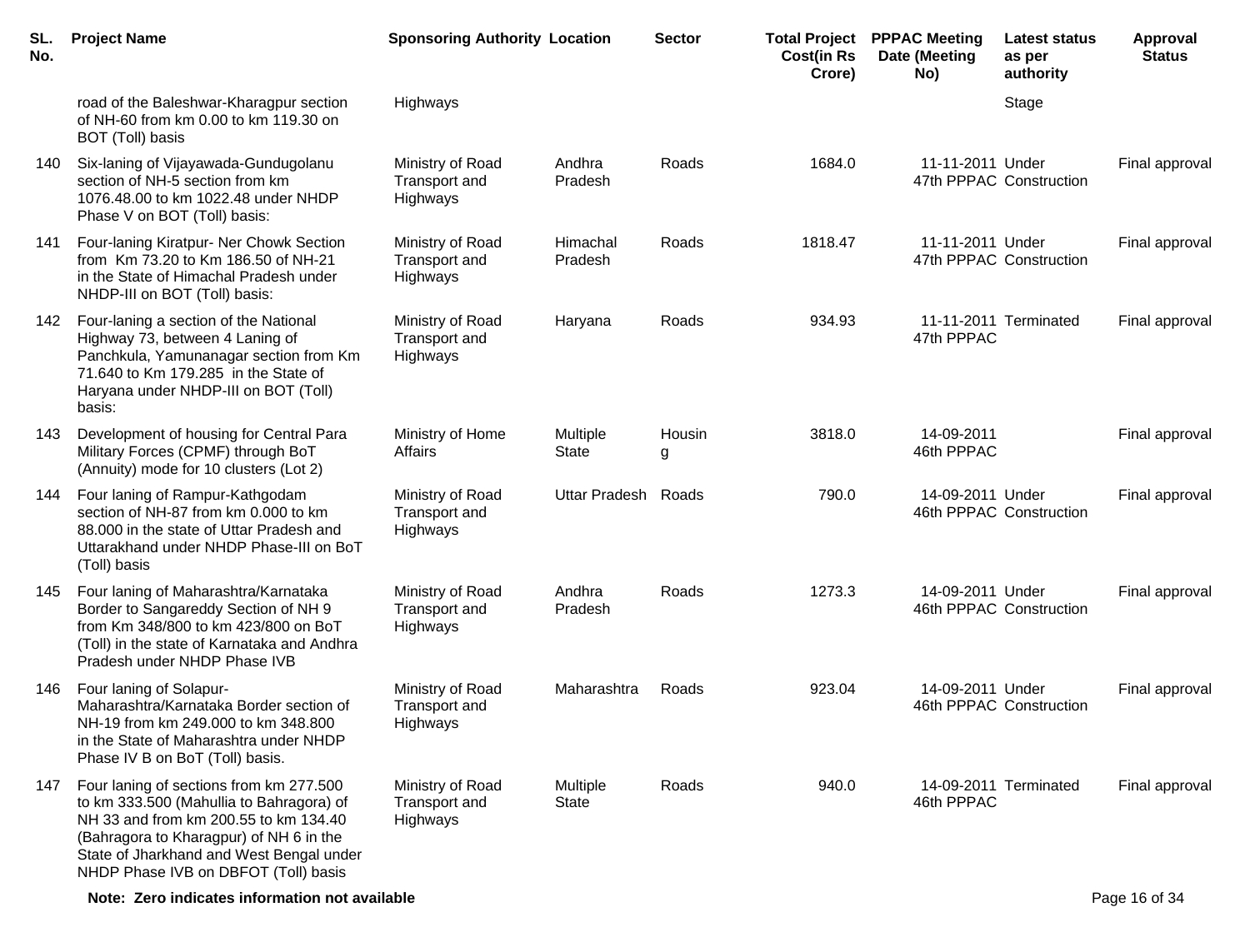| SL.<br>No. | <b>Project Name</b>                                                                                                                                   | <b>Sponsoring Authority Location</b>                 |                   | <b>Sector</b> | <b>Total Project</b><br><b>Cost(in Rs</b><br>Crore) | <b>PPPAC Meeting</b><br>Date (Meeting<br>No) | <b>Latest status</b><br>as per<br>authority                 | Approval<br><b>Status</b> |
|------------|-------------------------------------------------------------------------------------------------------------------------------------------------------|------------------------------------------------------|-------------------|---------------|-----------------------------------------------------|----------------------------------------------|-------------------------------------------------------------|---------------------------|
| 148        | Four laning of Lucknow Raebarelly Section<br>of NH-24 B from km 12.700 to km 82.700<br>on BoT (Annuity) under NHDP Phase-IV B<br>in the State of U.P. | Ministry of Road<br>Transport and<br>Highways        | Uttar Pradesh     | Roads         | 635.9                                               |                                              | 14-09-2011 Operation and<br>46th PPPAC Maintenance<br>Stage | Final approval            |
| 149        | Six laning of Etawah Chakeri (Kanpur)<br>section of NH 2 under NHDP Phase V,<br>length 160.21 km                                                      | Ministry of Road<br>Transport and<br>Highways        | Uttar Pradesh     | Roads         | 1573.0                                              | 14-09-2011 Under                             | 46th PPPAC Construction                                     | Final approval            |
| 150        | Four Laning of Vijaywada-Machilipatnam<br>section of NH 9 under NHDP Phase III,<br>length 64.611 km                                                   | Ministry of Road<br>Transport and<br>Highways        | Andhra<br>Pradesh | Roads         | 606.0                                               | 10-08-2011 Under                             | 45th PPPAC Construction                                     | Final approval            |
| 151        | Two/ four laning of Obedullaganj -<br>Shahganj Junction, Budhni- Betul Section<br>of NH 69 under NHDP-IV, length 121.36<br>km                         | Ministry of Road<br>Transport and<br>Highways        | Madhya<br>Pradesh | Roads         | 1152.0                                              | 10-08-2011 Under                             | 45th PPPAC Construction                                     | Final approval            |
| 152        | Two laning of Ajmer to Nagaur section on<br>NH 89 under VGF Scheme, length 148.25<br>km                                                               | Ministry of Road<br>Transport and<br>Highways        | Rajasthan         | Roads         | 377.15                                              | 10-08-2011 Under                             | 45th PPPAC Construction                                     | Final approval            |
| 153        | Two laningof Bikaner to Suratgarh section<br>on NH 11 under VGF Scheme, length<br>172.384 km                                                          | Ministry of Road<br>Transport and<br>Highways        | Rajasthan         | Roads         | 501.08                                              |                                              | 10-08-2011 Operation and<br>45th PPPAC Maintenance<br>Stage | Final approval            |
| 154        | Two laning of Chittorgarh-Neemach<br>section of NH 79 and Nimbahera-<br>Pratapgarh section of NH 113 under VGF<br>Scheme, length 116.997 km           | Ministry of Road<br>Transport and<br>Highways        | Madhya<br>Pradesh | Roads         | 511.21                                              |                                              | 10-08-2011 Operation and<br>45th PPPAC Maintenance<br>Stage | Final approval            |
| 155        | Two laning of Suratgarh-Sriganganagar<br>section of NH 15 under VGF Scheme,<br>length 78.10 km                                                        | Ministry of Road<br>Transport and<br>Highways        | Rajasthan         | Roads         | 224.03                                              | 10-08-2011 Under                             | 45th PPPAC Construction                                     | Final approval            |
| 156        | Four laning of Mangwan to MP/UP border<br>section of NH 27 under VGF Scheme,<br>length 52.074 km                                                      | Ministry of Road<br><b>Transport and</b><br>Highways | Madhya<br>Pradesh | Roads         | 381.66                                              | 10-08-2011 Under                             | 45th PPPAC Construction                                     | Final approval            |
| 157        | Four laning of Sidhi to Singrauli section of<br>NH 75E under VGF Scheme, length 102.60<br>km                                                          | Ministry of Road<br>Transport and<br>Highways        | Madhya<br>Pradesh | Roads         | 871.15                                              | 10-08-2011 Under                             | 45th PPPAC Construction                                     | Final approval            |
| 158        | Four laning of Mangwan to Satna to Bela<br>section of NH 75 under VGF Scheme,<br>length 48.04 km                                                      | Ministry of Road<br><b>Transport and</b><br>Highways | Madhya<br>Pradesh | Roads         | 320.48                                              | 10-08-2011 Under                             | 45th PPPAC Construction                                     | Final approval            |
| 159        | Six laning of Kishangarh - Udaipur-<br>Ahmedabad section of NH 79A, NH79, NH<br>76 and NH 8 under NHDP Phase V, length                                | Ministry of Road<br>Transport and<br>Highways        | Rajasthan         | Roads         | 5387.3                                              | 20-06-2011 Under                             | 44th PPPAC Construction                                     | Final approval            |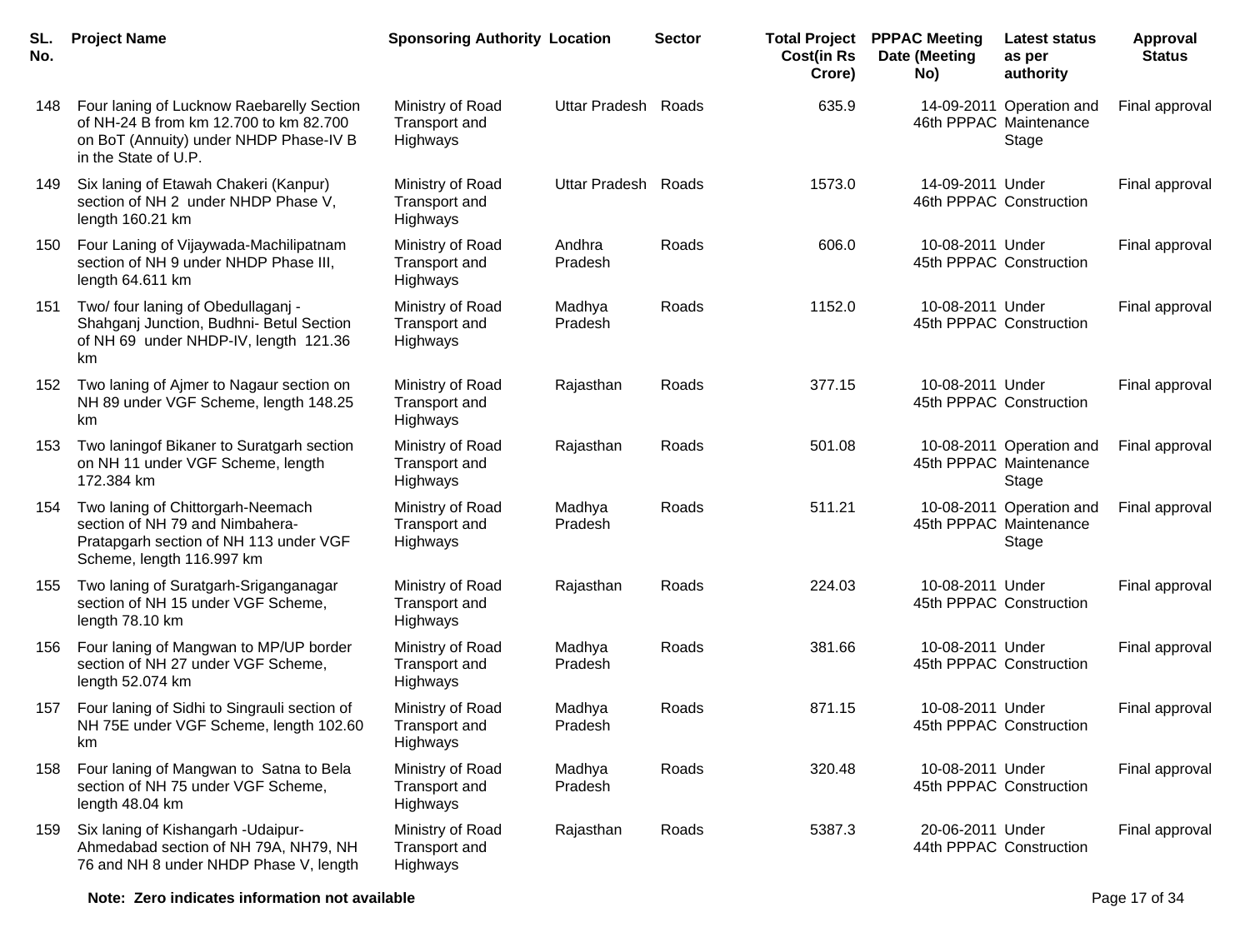| SL.<br>No. | <b>Project Name</b>                                                                                                                                           | <b>Sponsoring Authority Location</b>                 |                     | <b>Sector</b> | <b>Total Project</b><br><b>Cost(in Rs</b><br>Crore) | <b>PPPAC Meeting</b><br>Date (Meeting<br>No) | <b>Latest status</b><br>as per<br>authority                 | Approval<br><b>Status</b> |
|------------|---------------------------------------------------------------------------------------------------------------------------------------------------------------|------------------------------------------------------|---------------------|---------------|-----------------------------------------------------|----------------------------------------------|-------------------------------------------------------------|---------------------------|
|            | 555.50 km                                                                                                                                                     |                                                      |                     |               |                                                     |                                              |                                                             |                           |
| 160        | Four laning of Lucknow -Sultanpur section<br>of NH 56 under NHDP Phase IV, length<br>123.40 km                                                                | Ministry of Road<br>Transport and<br>Highways        | Uttar Pradesh       | Roads         | 1013.0                                              | 20-06-2011<br>44th PPPAC                     |                                                             | Final approval            |
| 161        | Four laning of Angul-Sambalpur section of<br>NH 42 under NHDP Phase IV, length 153<br>km                                                                      | Ministry of Road<br><b>Transport and</b><br>Highways | Odisha              | Roads         | 1220.32                                             | 44th PPPAC                                   | 20-06-2011 Terminated                                       | Final approval            |
| 162        | Two/four laning of Birmitrapur to Barkote<br>section of NH 23 under NHDP Phase IV,<br>length 125.615 km                                                       | Ministry of Road<br><b>Transport and</b><br>Highways | Odisha              | Roads         | 778.15                                              | 44th PPPAC                                   | 20-06-2011 Terminated                                       | Final approval            |
| 163        | Four laning of Bhopal to Biaora section of<br>NH 12 under VGF scheme, length 105.60<br>km                                                                     | Ministry of Road<br><b>Transport and</b><br>Highways | Madhya<br>Pradesh   | Roads         | 704.26                                              | 20-06-2011 Under                             | 44th PPPAC Construction                                     | Final approval            |
| 164        | Four laning of Rewa to MP/UP Border of<br>NH 7 under VGF scheme, length 89.30<br>km                                                                           | Ministry of Road<br><b>Transport and</b><br>Highways | Madhya<br>Pradesh   | Roads         | 670.82                                              |                                              | 20-06-2011 Operation and<br>44th PPPAC Maintenance<br>Stage | Final approval            |
| 165        | Four-Laning of Hospet, Bellary Section of<br>NH-63 under NHDP Phase IV, length<br>95.44 km                                                                    | Ministry of Road<br><b>Transport and</b><br>Highways | Karnataka           | Roads         | 910.08                                              | 20-05-2011 Pre-<br>43rd PPPAC construction   | Stage                                                       | Final approval            |
| 166        | Four Laning of Walayar to Vadakkancherry<br>Section (Package No.NS-2/BOT/KL-2)                                                                                | Ministry of Road<br>Transport and<br>Highways        | Kerala              | Roads         | 682.0                                               |                                              | 20-05-2011 Operation and<br>43rd PPPAC Maintenance<br>Stage | Final approval            |
| 167        | Development of Housing Complex for<br>Delhi Police Personnel at Dheerpur, Delhi                                                                               | Ministry of Home<br>Affairs                          | Delhi               | Housin<br>g   | 790.58                                              | 19-04-2011 Under<br>42nd PPPAC Construction  |                                                             | Final approval            |
| 168        | Development of modernised Police<br>Headquarter Building at Parliament Street,<br>Delhi                                                                       | Ministry of Home<br>Affairs                          | Delhi               | Housin<br>g   | 202.0                                               | 19-04-2011 Under<br>42nd PPPAC Construction  |                                                             | Final approval            |
| 169        | Four-laning of Jabalpur- Kanti- Rewa<br>Section of NH-7 from km 242.30 to km<br>465.50 in the State of Madhya Pradesh<br>under NHDP Phase IV on BOT (Toll)    | Ministry of Road<br>Transport and<br>Highways        | Madhya<br>Pradesh   | Roads         | 1906.83                                             | 19-04-2011 Under<br>42nd PPPAC Construction  |                                                             | Final approval            |
| 170        | Four -laning of Orrisa border to Aurang<br>section of NH-6 from km 88.0 to km<br>239.0 in the St6ate of Chattisgarh under<br>Phase IV B on DBFOT (Toll) basis | Ministry of Road<br>Transport and<br>Highways        | Chhattisgarh        | Roads         | 1234.0                                              | 19-04-2011 Under<br>42nd PPPAC Construction  |                                                             | Final approval            |
| 171        | Four-laning of Meerut, Bulandshahar<br>section of NH-235 from km 7.469 to km<br>73.156 in the State of Uttar Pradesh under                                    | Ministry of Road<br>Transport and<br>Highways        | Uttar Pradesh Roads |               | 505.0                                               | 19-04-2011 Pre-<br>42nd PPPAC construction   | Stage                                                       | Final approval            |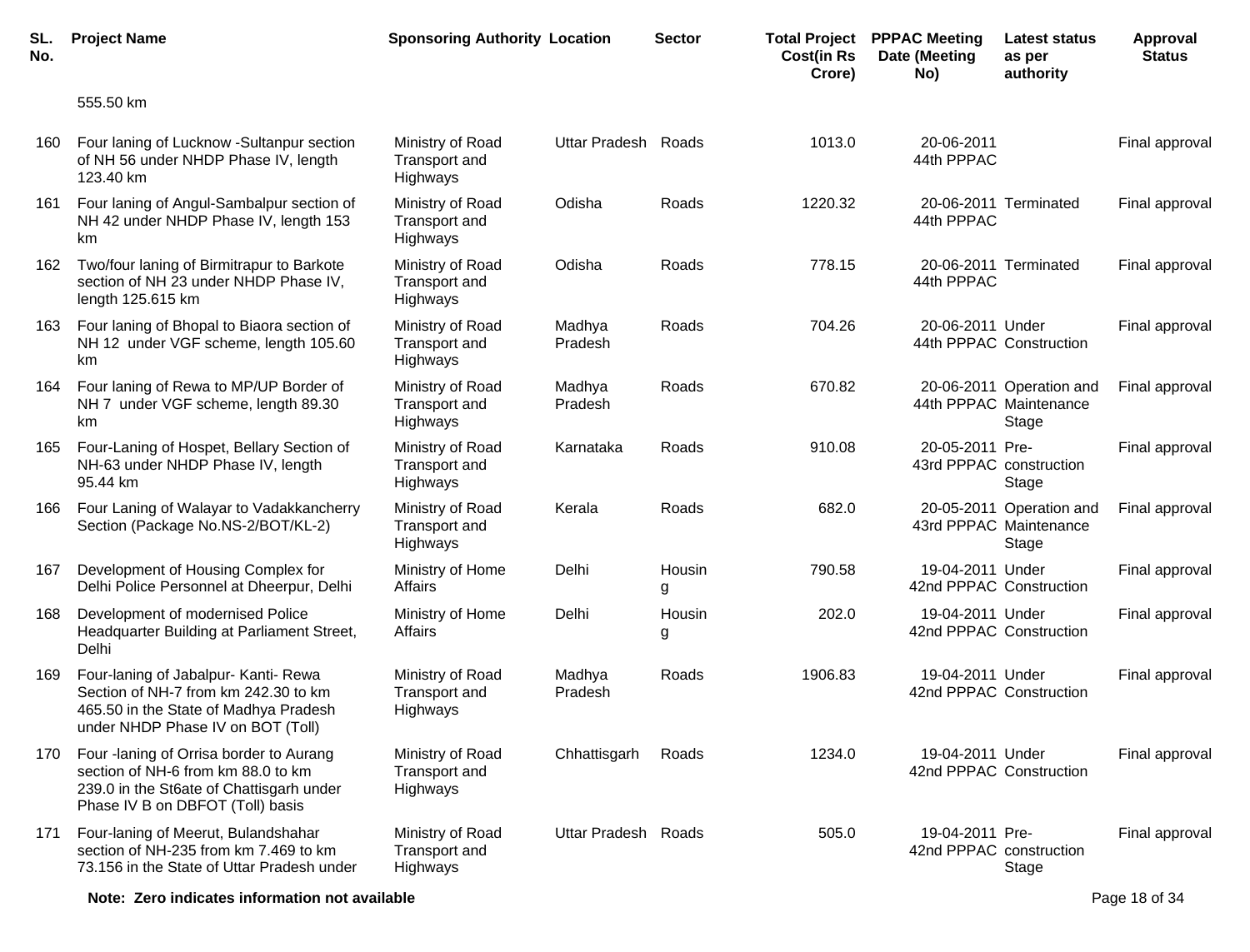| SL.<br>No. | <b>Project Name</b>                                                                                                                                                                                                               | <b>Sponsoring Authority Location</b>          |                   | <b>Sector</b> | <b>Cost(in Rs</b><br>Crore) | <b>Total Project PPPAC Meeting</b><br>Date (Meeting<br>No) | Latest status<br>as per<br>authority                        | Approval<br><b>Status</b> |
|------------|-----------------------------------------------------------------------------------------------------------------------------------------------------------------------------------------------------------------------------------|-----------------------------------------------|-------------------|---------------|-----------------------------|------------------------------------------------------------|-------------------------------------------------------------|---------------------------|
|            | NHDP Phase IV B on DBFOT (Toll) basis:<br>TPC ` 505.0 crore.                                                                                                                                                                      |                                               |                   |               |                             |                                                            |                                                             |                           |
| 172        | Development of a 7.2 MMTPA Iron Ore<br>Export Terminal at the Waterfront West of<br>the Breakwater on DBFOT basis<br>(Mormugao Port Trust, Goa)                                                                                   | Ministry of Shipping                          | Goa               | Ports         | 721.0                       |                                                            | 25-01-2011 Operation and<br>41st PPPAC Maintenance<br>Stage | Final approval            |
| 173        | Four laning of Jabalpur - Lakhandone<br>section of NH7 from km 465.600 to km<br>546.425 in the State fo Madhaya Pradesh<br>under NHDP Phase IVB on BOT (Too) basis                                                                | Ministry of Road<br>Transport and<br>Highways | Madhya<br>Pradesh | Roads         | 776.76                      | 25-01-2011 Under                                           | 41st PPPAC Construction                                     | Final approval            |
| 174        | Four laning of Gwalior - Shivpuri section<br>of NH 3 from km 15.600 to NH 75 to km<br>236.000 in the State of Madhya Pradesh<br>under NHDP Phase IV on BOT (Toll) basis.                                                          | Ministry of Road<br>Transport and<br>Highways | Madhya<br>Pradesh | Roads         | 1059.0                      | 25-01-2011 Under                                           | 41st PPPAC Construction                                     | Final approval            |
| 175        | Four laning of Shivpuri - Dewas section of<br>NH3 from km 15.623 to km 566.45 in the<br>State of Madhya Pradesh under NHDP<br>Phase IV on BOT (Toll) basis.                                                                       | Ministry of Road<br>Transport and<br>Highways | Madhya<br>Pradesh | Roads         | 2815.0                      | 25-01-2011 Under                                           | 41st PPPAC Construction                                     | Final approval            |
| 176        | Six laning of Ahmedabad Vadodara<br>Section of NH 8 from km 6.400 to km<br>108.700 and improvement of Ahmedabad<br>Vadodara Expressway from km 0 to km<br>93.302 in the State of Gujarat under NHDP<br>Phase V on BOT(Toll) basis | Ministry of Road<br>Transport and<br>Highways | Gujarat           | Roads         | 2125.24                     |                                                            | 06-01-2011 Operation and<br>40th PPPAC Maintenance<br>Stage | Final approval            |
| 177        | Two/Four laning of NH 12 from km<br>256.550 to km 346.539 (Kota-Jhalwar<br>section) in the State of Rajasthan under<br>NHDP Phase III on BOT(Toll) basis basis                                                                    | Ministry of Road<br>Transport and<br>Highways | Rajasthan         | Roads         | 530.01                      | 06-01-2011 Under                                           | 40th PPPAC Construction                                     | Final approval            |
| 178        | Four laning of Beawar Pali Pindwara<br>Section of NH 14 from km 0 to km<br>244.120 in the State of Rajasthan under<br>NHDP Phase III on BOT(Toll) basis                                                                           | Ministry of Road<br>Transport and<br>Highways | Rajasthan         | Roads         | 2388.0                      |                                                            | 06-01-2011 Operation and<br>40th PPPAC Maintenance<br>Stage | Final approval            |
| 179        | Four laning of Nagpur Wainganga Bridge<br>Section of NH 6 from km 498 to km<br>544.200 in the State of Maharashtra under<br>NHDP Phase III on BOT(Toll) basis                                                                     | Ministry of Road<br>Transport and<br>Highways | Maharashtra       | Roads         | 484.19                      |                                                            | 06-01-2011 Operation and<br>40th PPPAC Maintenance<br>Stage | Final approval            |
| 180        | Six laning of Poonamallee-Walajapet<br>section of NH 4 under NHDP V on BOT<br>(Toll) basis                                                                                                                                        | Ministry of Road<br>Transport and<br>Highways | <b>Tamil Nadu</b> | Roads         | 1197.0                      | 02-12-2010 Under                                           | 39th PPPAC Construction                                     | Final approval            |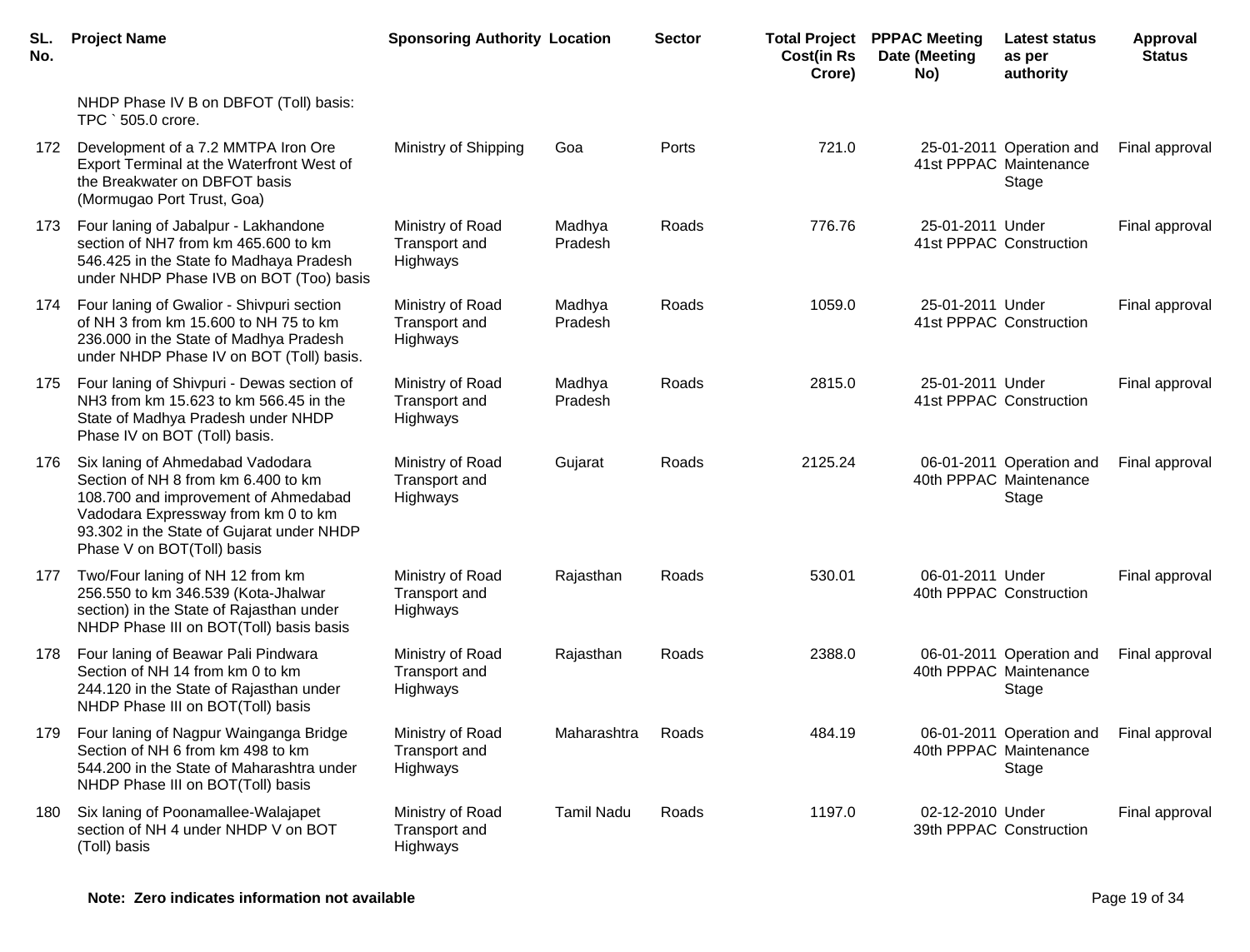| SL.<br>No. | <b>Project Name</b>                                                                                                                                   | <b>Sponsoring Authority Location</b>                |                     | <b>Sector</b> | <b>Cost(in Rs</b><br>Crore) | <b>Total Project PPPAC Meeting</b><br>Date (Meeting<br>No) | <b>Latest status</b><br>as per<br>authority                 | <b>Approval</b><br><b>Status</b> |
|------------|-------------------------------------------------------------------------------------------------------------------------------------------------------|-----------------------------------------------------|---------------------|---------------|-----------------------------|------------------------------------------------------------|-------------------------------------------------------------|----------------------------------|
| 181        | Four Laning of Panikoili-Rimuli Section of<br>NH 215 under NHDP Phase III, length 163<br>km                                                           | Ministry of Road<br>Transport and<br>Highways       | Odisha              | Roads         | 1410.0                      | 17-08-2010 Under                                           | 38th PPPAC Construction                                     | Final approval                   |
| 182        | Development of EQ 1 berth by<br>replacement of the existing EQ1 and part<br>of EQ2 berths in the north of the Inner<br>Harbour of Vishakhapatnam Port | Ministry of Shipping                                | Andhra<br>Pradesh   | Ports         | 323.18                      |                                                            | 17-08-2010 Operation and<br>38th PPPAC Maintenance<br>Stage | Final approval                   |
| 183        | Development of EQ 1A berth on south of<br>EQ 1 berth for handling Thermal Coal and<br>Steam Coal in the Inner Harbour of<br>Vishakhapatnam Port       | Ministry of Shipping                                | Andhra<br>Pradesh   | Ports         | 313.39                      |                                                            | 17-08-2010 Operation and<br>38th PPPAC Maintenance<br>Stage | Final approval                   |
| 184        | Six laning of Barwa-Adda-Panagarh<br>section of NH 2 in the State of Jharkhand<br>and West Bengal under NHDP PhaseV on<br>BOT (Toll) basis            | Ministry of Road<br>Transport and<br>Highways       | West Bengal         | Roads         | 1714.0                      | 17-08-2010 Under                                           | 38th PPPAC Construction                                     | Final approval                   |
| 185        | Parwanoo-Solan section of NH 22 in the<br>State of Himachal Pradesh on BOT<br>(Annuity) under NHDP Phase III                                          | Ministry of Road<br>Transport and<br>Highways       | Himachal<br>Pradesh | Roads         | 659.65                      | 17-08-2010 Under                                           | 38th PPPAC Construction                                     | Final approval                   |
| 186        | Four laning of Barasat-Krishnagar section<br>of NH 34 in the State of West Bengal under<br>NHDP Phase III on BOT (Annuity) basis                      | Ministry of Road<br>Transport and<br>Highways       | West Bengal         | Roads         | 886.73                      | 17-08-2010 Under                                           | 38th PPPAC Construction                                     | Final approval                   |
| 187        | Two laning of Purnea-Khagaria section of<br>NH 31 in the State of Bihar under NHDP<br>Phase III on BOT (Annuity) basis                                | Ministry of Road<br>Transport and<br>Highways       | <b>Bihar</b>        | Roads         | 676.0                       |                                                            | 17-08-2010 Operation and<br>38th PPPAC Maintenance<br>Stage | Final approval                   |
| 188        | Development of the Kadarpur NCR<br>Housing Cluster for CPMF on BOT (Annuity<br>Basis)                                                                 | Ministry of Home<br>Affairs                         | Haryana             | Housin<br>g   | 907.92                      | 21-06-2010 -<br>37th PPPAC                                 |                                                             | Final approval                   |
| 189        | Development of the Jallandhar (Punjab)<br>Housing Cluster on BOT (Annuity basis)                                                                      | Ministry of Home<br>Affairs                         | Punjab              | Housin<br>g   | 243.2                       | 21-06-2010 -<br>37th PPPAC                                 |                                                             | Final approval                   |
| 190.       | Development of the Kathgodam<br>(Uttarakhand) Housing Cluster on BOT<br>(Annuity basis)                                                               | Ministry of Home<br>Affairs                         | Uttrakhand          | Housin<br>g   | 531.61                      | 21-06-2010 -<br>37th PPPAC                                 |                                                             | Final approval                   |
| 191        | Development of the Assam -1 Housing<br>Cluster on BOT (Annuity Basis)                                                                                 | Ministry of Home<br>Affairs                         | Assam               | Housin<br>g   | 476.67                      | 21-06-2010 -<br>37th PPPAC                                 |                                                             | Final approval                   |
| 192        | Development of the Assam -2 Housing<br>Cluster on BOT (Annuity Basis)                                                                                 | Ministry of Home<br>Affairs                         | Assam               | Housin<br>g   | 329.19                      | 21-06-2010 -<br>37th PPPAC                                 |                                                             | Final approval                   |
| 193        | Operations, Management and Maintenance<br>of Shyama Prasad Mukherjee Swimming<br>Pool Complex (New Delhi) on PPP Basis                                | Ministry of Youth<br>Affairs and Sports<br>(MoYA&S) | Delhi               | Sports        | 0.0                         | 28-05-2010<br>36th PPPAC                                   |                                                             | In-principle<br>approval         |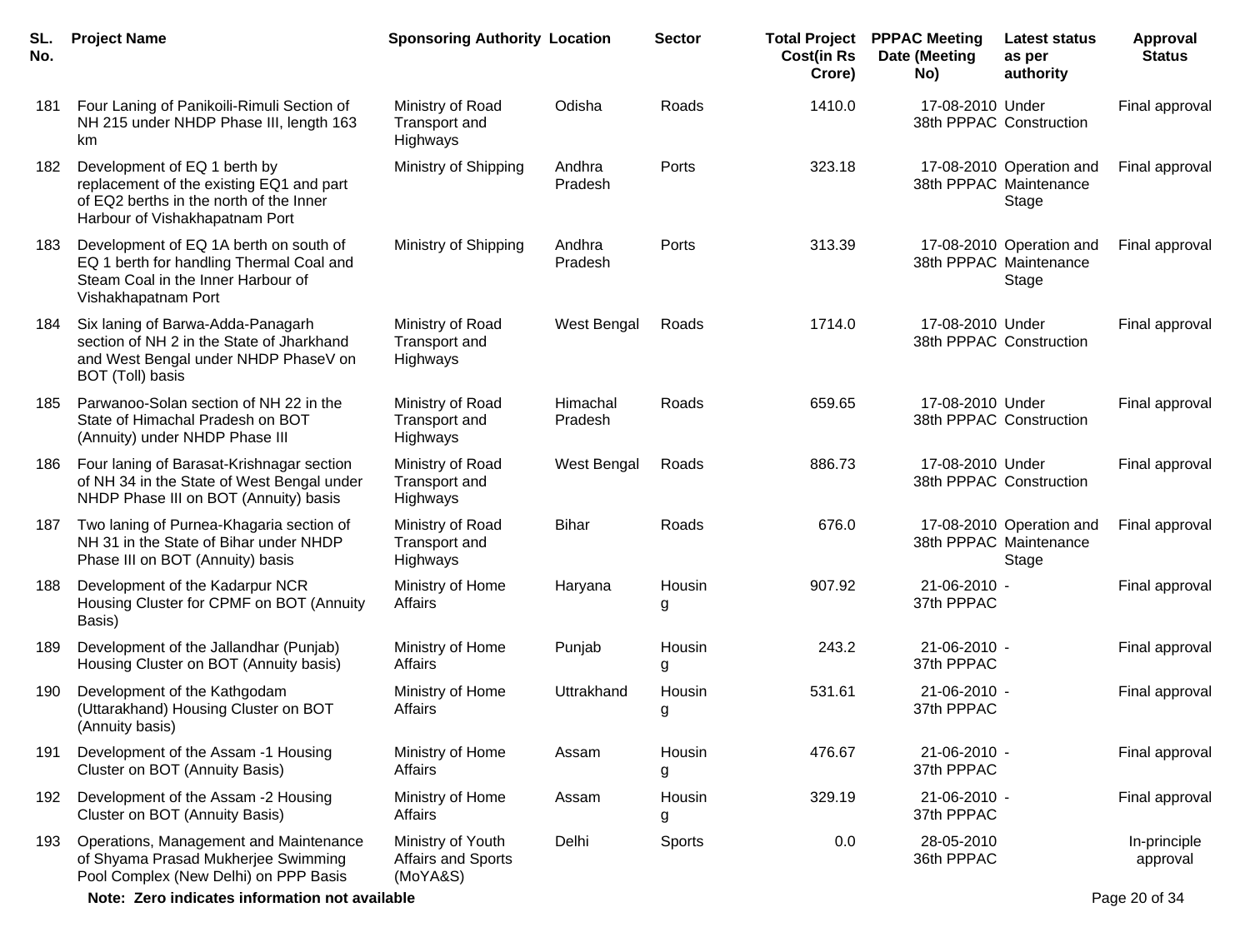| SL.<br>No. | <b>Project Name</b>                                                                                                                                                       | <b>Sponsoring Authority Location</b>                       |                          | <b>Sector</b> | <b>Total Project</b><br><b>Cost(in Rs</b><br>Crore) | <b>PPPAC Meeting</b><br>Date (Meeting<br>No) | <b>Latest status</b><br>as per<br>authority | <b>Approval</b><br><b>Status</b> |
|------------|---------------------------------------------------------------------------------------------------------------------------------------------------------------------------|------------------------------------------------------------|--------------------------|---------------|-----------------------------------------------------|----------------------------------------------|---------------------------------------------|----------------------------------|
| 194        | Operations, Management and Maintenance<br>of Dr. Karni Singh Shooting Ranges (New<br>Delhi) on PPP Basis                                                                  | Ministry of Youth<br>Affairs and Sports<br>(MoYA&S)        | Delhi                    | Sports        | 0.0                                                 | 28-05-2010 -<br>36th PPPAC                   |                                             | In-principle<br>approval         |
| 195        | Operations, Management and Maintenance<br>of Jawaharlal Nehru Stadium (New Delhi)<br>on PPP Basis                                                                         | Ministry of Youth<br>Affairs and Sports<br>(MoYA&S)        | Delhi                    | Sports        | 0.0                                                 | 28-05-2010 -<br>36th PPPAC                   |                                             | In-principle<br>approval         |
| 196        | Operations, Management and Maintenance<br>of Indira Gandhi Sports Complex (New<br>Delhi) on PPP Basis                                                                     | Ministry of Youth<br><b>Affairs and Sports</b><br>(MoYA&S) | Delhi                    | Sports        | 0.0                                                 | 28-05-2010 -<br>36th PPPAC                   |                                             | In-principle<br>approval         |
| 197        | Operations, Management and Maintenance<br>of Major Dhyan Chand National Stadium (<br>New Delhi) on PPP Basis                                                              | Ministry of Youth<br>Affairs and Sports<br>(MoYA&S)        | Delhi                    | Sports        | 0.0                                                 | 28-05-2010 -<br>36th PPPAC                   |                                             | In-principle<br>approval         |
| 198        | Four laning of Ranchi Jamshedpur section<br>of NH33 in the State of Bihar on BoT<br>(Annuity) under NHDP Phase III                                                        | Ministry of Road<br>Transport and<br>Highways              | <b>Bihar</b>             | Roads         | 1479.0                                              | 28-05-2010 Under                             | 36th PPPAC Construction                     | Final approval                   |
| 199        | Four laning of Krishnanagar-Baharampur<br>section of NH 34 from Km 115 to km 193<br>in the State of West Bengal                                                           | Ministry of Road<br>Transport and<br>Highways              | West Bengal              | Roads         | 708.26                                              | 28-04-2010 Under                             | 35th PPPAC Construction                     | Final approval                   |
| 200        | Two laning with paved shoulders of<br>Jhansi-Khajuraho section of NH 75 from<br>km 1.900 to km 169.950 in the State of<br>UP and MP under NHDP III on BOT (Toll)<br>basis | Ministry of Road<br>Transport and<br>Highways              | Multiple<br><b>State</b> | Roads         | 494.0                                               | 28-04-2010 Pre-                              | 35th PPPAC construction<br>Stage            | Final approval                   |
| 201        | Four laning of Ludhiana-Talwandi section<br>of NH 95 from km 92 to km 170 in the<br>State of Punjab under BOT (Toll) NHDP III<br>on DBFOT                                 | Ministry of Road<br>Transport and<br>Highways              | Punjab                   | Roads         | 479.0                                               | 28-04-2010 Under                             | 35th PPPAC Construction                     | Final approval                   |
| 202        | Four laning of Jetput - Somnath Section of<br>NH 80 in the State of Gujarat                                                                                               | Ministry of Road<br>Transport and<br>Highways              | Gujarat                  | Roads         | 828.0                                               | 28-04-2010 Under                             | 35th PPPAC Construction                     | Final approval                   |
| 203        | Four/Six laning of Panvel Indapur section<br>of NH 17 in the State of Maharashtra                                                                                         | Ministry of Road<br>Transport and<br>Highways              | Maharashtra              | Roads         | 942.7                                               | 28-04-2010 Under                             | 35th PPPAC Construction                     | Final approval                   |
| 204        | Two laning with paved shoulder of<br>Muzaffarpur Sanbarsa section of NH 77 in<br>the State of Bihar                                                                       | Ministry of Road<br>Transport and<br>Highways              | Bihar                    | Roads         | 511.54                                              | 28-04-2010 Under                             | 35th PPPAC Construction                     | Final approval                   |
| 205        | Development of Dry Bulk Terminal at<br>Tekra near Tuna on BOT basis                                                                                                       | Ministry of Shipping                                       | Gujarat                  | Ports         | 1140.82                                             | 15-03-2010 Pre-                              | 34th PPPAC construction<br>Stage            | Final approval                   |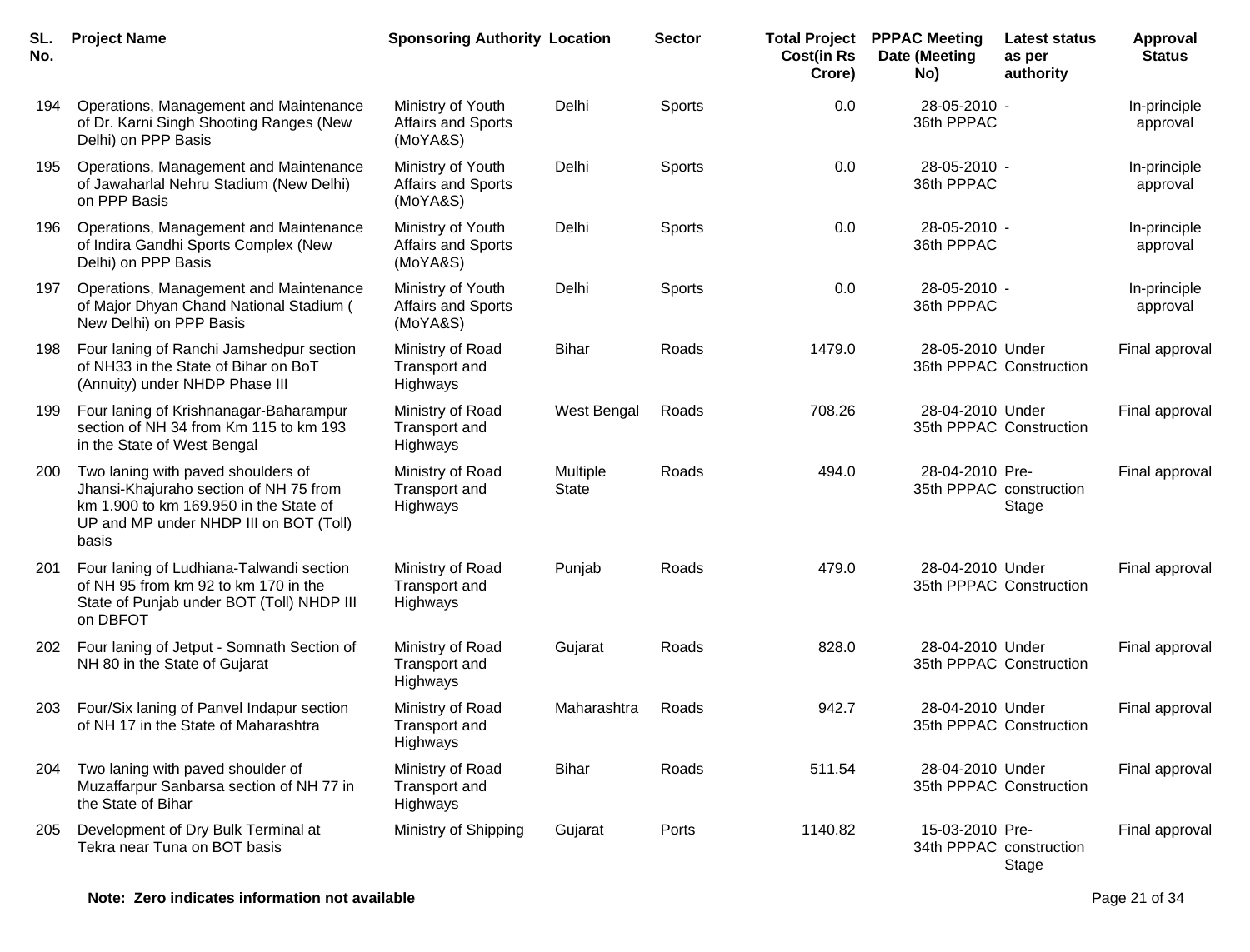| SL.<br>No. | <b>Project Name</b>                                                                                                                                                                                     | <b>Sponsoring Authority Location</b>          |                   | <b>Sector</b> | <b>Total Project</b><br><b>Cost(in Rs</b><br>Crore) | <b>PPPAC Meeting</b><br>Date (Meeting<br>No) | Latest status<br>as per<br>authority                        | <b>Approval</b><br><b>Status</b> |
|------------|---------------------------------------------------------------------------------------------------------------------------------------------------------------------------------------------------------|-----------------------------------------------|-------------------|---------------|-----------------------------------------------------|----------------------------------------------|-------------------------------------------------------------|----------------------------------|
| 206        | Two laning with paved shoulder of<br>Tindivam Krishnagiri section of NH 66<br>from km 38.150 to km 214 in the state of<br><b>Tamil Nadu</b>                                                             | Ministry of Road<br>Transport and<br>Highways | <b>Tamil Nadu</b> | Roads         | 828.26                                              | 15-03-2010 Under                             | 34th PPPAC Construction                                     | Final approval                   |
| 207        | Four laning of Nagpur Saoner Pandhurna<br>Betul section of NH 69 from km 3.000 to<br>km 59.300 in the state of Maharashtra<br>and km 137,000 to km 257.400 in the<br>state of MP on BOT (Annuity) basis | Ministry of Road<br>Transport and<br>Highways | Maharashtra       | Roads         | 2519.62                                             |                                              | 15-03-2010 Operation and<br>34th PPPAC Maintenance<br>Stage | Final approval                   |
| 208        | Six laning of NH7 from Hosur to<br>Krishnagiri on NH93 in Tamil Nadu                                                                                                                                    | Ministry of Road<br>Transport and<br>Highways | <b>Tamil Nadu</b> | Roads         | 535.0                                               |                                              | 22-02-2010 Operation and<br>32nd PPPAC Maintenance<br>Stage | Final approval                   |
| 209        | Six laning of Dankuni - Baleshwar section<br>of NH 6 in West Bengal                                                                                                                                     | Ministry of Road<br>Transport and<br>Highways | West Bengal       | Roads         | 2034.4                                              | 32nd PPPAC Maintenance                       | 22-02-2010 Operation and<br>Stage                           | Final approval                   |
| 210        | Four laning of Chapra - Hazipur section<br>on NH 19 in Bihar                                                                                                                                            | Ministry of Road<br>Transport and<br>Highways | <b>Bihar</b>      | Roads         | 691.0                                               | 22-02-2010 Under<br>32nd PPPAC Construction  |                                                             | Final approval                   |
| 211        | Four laning of Bhubaneshwar - Puri<br>section of NH 203 in Orissa                                                                                                                                       | Ministry of Road<br>Transport and<br>Highways | Odisha            | Roads         | 500.29                                              |                                              | 22-02-2010 Operation and<br>32nd PPPAC Maintenance<br>Stage | Final approval                   |
| 212        | Four laning of Karnataka/Kerala border -<br>Kannur section in Kerala                                                                                                                                    | Ministry of Road<br>Transport and<br>Highways | Kerala            | Roads         | 1157.16                                             | 32nd PPPAC                                   | 22-02-2010 Terminated                                       | Final approval                   |
| 213        | Four laning of Sambalpur Baragarh of<br>Orissa/Chhatisgarh border section of NH<br>6 from Km 0 to Km 88 in Orissa                                                                                       | Ministry of Road<br>Transport and<br>Highways | Odisha            | Roads         | 909.0                                               | 32nd PPPAC Maintenance                       | 22-02-2010 Operation and<br>Stage                           | Final approval                   |
| 214        | Two laning with paved shoulder of<br>Dindigul - Theni and Theni - Kumili in<br>Tamil Nadu under NHDP III                                                                                                | Ministry of Road<br>Transport and<br>Highways | <b>Tamil Nadu</b> | Roads         | 501.0                                               | 22-02-2010 Under<br>32nd PPPAC Construction  |                                                             | Final approval                   |
| 215        | Four laning of Barhi to Hazaribagh section<br>of NH 33 in Jharkhand                                                                                                                                     | Ministry of Road<br>Transport and<br>Highways | Jharkhand         | Roads         | 414.0                                               |                                              | 22-02-2010 Operation and<br>32nd PPPAC Maintenance<br>Stage | Final approval                   |
| 216        | Two laning with paved shoulder from<br>Kozhikode - Muthanga section of NH 212<br>in Kerala                                                                                                              | Ministry of Road<br>Transport and<br>Highways | Kerala            | Roads         | 365.23                                              | 22-02-2010<br>32th PPPAC                     |                                                             | Final approval                   |
| 217        | Four/Six lanning of Patna - Bakhtiyarpur<br>section from Km 176.60 to Km 230 of NH<br>30 in the State of Bihar                                                                                          | Ministry of Road<br>Transport and<br>Highways | <b>Bihar</b>      | Roads         | 600.54                                              |                                              | 10-02-2010 Operation and<br>31st PPPAC Maintenance<br>Stage | Final approval                   |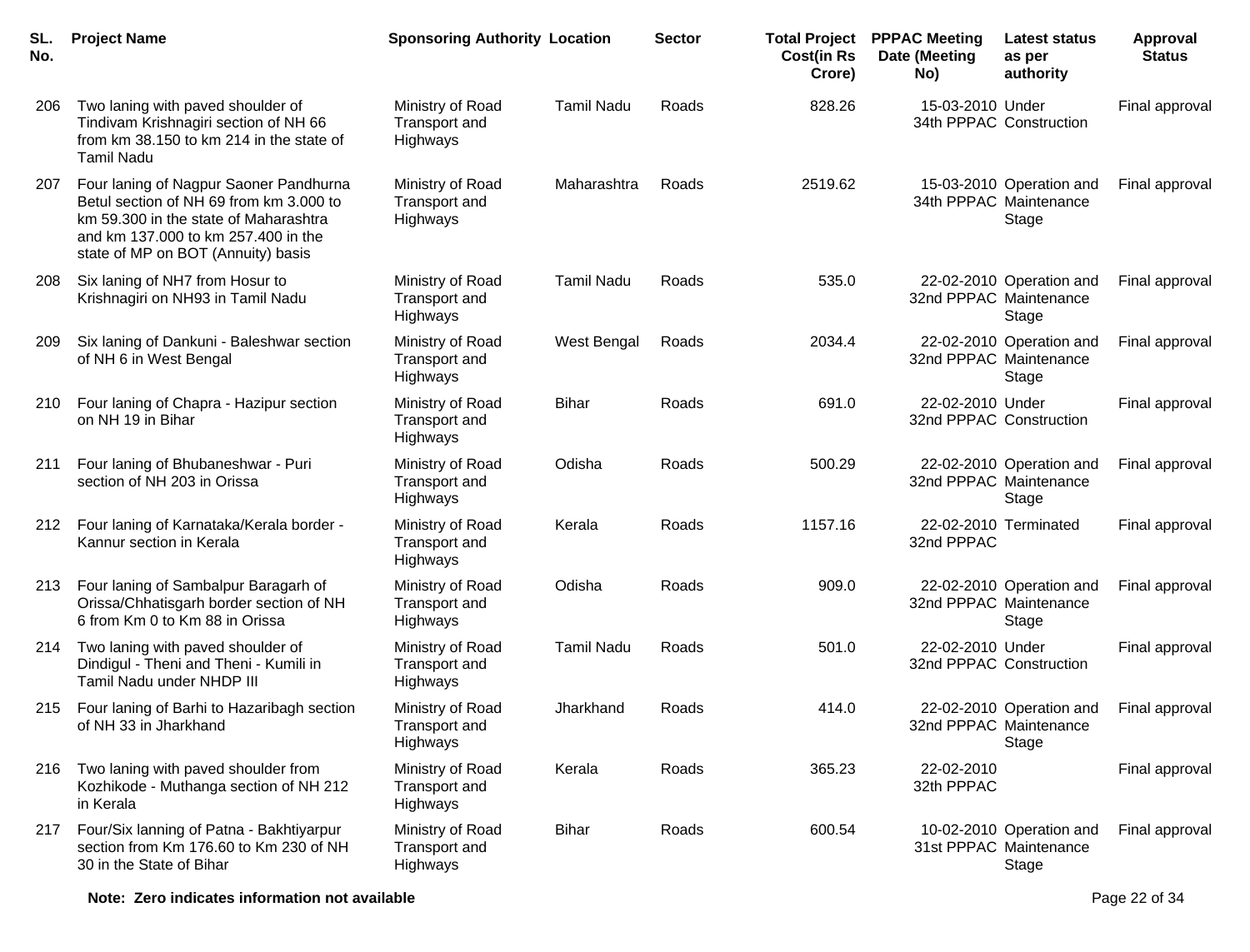| SL.<br>No. | <b>Project Name</b>                                                                                                                                                          | <b>Sponsoring Authority Location</b>          |                      | <b>Sector</b> | <b>Total Project</b><br><b>Cost(in Rs</b><br>Crore) | <b>PPPAC Meeting</b><br>Date (Meeting<br>No) | Latest status<br>as per<br>authority                        | <b>Approval</b><br><b>Status</b> |
|------------|------------------------------------------------------------------------------------------------------------------------------------------------------------------------------|-----------------------------------------------|----------------------|---------------|-----------------------------------------------------|----------------------------------------------|-------------------------------------------------------------|----------------------------------|
| 218        | Two laning with Pave shoulder from<br>Varanasi to Gorakhpur section Km 2 to Km<br>208 of NH 29 in the State of UP                                                            | Ministry of Road<br>Transport and<br>Highways | <b>Uttar Pradesh</b> | Roads         | 538.88                                              | 10-02-2010 Under                             | 31st PPPAC Construction                                     | Final approval                   |
| 219        | Two laning with pave shoulder from<br>Aligarh to Kanpur from Km 140.100 to Km<br>418.760 on NH 91 in the State of UP                                                         | Ministry of Road<br>Transport and<br>Highways | Uttar Pradesh Roads  |               | 723.25                                              | 10-02-2010 -<br>31st PPPAC                   |                                                             | Final approval                   |
| 220        | Two laning with pave shoulder from<br>Bilaspur - Urdawal section Km 3116 to Km<br>312.400 of 4 on NH 200                                                                     | Ministry of Road<br>Transport and<br>Highways | Chhattisgarh         | Roads         | 494.0                                               | 10-02-2010 -<br>31st PPPAC                   |                                                             | Final approval                   |
| 221        | Two laning with pave shoulder on Raigarh<br>- Saraipalli from 3.800 to Km 90.460 on<br>NH 216 in the State of Chattisgarh                                                    | Ministry of Road<br>Transport and<br>Highways | Chhattisgarh         | Roads         | 189.19                                              | 10-02-2010 Under                             | 31st PPPAC Construction                                     | Final approval                   |
| 222        | Two laning of Deali - Kota section of NH<br>12 on Kota bypass in Rajasthan                                                                                                   | Ministry of Road<br>Transport and<br>Highways | Rajasthan            | Roads         | 593.38                                              |                                              | 10-02-2010 Operation and<br>31st PPPAC Maintenance<br>Stage | Final approval                   |
| 223        | Development of Container Terminal at<br>New Mangalore Port on BOT basis                                                                                                      | Ministry of Shipping                          | Karnataka            | Ports         | 275.82                                              | 06-01-2010 -<br>30th PPPAC                   |                                                             | Final approval                   |
| 224        | Development of Multipurpose Berth to<br>handle clean cargo including containers<br>on BOT basis at Paradip Port                                                              | Ministry of Shipping                          | Odisha               | Ports         | 445.51                                              | 06-01-2010 Under                             | 30th PPPAC Construction                                     | Final approval                   |
| 225        | Development of North Cargo Berth II for<br>handling bulk cargo at Tuticorin Port on<br><b>DBFOT</b> basis                                                                    | Ministry of Shipping                          | <b>Tamil Nadu</b>    | Ports         | 332.16                                              | 06-01-2010 Under                             | 30th PPPAC Construction                                     | Final approval                   |
| 226        | Development of Mega Container at<br>Chennai Port                                                                                                                             | Ministry of Shipping                          | <b>Tamil Nadu</b>    | Ports         | 3125.0                                              | 06-01-2010<br>30th PPPAC                     |                                                             | Final approval                   |
| 227        | Srinagar to banihal section of NH 1A from<br>km 187 to km 189.350, km 270.700 to<br>km 286.110 and 187 to 220.700 on<br>DBFOT (Annuity) in the State of Jammu<br>and Kashmir | Ministry of Road<br>Transport and<br>Highways | Jammu &<br>Kashmir   | Roads         | 1166.0                                              | 16-11-2009 Under                             | 28th PPPAC Construction                                     | Final approval                   |
| 228        | Mechanism of Coal Handling facilities and<br>upgradation of General Cargo Berth at<br>Outer Harbour of Visakhapatnam Port to<br>cater 200,000 DWT vessels on DBFOT<br>basis  | Ministry of Shipping                          | Andhra<br>Pradesh    | Ports         | 438.36                                              |                                              | 11-11-2009 Operation and<br>29th PPPAC Maintenance<br>Stage | Final approval                   |
| 229        | Development of Standalone container<br>handling facility with a quay length of<br>300m towards North at Jahawar Lal Nehru<br><b>Port Trust</b>                               | Ministry of Shipping                          | Maharashtra          | Ports         | 600.08                                              | 11-11-2009 Under<br>29th PPPAC Construction  |                                                             | Final approval                   |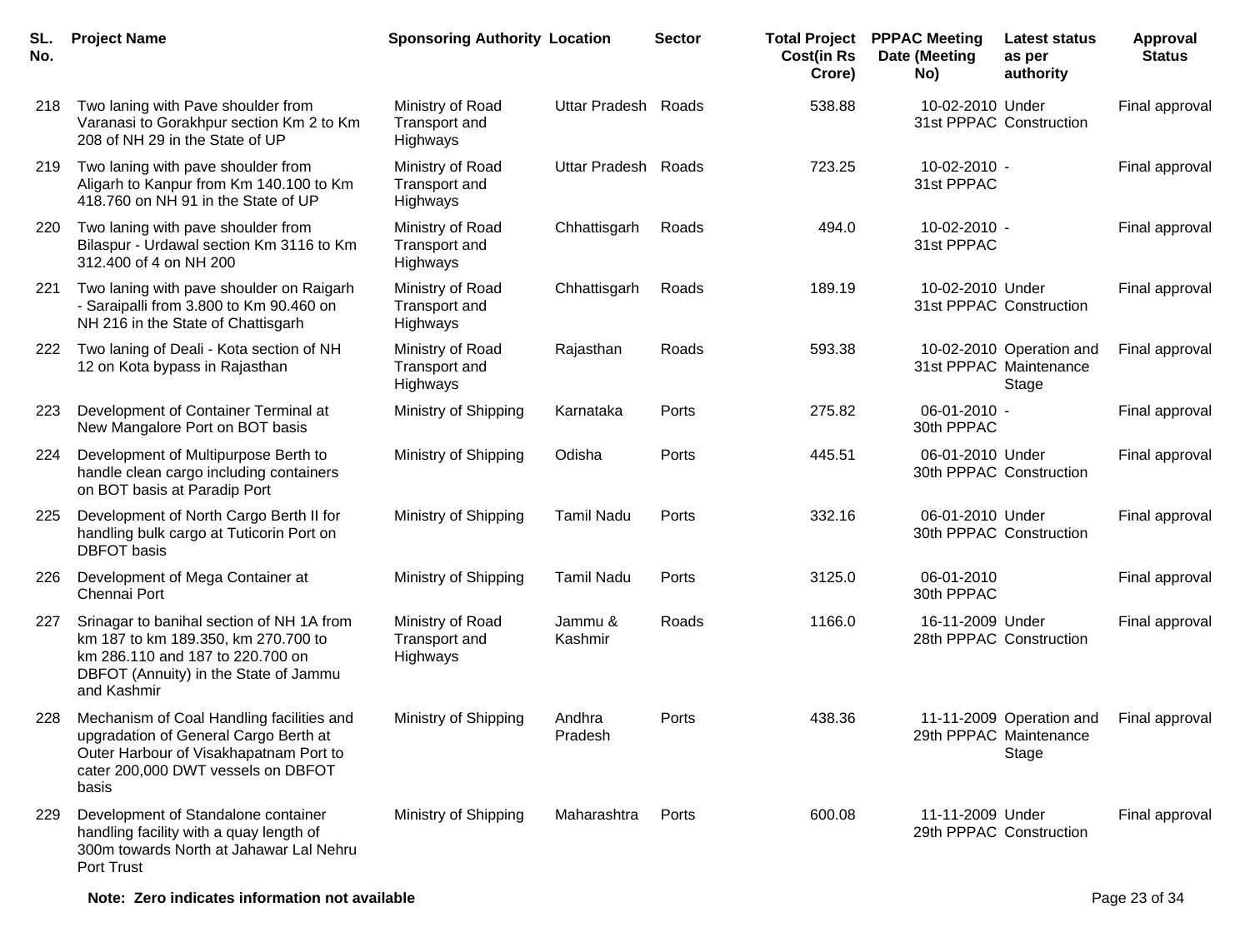| SL.<br>No. | <b>Project Name</b>                                                                                                                                                                                      | <b>Sponsoring Authority Location</b>          |                    | <b>Sector</b> | <b>Cost(in Rs</b><br>Crore) | <b>Total Project PPPAC Meeting</b><br>Date (Meeting<br>No) | <b>Latest status</b><br>as per<br>authority                 | <b>Approval</b><br><b>Status</b> |
|------------|----------------------------------------------------------------------------------------------------------------------------------------------------------------------------------------------------------|-----------------------------------------------|--------------------|---------------|-----------------------------|------------------------------------------------------------|-------------------------------------------------------------|----------------------------------|
| 230        | Development of Fourth Container<br>Terminal at Jawahar Lal Nehru Port Trust                                                                                                                              | Ministry of Shipping                          | Maharashtra        | Ports         | 6700.0                      |                                                            | 11-11-2009 Operation and<br>29th PPPAC Maintenance<br>Stage | Final approval                   |
| 231        | Four laning of Qazigund to Banihal Section<br>of NH 1A from km 189.350 to km<br>204.700 including 2 tunnels of 0.69 km<br>and km 8.45 length on BOT (Annuity)<br>basis in the State of Jammu and Kashmir | Ministry of Road<br>Transport and<br>Highways | Jammu &<br>Kashmir | Roads         | 1987.0                      | 16-10-2009 Under                                           | 28th PPPAC Construction                                     | Final approval                   |
| 232        | Rehabilitation, strengthening and Four<br>laning of Ramban to Banihal section of NH<br>1A from km 151 to km 187 on BOT<br>(Annuity) basis on DBFO pattern in the<br>state of Jammu and Kashmir           | Ministry of Road<br>Transport and<br>Highways | Jammu &<br>Kashmir | Roads         | 986.0                       | 16-10-2009 Under                                           | 28th PPPAC Construction                                     | Final approval                   |
| 233        | Rehabilitation, strengthening and Four<br>laning of Udhampur to Ramban section of<br>NH 1A from km 67 to km 89 & km 130 to<br>km 151 in the state of JUammu and<br>Kashmir                               | Ministry of Road<br>Transport and<br>Highways | Jammu &<br>Kashmir | Roads         | 971.0                       | 16-10-2009 Under                                           | 28th PPPAC Construction                                     | Final approval                   |
| 234        | Four laning of Chenani to Nashri section<br>of NH 1A from km 89 to km 130 including<br>9 km long tunnel with parallel escape<br>tunnel on BOT (Annuity) basis of Jammu &<br>Kashmir                      | Ministry of Road<br>Transport and<br>Highways | Jammu &<br>Kashmir | Roads         | 2108.0                      |                                                            | 16-10-2009 Operation and<br>28th PPPAC Maintenance<br>Stage | Final approval                   |
| 235        | Rehabilitation strengthening and 4 laning<br>of Jammu-Udhampur section of NH 1A<br>from Km 15 to km 67 on BOT (Annuity)<br>basis on DBFO pattern in the State of<br>Jammu & Kashmir                      | Ministry of Road<br>Transport and<br>Highways | Jammu &<br>Kashmir | Roads         | 1939.0                      |                                                            | 16-10-2009 Operation and<br>28th PPPAC Maintenance<br>Stage | Final approval                   |
| 236        | Six laning of NH 4 from Tumkur to<br>Chitradurga in Karnataka under NHDP<br>Phase V on BOT (Toll) on DBFO pattern                                                                                        | Ministry of Road<br>Transport and<br>Highways | Karnataka          | Roads         | 839.0                       |                                                            | 16-10-2009 Operation and<br>28th PPPAC Maintenance<br>Stage | Final approval                   |
| 237        | Six laning of Chenagapjalli to Start of<br>Coimbatore bypass section 1 and four<br>laning from end of Coimbatore bypass to<br>TN/Kerala Boarder of NH 47 in the State of<br><b>Tamil Nadu</b>            | Ministry of Road<br>Transport and<br>Highways | <b>Tamil Nadu</b>  | Roads         | 852.74                      |                                                            | 27-07-2009 Operation and<br>26th PPPAC Maintenance<br>Stage | Final approval                   |
| 238        | Design, Engineering, Upgradation,<br>Development, Finance, Operation and<br>Maintenance of Hyderabad-Bangalore<br>section of NH 7 in the state of 12 under<br>NHDP Phase VII                             | Ministry of Road<br>Transport and<br>Highways | Karnataka          | Roads         | 747.3                       |                                                            | 27-07-2009 Operation and<br>26th PPPAC Maintenance<br>Stage | Final approval                   |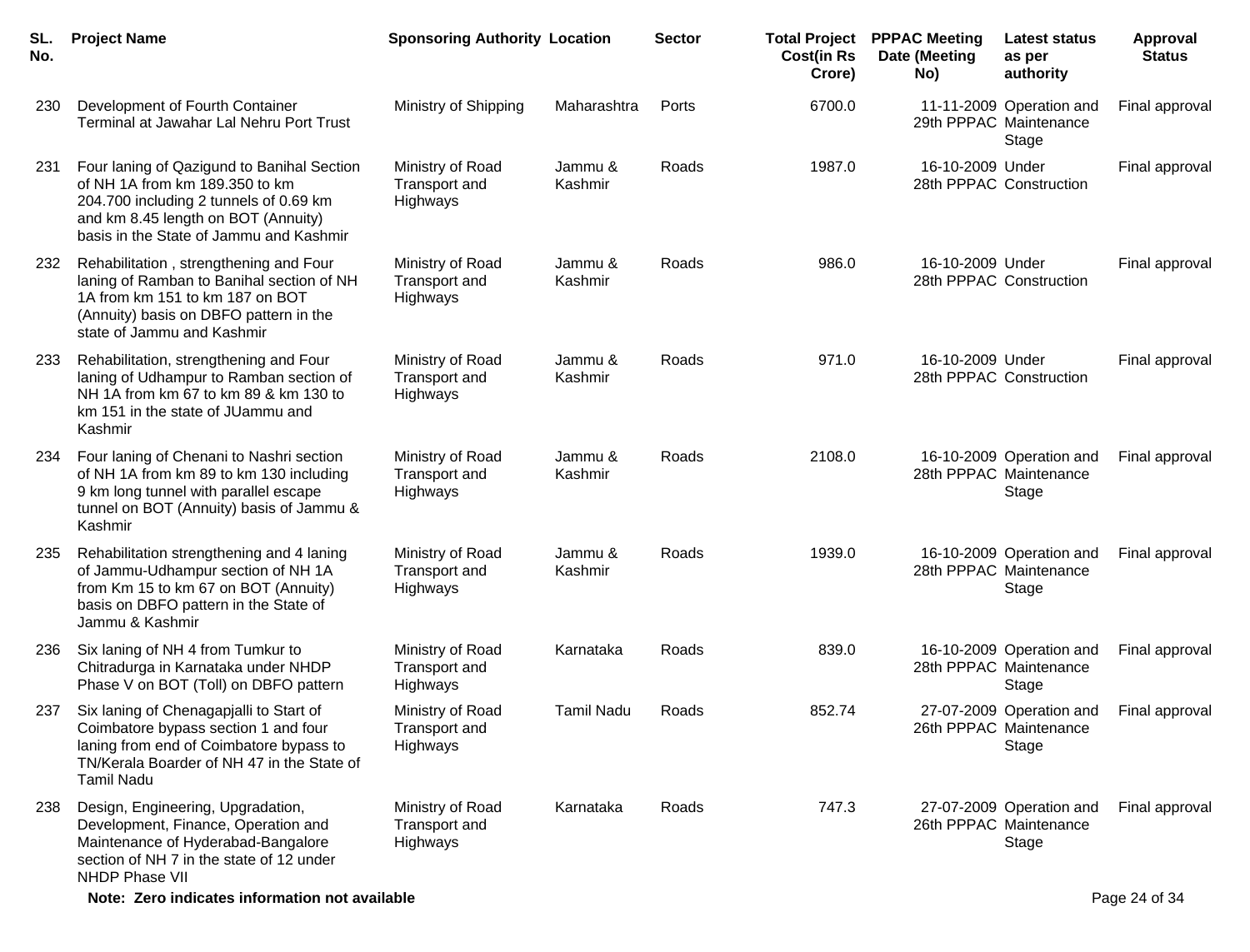| SL.<br>No. | <b>Project Name</b>                                                                                                                                                                                                              | <b>Sponsoring Authority Location</b>          |                          | <b>Sector</b> | <b>Total Project</b><br><b>Cost(in Rs</b><br>Crore) | <b>PPPAC Meeting</b><br>Date (Meeting<br>No) | <b>Latest status</b><br>as per<br>authority                 | <b>Approval</b><br><b>Status</b> |
|------------|----------------------------------------------------------------------------------------------------------------------------------------------------------------------------------------------------------------------------------|-----------------------------------------------|--------------------------|---------------|-----------------------------------------------------|----------------------------------------------|-------------------------------------------------------------|----------------------------------|
| 239        | Design, Engineering, Finance,<br>Construction, Operation and Maintenance<br>of four laning of Bijapur-Hungund section<br>of NH 13 from km 102 to km 202 in the<br>State of Karnataka under NHDP Phase III<br>through DBFOT basis | Ministry of Road<br>Transport and<br>Highways | Karnataka                | Roads         | 694.6                                               |                                              | 27-07-2009 Operation and<br>26th PPPAC Maintenance<br>Stage | Final approval                   |
| 240        | Design, Engineering, Finance,<br>Construction, Operation and Maintenance<br>of four laning of Bijapur-Hungund section<br>of NH 13 from km 202 to km 299 in the<br>State of Karnataka under NHDP Phase III<br>through DBFOT basis | Ministry of Road<br>Transport and<br>Highways | Karnataka                | Roads         | 1226.37                                             |                                              | 27-07-2009 Operation and<br>26th PPPAC Maintenance<br>Stage | Final approval                   |
| 241        | Four laning of Raiganj-Dalkhola section of<br>NH 34 from km 398 to km 452.700 in the<br>state of West Bangal on DBFOT basis<br>under NHDP III                                                                                    | Ministry of Road<br>Transport and<br>Highways | West Bengal              | Roads         | 560.16                                              |                                              | 27-07-2009 Operation and<br>26th PPPAC Maintenance<br>Stage | Final approval                   |
| 242        | Four laning of Baharampur-Farakka<br>section of NH 34 from km 193 to km<br>295.700 in the state of West Bengal on<br>DBFOT basis under NHDP III                                                                                  | Ministry of Road<br>Transport and<br>Highways | West Bengal              | Roads         | 1006.53                                             |                                              | 27-07-2009 Operation and<br>26th PPPAC Maintenance<br>Stage | Final approval                   |
| 243        | Four laning of Rohtak to Panipat section of<br>NH 71A from km 0 to km 80.858 in the<br>state of Haryana on BOT basis under<br>NHDP III                                                                                           | Ministry of Road<br>Transport and<br>Highways | Haryana                  | Roads         | 1087.93                                             |                                              | 27-07-2009 Operation and<br>26th PPPAC Maintenance<br>Stage | Final approval                   |
| 244        | Four/Six laning of Moradabad-Bareilly<br>section of NH 24 from km 1+C28348 to<br>km 262 in the state of Uttar Pradesh on<br>DBFOT basis under NHDP III                                                                           | Ministry of Road<br>Transport and<br>Highways | <b>Uttar Pradesh</b>     | Roads         | 1484.93                                             |                                              | 27-07-2009 Operation and<br>26th PPPAC Maintenance<br>Stage | Final approval                   |
| 245        | Four laning of Muzaffarnagar-Haridwar<br>section of NH 58 from km 131 to 211 of<br>NH 58 in the state of UP and Uttarakhand                                                                                                      | Ministry of Road<br>Transport and<br>Highways | Multiple<br><b>State</b> | Roads         | 804.0                                               | 27-07-2009 Under                             | 26th PPPAC Construction                                     | Final approval                   |
| 246        | Four laning of Farakka-Raiganj section of<br>NH 34 from km 295 to km 398 in the<br>State of West Bengal on DBFOT basis<br>under NHDP III                                                                                         | Ministry of Road<br>Transport and<br>Highways | West Bengal              | Roads         | 1056.56                                             | 27-07-2009 Under                             | 26th PPPAC Construction                                     | Final approval                   |
| 247        | Four/Six laning of Maharashtra/Goa<br>Border Km 475.040 to Panaji-<br>Goa/Karnataka Border km 611 of section<br>NH 17 in the state of Goa to be executed<br>as BOT (Toll) on DBFO pattern under NHDP<br>Phase III                | Ministry of Road<br>Transport and<br>Highways | Goa                      | Roads         | 2078.0                                              | 09-07-2009 Under                             | 25th PPPAC Construction                                     | Final approval                   |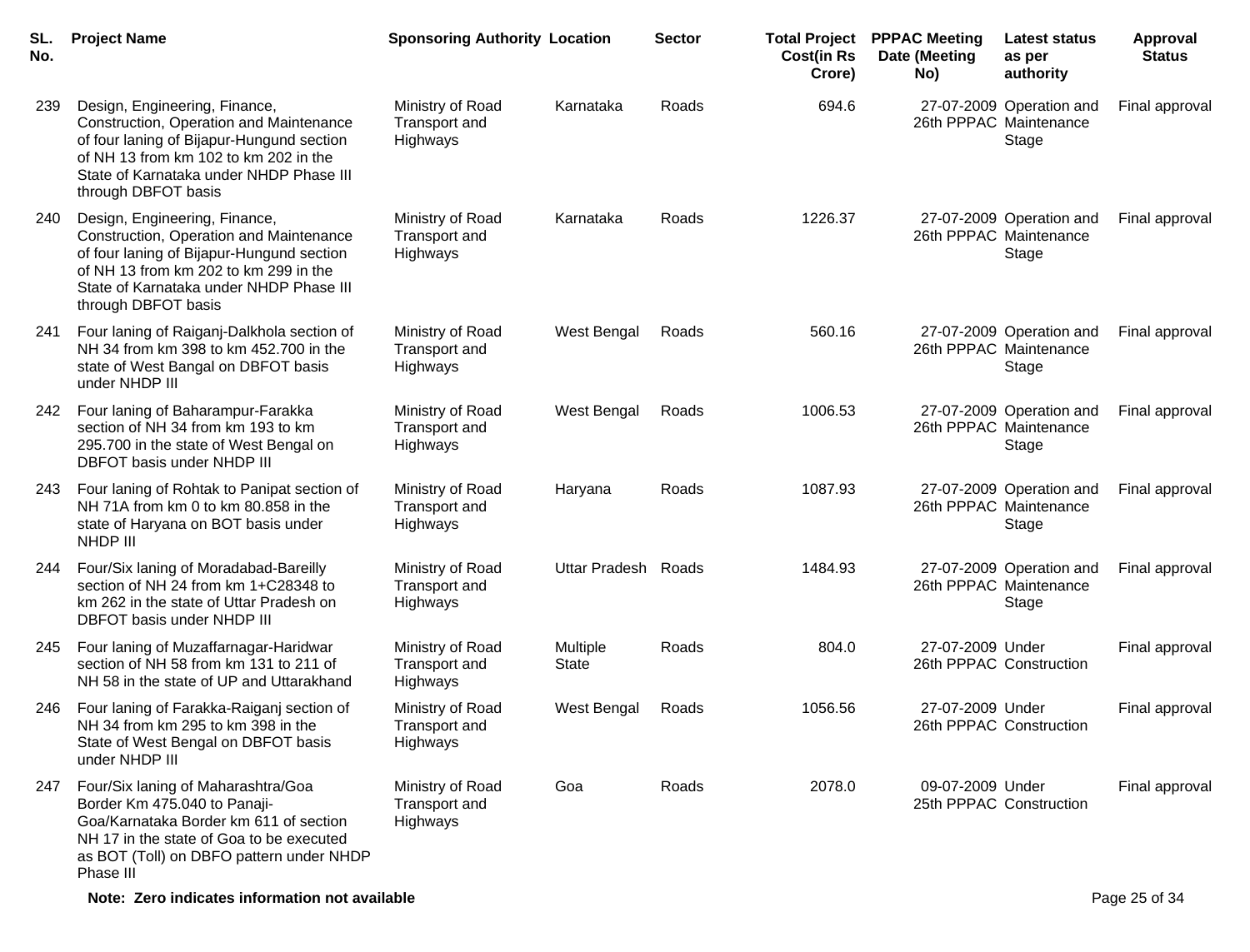| SL.<br>No. | <b>Project Name</b>                                                                                                                                                      | <b>Sponsoring Authority Location</b>          |                     | <b>Sector</b> | <b>Cost(in Rs</b><br>Crore) | <b>Total Project PPPAC Meeting</b><br>Date (Meeting<br>No) | <b>Latest status</b><br>as per<br>authority                 | <b>Approval</b><br><b>Status</b> |
|------------|--------------------------------------------------------------------------------------------------------------------------------------------------------------------------|-----------------------------------------------|---------------------|---------------|-----------------------------|------------------------------------------------------------|-------------------------------------------------------------|----------------------------------|
| 248        | Six laning of Pune-Satara section of NH 4<br>from km 725 to km 865.35 in the State of<br>Maharashtra under NHDP Phase V on BOT<br>(Toll) basis on DBFO pattern           | Ministry of Road<br>Transport and<br>Highways | Maharashtra         | Roads         | 1724.55                     | 09-07-2009 Under                                           | 25th PPPAC Construction                                     | Final approval                   |
| 249        | Six laning of Samakhiali-Gandhidham<br>section of NH 8A from km 306 to km<br>362.16 in the State of Gujarat under NHDP<br>Phase V on BOT (Toll) basis on DBFO<br>pattern | Ministry of Road<br>Transport and<br>Highways | Gujarat             | Roads         | 805.39                      | 09-07-2009 Under                                           | 25th PPPAC Construction                                     | Final approval                   |
| 250        | Four/Six laning of Gandhidham-Mundra<br>Port section of NH8A in the State of<br>Gujarat under NHDP Phase III on DBFOT<br>pattern                                         | Ministry of Road<br>Transport and<br>Highways | Gujarat             | Roads         | 1031.14                     | 09-07-2009 Under                                           | 25th PPPAC Construction                                     | Final approval                   |
| 251        | Four laning of Ahmedabad to Godhra<br>section of NH 59 in the State of Gujarat<br>under NHDP Phase III on DBFOT pattern                                                  | Ministry of Road<br>Transport and<br>Highways | Gujarat             | Roads         | 1174.36                     |                                                            | 09-07-2009 Operation and<br>25th PPPAC Maintenance<br>Stage | Final approval                   |
| 252        | Four laning of Godhara to Gujarat/MP<br>border section of NH 59 in the State of<br>Gujarat under NHDP Phase III on DBFOT<br>pattern                                      | Ministry of Road<br>Transport and<br>Highways | Gujarat             | Roads         | 855.55                      | 09-07-2009 Under                                           | 25th PPPAC Construction                                     | Final approval                   |
| 253        | Four laning of Indore-Jhabua-Gujarat/MP<br>border section of NH 59 in the state of<br>Madhya Pradesh on BOT (Toll) basis under<br>NHDP III                               | Ministry of Road<br>Transport and<br>Highways | Madhya<br>Pradesh   | Roads         | 1297.0                      | 09-07-2009 Under                                           | 25th PPPAC Construction                                     | Final approval                   |
| 254        | Four laning of Rohtak to Bawal Section of<br>NH 71 in the state of Haryana on DBFOT<br>basis under NHDP III                                                              | Ministry of Road<br>Transport and<br>Highways | Haryana             | Roads         | 669.0                       |                                                            | 09-07-2009 Operation and<br>25th PPPAC Maintenance<br>Stage | Final approval                   |
| 255        | Four laning of Haridwar-Dehradun Section<br>of NH 58 & 72 in the state of<br>Uttarakhand-BOT(Annuity) basis                                                              | Ministry of Road<br>Transport and<br>Highways | Uttrakhand          | Roads         | 490.0                       | 09-07-2009 Under                                           | 25th PPPAC Construction                                     | Final approval                   |
| 256        | Four laning of Bareilly-Sitapur section of<br>NH 24 in the State of Uttar Pradesh on<br>BOT basis under NHDP III                                                         | Ministry of Road<br>Transport and<br>Highways | Uttar Pradesh Roads |               | 1046.0                      | 09-07-2009 Under                                           | 25th PPPAC Construction                                     | Final approval                   |
| 257        | Four laning of Hyderabad-Yadgiri section<br>of NH 202 in the State of Andhra Pradesh<br>under NHDP Phase III on BOT basis                                                | Ministry of Road<br>Transport and<br>Highways | Andhra<br>Pradesh   | Roads         | 514.91                      |                                                            | 09-07-2009 Operation and<br>25th PPPAC Maintenance<br>Stage | Final approval                   |
| 258        | Four laning of Talegaon - Amravati<br>section of NH 6 in Maharashtra on DBFOT<br>basis                                                                                   | Ministry of Road<br>Transport and<br>Highways | Maharashtra         | Roads         | 610.59                      |                                                            | 20-02-2009 Operation and<br>23rd PPPAC Maintenance<br>Stage | Final approval                   |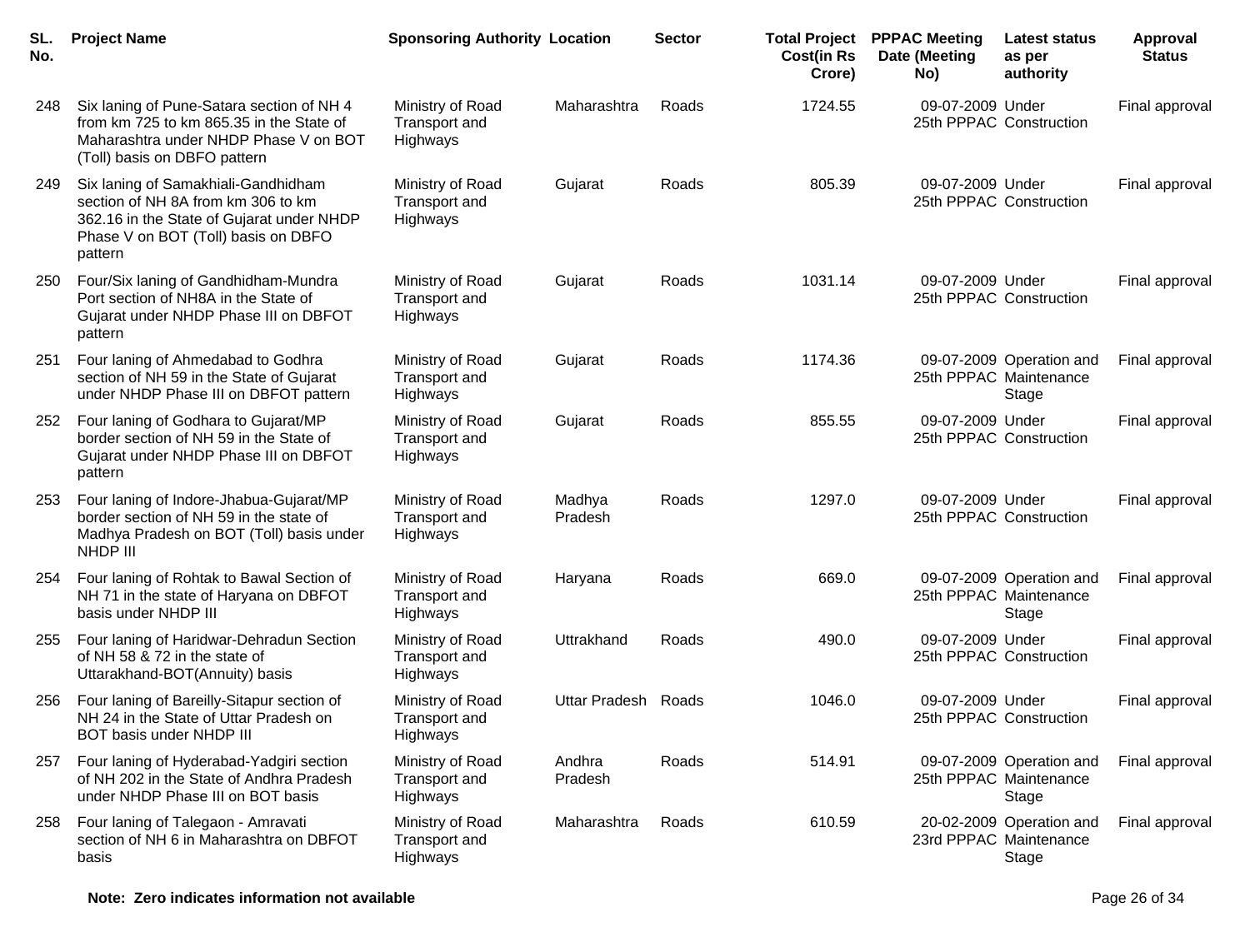| SL.<br>No. | <b>Project Name</b>                                                                                                                                                                                                           | <b>Sponsoring Authority Location</b>          |                          | <b>Sector</b> | <b>Total Project</b><br><b>Cost(in Rs</b><br>Crore) | <b>PPPAC Meeting</b><br>Date (Meeting<br>No) | <b>Latest status</b><br>as per<br>authority                 | Approval<br><b>Status</b> |
|------------|-------------------------------------------------------------------------------------------------------------------------------------------------------------------------------------------------------------------------------|-----------------------------------------------|--------------------------|---------------|-----------------------------------------------------|----------------------------------------------|-------------------------------------------------------------|---------------------------|
| 259        | Four laning of Pune - Sholapur section (km<br>144.00 to 249.00) of NH9 in the State of<br>Maharashtra under NHDP III A on BOT<br>(Toll) basis - Package II                                                                    | Ministry of Road<br>Transport and<br>Highways | Maharashtra              | Roads         | 809.85                                              | 20-02-2009 Under<br>23rd PPPAC Construction  |                                                             | Final approval            |
| 260        | Development of Eighth Berth as Container<br>Terminal on Build Operate & Transfer<br>(BOT) basis at Tuticorin Port                                                                                                             | Ministry of Shipping                          | <b>Tamil Nadu</b>        | Ports         | 312.23                                              | 13-01-2009 Under<br>22nd PPPAC Construction  |                                                             | Final approval            |
| 261        | <b>Construction of Container Terminal at</b><br>Ennore Port in Tamil Nadu on BOT basis                                                                                                                                        | Ministry of Shipping                          | <b>Tamil Nadu</b>        | Ports         | 1407.0                                              | 13-01-2009 Under<br>22nd PPPAC Construction  |                                                             | Final approval            |
| 262        | Development of a Coal Terminal at Port of<br>Mormugao, Goa on Design, Build, Finance,<br>Operate and Transfer (DBFOT) Basis                                                                                                   | Ministry of Shipping                          | Goa                      | Ports         | 334.0                                               | 22nd PPPAC Maintenance                       | 13-01-2009 Operation and<br>Stage                           | Final approval            |
| 263        | Four Laning of Trivandrum, Kerala/ Tamil<br>Nadu border including Trivandrum by-<br>pass (Package I)                                                                                                                          | Ministry of Road<br>Transport and<br>Highways | Kerala                   | Roads         | 822.41                                              | 31-12-2008 Under                             | 20th PPPAC Construction                                     | Final approval            |
| 264        | Four Laning of Kerala/ Tamil Nadu border,<br>Kanyakumari section of NH 47 (Package II)                                                                                                                                        | Ministry of Road<br>Transport and<br>Highways | <b>Tamil Nadu</b>        | Roads         | 851.05                                              | 31-12-2008 Under                             | 20th PPPAC Construction                                     | Final approval            |
| 265        | Four laning of Patna-Muzaffarpur stretch<br>of NH 77from Km 0 to Km 46.30 and<br>construction of Muzzafarpur bypass for<br>connection to NH 28 in the Satae of Bihar.<br>under NHDP Phase III on BOT(Annuity)<br><b>Basis</b> | Ministry of Road<br>Transport and<br>Highways | <b>Bihar</b>             | Roads         | 570.06                                              |                                              | 31-12-2008 Operation and<br>20th PPPAC Maintenance<br>Stage | Final approval            |
| 266        | Four laning of Hazaribagh-Ranchi stretch<br>of NH 33 from Km 40.500 to Km114.000<br>including Kujju bypass in the Satae of<br>Jharkhand. under NHDP Phase IIIA on BOT<br>(Annuity) Basis                                      | Ministry of Road<br>Transport and<br>Highways | Jharkhand                | Roads         | 594.75                                              |                                              | 31-12-2008 Operation and<br>20th PPPAC Maintenance<br>Stage | Final approval            |
| 267        | Four laning of Nagapatnam-Thanjavur<br>section of NH 67 from km 1.600 to km<br>80.00 in the state of Tamil Nadu under<br>NHDP Phase IIIA on BOT (Toll) basis                                                                  | Ministry of Road<br>Transport and<br>Highways | <b>Tamil Nadu</b>        | Roads         | 619.0                                               | 21-12-2008 Under                             | 19th PPPAC Construction                                     | Final approval            |
| 268        | Six laning of Delhi-Agra section of NH 2<br>from Km 20.500 to Km 199.600 in the<br>States of Haryana/UP under NHDP V on<br><b>BOT</b> basis                                                                                   | Ministry of Road<br>Transport and<br>Highways | Multiple<br><b>State</b> | Roads         | 1917.63                                             | 21-11-2008 Under                             | 19th PPPAC Construction                                     | Final approval            |
| 269        | Six laning of Belgaum-Dharwad section of<br>NH 4 from Km 515 to km 433 and Km 0<br>to Km62 in the State of Karnatakaunder                                                                                                     | Ministry of Road<br>Transport and<br>Highways | Karnataka                | Roads         | 637.5                                               |                                              | 21-11-2008 Operation and<br>19th PPPAC Maintenance<br>Stage | Final approval            |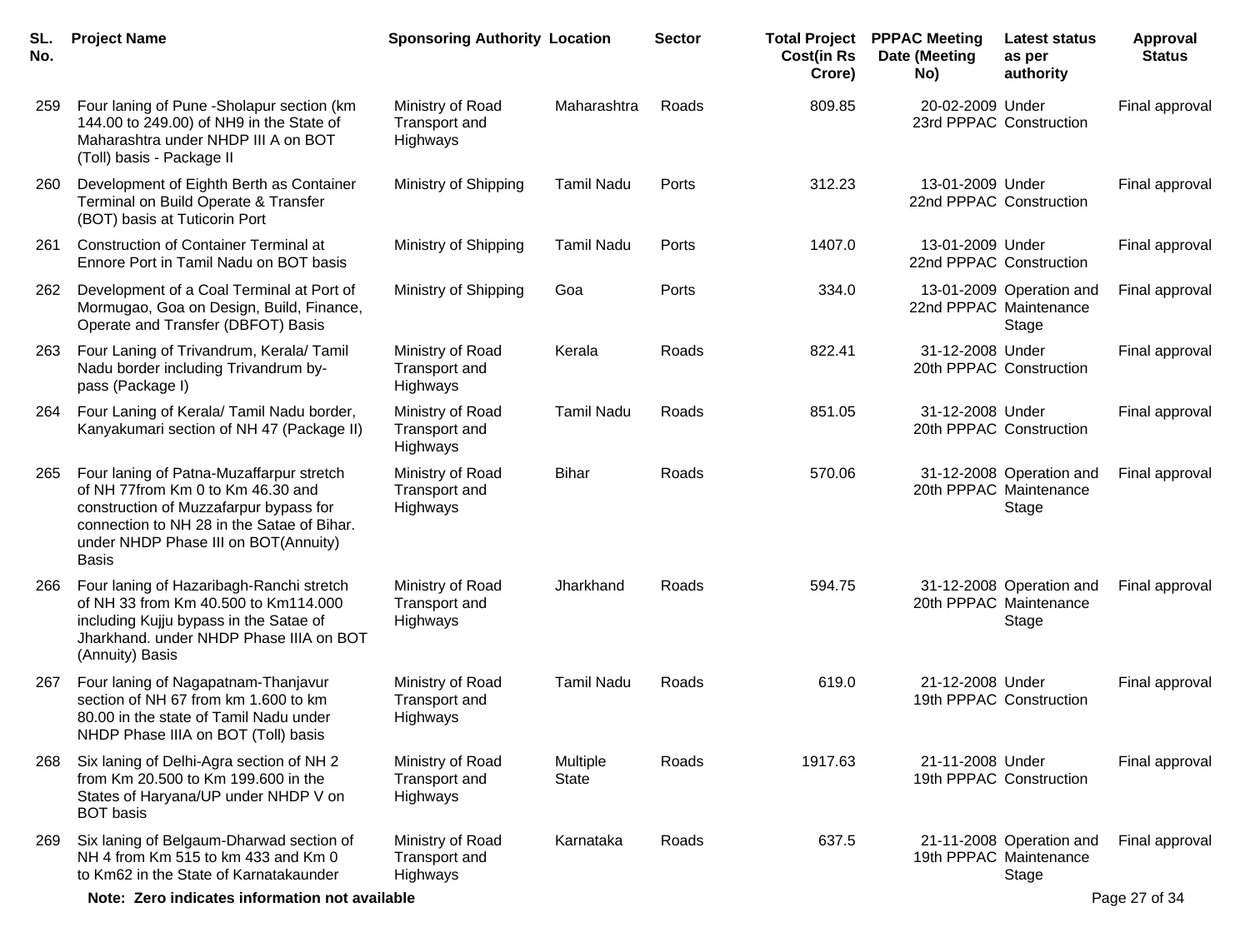| <b>Project Name</b>                                                                                                                                                                           |                                                      |                                                | <b>Sector</b>                        | <b>Cost(in Rs</b><br>Crore) | <b>PPPAC Meeting</b><br>Date (Meeting<br>No) | as per<br>authority  | <b>Approval</b><br><b>Status</b>                                                                                                                                                                                                                                                                                                                                                         |
|-----------------------------------------------------------------------------------------------------------------------------------------------------------------------------------------------|------------------------------------------------------|------------------------------------------------|--------------------------------------|-----------------------------|----------------------------------------------|----------------------|------------------------------------------------------------------------------------------------------------------------------------------------------------------------------------------------------------------------------------------------------------------------------------------------------------------------------------------------------------------------------------------|
| NHDP V on BOT basis                                                                                                                                                                           |                                                      |                                                |                                      |                             |                                              |                      |                                                                                                                                                                                                                                                                                                                                                                                          |
| Six laning of Chandikol-Jagatpur-<br>Bhubhaneshwar section of NH 5 from Km<br>413 to 418 and Km 0 to Km 62 in the<br>State of Orissa under NHDP V on BOT<br>basis                             | Ministry of Road<br>Transport and<br><b>Highways</b> | Odisha                                         | Roads                                | 951.38                      |                                              |                      | Final approval                                                                                                                                                                                                                                                                                                                                                                           |
| Six laning of Krishnagiri-Walahjpet section<br>of NH 46 from Km 0 to km 148.30 in the<br>State of Tamil Nadu under NHDP V on BOT<br>basis                                                     | Ministry of Road<br>Transport and<br><b>Highways</b> | <b>Tamil Nadu</b>                              | Roads                                | 1489.55                     |                                              |                      | Final approval                                                                                                                                                                                                                                                                                                                                                                           |
| Six laning of Varanasi-Aurangabad section<br>of NH 2from Km 786.00 to km 978.40 in<br>the State of UP/Bihar under NHDP V on<br><b>BOT</b> basis                                               | Ministry of Road<br>Transport and<br>Highways        | <b>Multiple</b><br><b>State</b>                | Roads                                | 2588.38                     |                                              |                      | Final approval                                                                                                                                                                                                                                                                                                                                                                           |
| Six laning of Indore-Dewas section of NH<br>3 from Km 577.55 to km 610.00 and Km<br>0.00 to Km 12.60 in the State of MP under<br>NHDP V on BOT basis                                          | Ministry of Road<br>Transport and<br>Highways        | Madhya<br>Pradesh                              | Roads                                | 410.0                       |                                              |                      | Final approval                                                                                                                                                                                                                                                                                                                                                                           |
| Four laning of Cherthalai-Ochira section<br>of NH-47 (Package I) from Km 379.100<br>(Thiruvoor Jn) to Km 465.00 (Ochira) in<br>the State of Kerala under NHDP III on BOT<br>basis.            | Ministry of Road<br>Transport and<br>Highways        | Kerala                                         | Roads                                | 1286.8                      | 19th PPPAC                                   |                      | Final approval                                                                                                                                                                                                                                                                                                                                                                           |
| Four laning of Ochira-<br>Thiruvananthapuram section of NH-47<br>(Package II) from Km 465.000 (Ochira) to<br>Km 551.900 (Kazakuttam jn) in the State<br>of Kerala under NHDP III on BOT basis | Ministry of Road<br>Transport and<br>Highways        | Kerala                                         | Roads                                | 1240.79                     |                                              |                      | Final approval                                                                                                                                                                                                                                                                                                                                                                           |
| Four laning of Vengalam-Kuttipuram<br>section of NH-17 (Package II) from Km<br>230.00 to Km 318 in the State of Kerala<br>under NHDP III on BOT basis                                         | Ministry of Road<br>Transport and<br>Highways        | Kerala                                         | Roads                                | 1108.47                     | 19th PPPAC                                   |                      | Final approval                                                                                                                                                                                                                                                                                                                                                                           |
| Four laning of Kannur-Vengalam section<br>of NH-17 (Package I) from Km 148.00 to<br>Km 230 in the State of Kerala under NHDP<br>III on BOT basis                                              | Ministry of Road<br>Transport and<br><b>Highways</b> | Kerala                                         | Roads                                | 1143.66                     | 19th PPPAC                                   |                      | Final approval                                                                                                                                                                                                                                                                                                                                                                           |
| Development of Six laning of<br>Chilkaluripet-Nellore section of NH 5 from<br>km 1182.802 to km 1366.547 in the State<br>of Andhra Pradesh under NHDP Phase V                                 | Ministry of Road<br>Transport and<br>Highways        | Andhra<br>Pradesh                              | Roads                                | 2163.9                      |                                              |                      | Final approval<br>Page 28 of 34                                                                                                                                                                                                                                                                                                                                                          |
| 277                                                                                                                                                                                           | 272                                                  | Note: Zero indicates information not available | <b>Sponsoring Authority Location</b> |                             |                                              | <b>Total Project</b> | <b>Latest status</b><br>21-11-2008 Under<br>19th PPPAC Construction<br>21-11-2008 Under<br>19th PPPAC Construction<br>21-11-2008 Under<br>19th PPPAC Construction<br>21-11-2008 Under<br>19th PPPAC Construction<br>21-11-2008 Terminated<br>21-11-2008 Yet to be<br>19th PPPAC awarded<br>21-11-2008 Terminated<br>21-11-2008 Terminated<br>21-11-2008 Under<br>19th PPPAC Construction |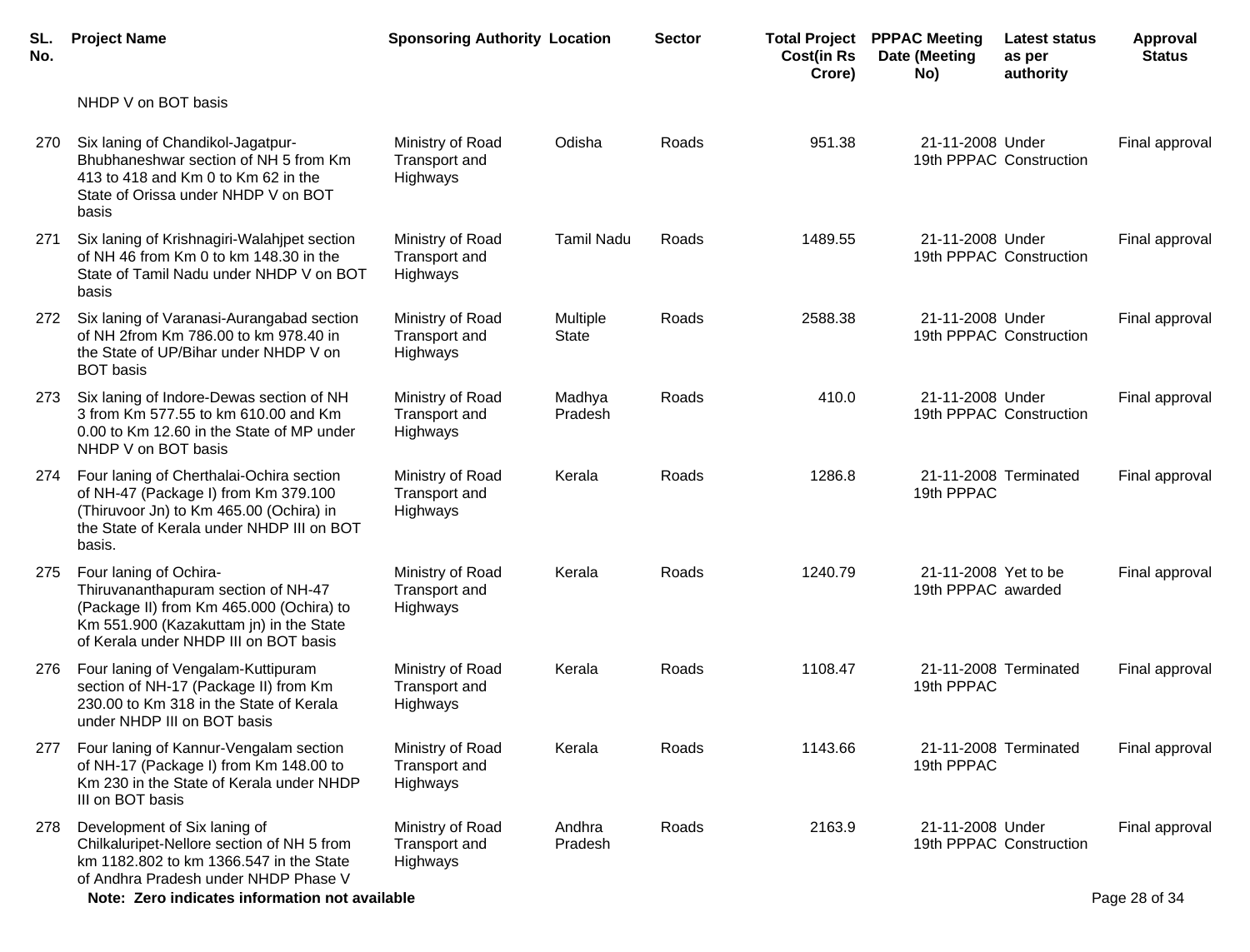| SL.<br>No. | <b>Project Name</b>                                                                                                                                                             | <b>Sponsoring Authority Location</b>          |                   | <b>Sector</b> | <b>Total Project</b><br><b>Cost(in Rs</b><br>Crore) | <b>PPPAC Meeting</b><br>Date (Meeting<br>No) | <b>Latest status</b><br>as per<br>authority                 | <b>Approval</b><br><b>Status</b> |
|------------|---------------------------------------------------------------------------------------------------------------------------------------------------------------------------------|-----------------------------------------------|-------------------|---------------|-----------------------------------------------------|----------------------------------------------|-------------------------------------------------------------|----------------------------------|
|            | on BOT (Toll) project on DBFO pattern                                                                                                                                           |                                               |                   |               |                                                     |                                              |                                                             |                                  |
| 279        | Four/Six Laning of Jaipur-Tonk-Deoli<br>section of NH 12 from km 18.7 to km 165<br>(length 148.77 kms) in the State of<br>Rajasthan under NHDP Phase III on BOT<br>(Toll) basis | Ministry of Road<br>Transport and<br>Highways | Rajasthan         | Roads         | 1183.6                                              |                                              | 21-11-2008 Operation and<br>19th PPPAC Maintenance<br>Stage | Final approval                   |
| 280        | Four/Six Laning of Gujarat/Maharashtra<br>Border-Surat-Hazira Port Section of NH 6<br>in the State of Gujarat under NHDP Phase<br>III on BOT (Toll) basis                       | Ministry of Road<br>Transport and<br>Highways | Gujarat           | Roads         | 1509.1                                              | 21-11-2008 Under                             | 19th PPPAC Construction                                     | Final approval                   |
| 281        | Construction of Deep draught iron ore<br>berth on BOT basis by Paradip Port Trust                                                                                               | Ministry of Shipping                          | Odisha            | Ports         | 591.35                                              | 23-10-2008 Under                             | 18th PPPAC Construction                                     | In-principle<br>approval         |
| 282        | Construction of Deep draught coal berth<br>on BOT basis by Paradip Port Trust                                                                                                   | Ministry of Shipping                          | Odisha            | Ports         | 479.01                                              | 23-10-2008 Under                             | 18th PPPAC Construction                                     | In-principle<br>approval         |
| 283        | Redevelopment of New delhi Railway<br>station                                                                                                                                   | Ministry of Railways                          | Delhi             | Railway<br>s  | 8500.0                                              | 06-10-2008 Pre-                              | 17th PPPAC construction<br>Stage                            | In-principle<br>approval         |
| 284        | Four laning of Khagaria-Bhaktiarpur<br>section of NH31 in the state of Bihar                                                                                                    | Ministry of Road<br>Transport and<br>Highways | <b>Bihar</b>      | Roads         | 1703.82                                             | 04-08-2008 Under                             | 16th PPPAC Construction                                     | Final approval                   |
| 285        | Four laning of Kuttipuram-Edapally<br>section of NH17 in the state of Kerala                                                                                                    | Ministry of Road<br>Transport and<br>Highways | Kerala            | Roads         | 1157.92                                             | 04-08-2008 Under                             | 16th PPPAC Construction                                     | Final approval                   |
| 286        | Four laning of Patna-Buxar section of NH<br>30 in the state of Bihar                                                                                                            | Ministry of Road<br>Transport and<br>Highways | <b>Bihar</b>      | Roads         | 1619.83                                             | 04-08-2008 Under                             | 16th PPPAC Construction                                     | Final approval                   |
| 287        | Four laning of Goa/Karnataka border-<br>Panaji, Goa stretch of NH 4A of Goa                                                                                                     | Ministry of Road<br>Transport and<br>Highways | Goa               | Roads         | 382.46                                              | 04-08-2008 Under                             | 16th PPPAC Construction                                     | Final approval                   |
| 288        | Four laning of MP/Maharashtra border-<br>Nagpur section of NH7 including<br>Kamptee-Kahnan and Nagpur bypass in<br>the State of Maharashtra                                     | Ministry of Road<br>Transport and<br>Highways | Maharashtra       | Roads         | 1133.84                                             | 04-08-2008 Under                             | 16th PPPAC Construction                                     | Final approval                   |
| 289        | Four laning elevated road from Chennai<br>Port gate No. 10 to Maduravoyal (NH 4) in<br>the state of Tamil nadu                                                                  | Ministry of Road<br>Transport and<br>Highways | <b>Tamil Nadu</b> | Roads         | 1345.14                                             | 04-08-2008 Under                             | 16th PPPAC Construction                                     | Final approval                   |
| 290        | Four laning of Armur-Adloor Yellareddy<br>section of NH7 in the State of Andhra                                                                                                 | Ministry of Road<br>Transport and             | Andhra<br>Pradesh | Roads         | 490.5                                               |                                              | 04-08-2008 Operation and<br>16th PPPAC Maintenance          | Final approval                   |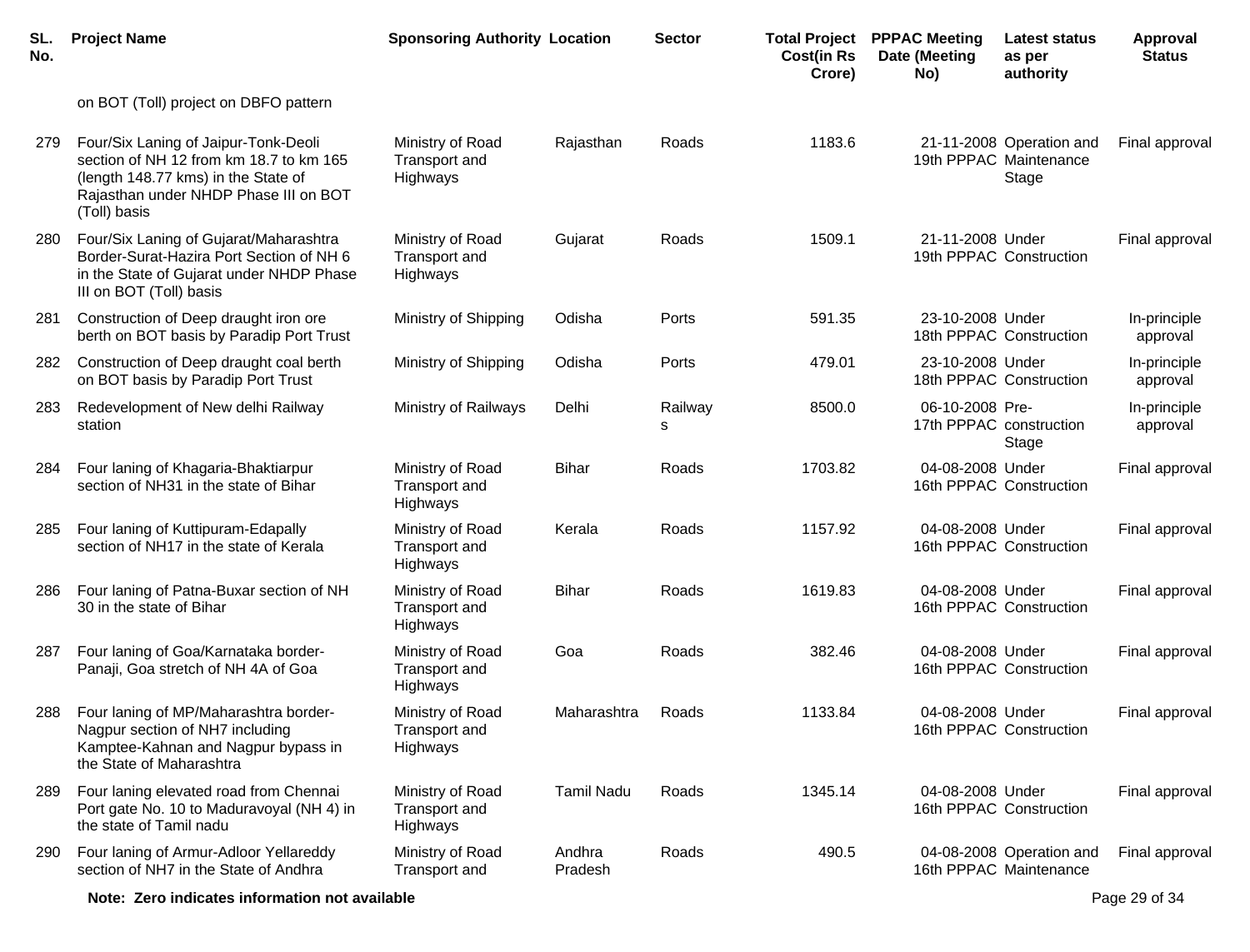| SL.<br>No. | <b>Project Name</b>                                                                                                                                                                                | <b>Sponsoring Authority Location</b>                 |                      | <b>Sector</b> | <b>Cost(in Rs</b><br>Crore) | <b>Total Project PPPAC Meeting</b><br>Date (Meeting<br>No) | <b>Latest status</b><br>as per<br>authority                 | <b>Approval</b><br><b>Status</b> |
|------------|----------------------------------------------------------------------------------------------------------------------------------------------------------------------------------------------------|------------------------------------------------------|----------------------|---------------|-----------------------------|------------------------------------------------------------|-------------------------------------------------------------|----------------------------------|
|            | Pradesh                                                                                                                                                                                            | <b>Highways</b>                                      |                      |               |                             |                                                            | Stage                                                       |                                  |
| 291        | Four laning of Muzzafarnagar-Nepali farm<br>section of NH 58 in the State of Uttar<br>Pradesh and Uttrakhand from Nepali to<br><b>ISBT Dehradun</b>                                                | Ministry of Road<br>Transport and<br>Highways        | <b>Uttar Pradesh</b> | Roads         | 1251.42                     | 04-08-2008 Under                                           | 16th PPPAC Construction                                     | Final approval                   |
| 292        | Four laning of Pune-Sholapur section of<br>NH 9 under NHDP Phase III, length 110.05<br>km Package II                                                                                               | Ministry of Road<br>Transport and<br>Highways        | Maharashtra          | Roads         | 1110.0                      |                                                            | 04-08-2008 Operation and<br>16th PPPAC Maintenance<br>Stage | Final approval                   |
| 293        | Four laning of Cuddapah-Kurnool section<br>(Km 167.750 to km 356.030) of NH 18<br>Under NHDP Phase III on BOT Basis                                                                                | Ministry of Road<br>Transport and<br>Highways        | Andhra<br>Pradesh    | Roads         | 1567.31                     | 17-06-2008 Under                                           | 15th PPPAC Construction                                     | Final approval                   |
| 294        | Four laning of Jorhat-Demow section from<br>Km 453 to 534.8 (part of Nagaon-<br>Dirbugah section) of NH 37 in the State of<br>Assam under SARDP-NE Phase A on BOT<br>(Annuity) basis               | Ministry of Road<br>Transport and<br>Highways        | Assam                | Roads         | 562.0                       |                                                            | 30-04-2008 Operation and<br>14th PPPAC Maintenance<br>Stage | Final approval                   |
| 295        | Four/Six laning of Ghaziabad-Aligarh<br>section of NH 91 under NHDP Phase III on<br><b>BOT Basis.</b>                                                                                              | Ministry of Road<br>Transport and<br>Highways        | <b>Uttar Pradesh</b> | Roads         | 1325.3                      | 30-04-2008 Under                                           | 14th PPPAC Construction                                     | Final approval                   |
| 296        | Four/Six laning of Amritsar-Pathankot<br>Section from KM 6.082 to KM 108.502 of<br>NH 15 Under NHDP Phase III on BOT Basis                                                                         | Ministry of Road<br>Transport and<br>Highways        | Punjab               | Roads         | 704.15                      |                                                            | 30-04-2008 Operation and<br>14th PPPAC Maintenance<br>Stage | Final approval                   |
| 297        | Six Laning of Kishangarh-Ajmer-Beawar<br>Section from KM 364.125 to KM 58.245 of<br>NH 8 on BOT Basis                                                                                              | Ministry of Road<br><b>Transport and</b><br>Highways | Rajasthan            | Roads         | 722.24                      |                                                            | 30-04-2008 Operation and<br>14th PPPAC Maintenance<br>Stage | Final approval                   |
| 298        | Four laning of Trichy Karaikkudi section of<br>NH-210 (km 10.000 to km 94.000) and<br>Trichy Bypass (ch 109.558 to ch 135.390)<br>in the State of Tamil Nadu under NHDP<br>Phase III on BOT basis. | Ministry of Road<br>Transport and<br>Highways        | <b>Tamil Nadu</b>    | Roads         | 804.04                      | 30-04-2008 Under                                           | 14th PPPAC Construction                                     | Final approval                   |
| 299        | Four laning of Karaikkudi-<br>Ramanathapuram section of NH-210 (101<br>kms) in the State of Tamil Nadu under<br>NHDP Phase III on BOT basis.                                                       | Ministry of Road<br>Transport and<br>Highways        | <b>Tamil Nadu</b>    | Roads         | 599.41                      | 30-04-2008 Under                                           | 14th PPPAC Construction                                     | Final approval                   |
| 300        | Four laning of Baihata Chariali to Tejpur<br>Section of NH-52 (Km 0.00 to km 130.00)<br>in the State of Assam under NHDP Phase<br>III on BOT basis.                                                | Ministry of Road<br>Transport and<br>Highways        | Assam                | Roads         | 1203.67                     |                                                            | 30-04-2008 Operation and<br>14th PPPAC Maintenance<br>Stage | Final approval                   |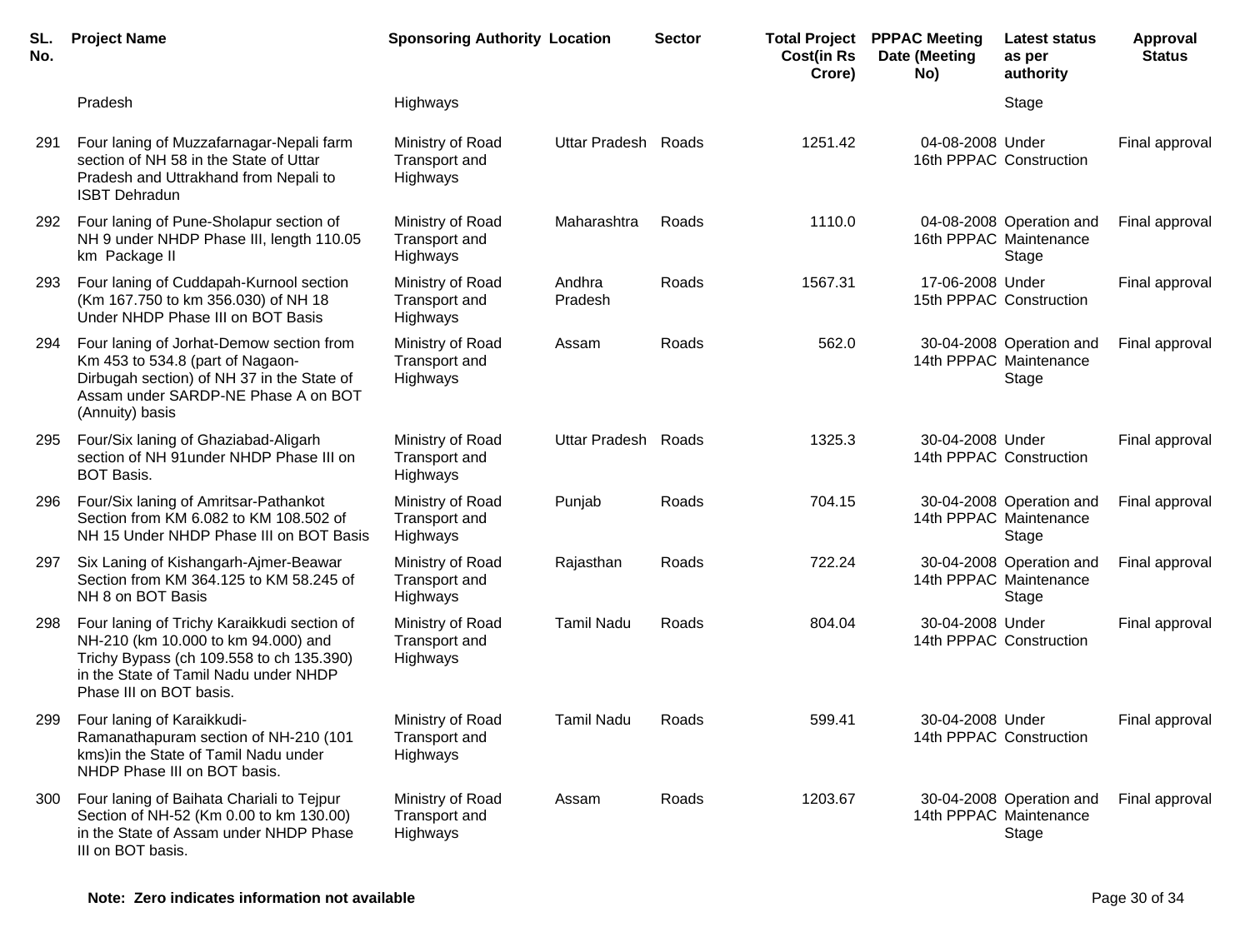| SL.<br>No. | <b>Project Name</b>                                                                                                                                                                                                                                                   | <b>Sponsoring Authority Location</b>                                           |                   | <b>Sector</b> | <b>Cost(in Rs</b><br>Crore) | <b>Total Project PPPAC Meeting</b><br>Date (Meeting<br>No) | Latest status<br>as per<br>authority | <b>Approval</b><br><b>Status</b> |
|------------|-----------------------------------------------------------------------------------------------------------------------------------------------------------------------------------------------------------------------------------------------------------------------|--------------------------------------------------------------------------------|-------------------|---------------|-----------------------------|------------------------------------------------------------|--------------------------------------|----------------------------------|
| 301        | Four laning of Tirupati-Tiruthani-Chennai<br>section of NH 205 from km 274.800 to<br>km 341.600 in Andhra Pradesh and km 0<br>to 59.60 in Tamil Nadu Under NHDP Phase<br>III on BOT Basis                                                                             | Ministry of Road<br>Transport and<br>Highways                                  | Andhra<br>Pradesh | Roads         | 801.8                       | 30-04-2008 Under<br>14th PPPAC Construction                |                                      | Final approval                   |
| 302        | Four laning of Kundapur to Suratkal<br>section (Km 284 to 358) and Mangalore-<br>Kerala border section (km 375.300 to<br>376.700 and from Km3.700 to 17.200) of<br>NH 17 Under NHDP Phase III on BOT Basis                                                            | Ministry of Road<br>Transport and<br>Highways                                  | Karnataka         | Roads         | 616.0                       | 30-04-2008 Under<br>14th PPPAC Construction                |                                      | Final approval                   |
| 303        | Revitalisation of Old Mint Complex and<br>development of Tourism Infrastructure                                                                                                                                                                                       | Department of<br><b>Economic Affairs</b><br>(Currency and<br>Coinage Division) | West Bengal       | Touris<br>m   | 148.87                      | 30-04-2008 -<br>14th PPPAC                                 |                                      | Final approval                   |
| 304        | City side development of Udaipur Airport<br>through PPP                                                                                                                                                                                                               | Ministry of Civil<br>Aviation                                                  | Rajasthan         | Airport       | 0.0                         | 30-04-2008 Pre-<br>14th PPPAC construction                 | Stage                                | In-principle<br>approval         |
| 305        | City side development of Amritsar Airport<br>through PPP                                                                                                                                                                                                              | Ministry of Civil<br>Aviation                                                  | Punjab            | Airport       | 0.0                         | 30-04-2008 Under<br>14th PPPAC Construction                |                                      | In-principle<br>approval         |
| 306        | Four Laning of Rimuli Roxy Rajamunda<br>Section of NH 215 from Km 163 to Km<br>269 in the State of Orissa under NHDP<br>Phase IIIA on BOT Basis.                                                                                                                      | Ministry of Road<br>Transport and<br>Highways                                  | Odisha            | Roads         | 654.0                       | 05-11-2007 Under<br>13th PPPAC Construction                |                                      | Final approval                   |
| 307        | Design Construction, Finance, Operation<br>and maintenance of Hyderabad-<br>Vijayawada section including Design,<br>Engineering Finance, Consttruction of<br>additional Two Laning/future Six Laning<br>of NH 9 in the State of Andhra Pradesh<br>(km 40 to km 160)   | Ministry of Road<br>Transport and<br>Highways                                  | Andhra<br>Pradesh | Roads         | 968.0                       | 13th PPPAC Maintenance                                     | 05-11-2007 Operation and<br>Stage    | Final approval                   |
| 308        | Design Construction, Finance, Operation<br>and maintenance of Hyderabad-<br>Vijayawada section including Design,<br>Engineering Finance, Construction of<br>additional Two Laning/future Six Laning<br>of NH 9 in the State of Andhra Pradesh<br>(km 160 to km 221.5) | Ministry of Road<br>Transport and<br>Highways                                  | Andhra<br>Pradesh | Roads         | 492.0                       | 05-11-2007 Under<br>13th PPPAC Construction                |                                      | Final approval                   |
| 309        | Four Laning of Jorabat-Barapani section<br>from km. 0 to 61.800 of NH 40 in the<br>state of Meghalaya under SARDP NE Phase<br>A on BOT Annuity basis.                                                                                                                 | Ministry of Road<br>Transport and<br>Highways                                  | Meghalaya         | Roads         | 536.0                       | 05-11-2007 Under<br>13th PPPAC Construction                |                                      | Final approval                   |
|            | Note: Zero indicates information not available                                                                                                                                                                                                                        |                                                                                |                   |               |                             |                                                            |                                      | Page 31 of 34                    |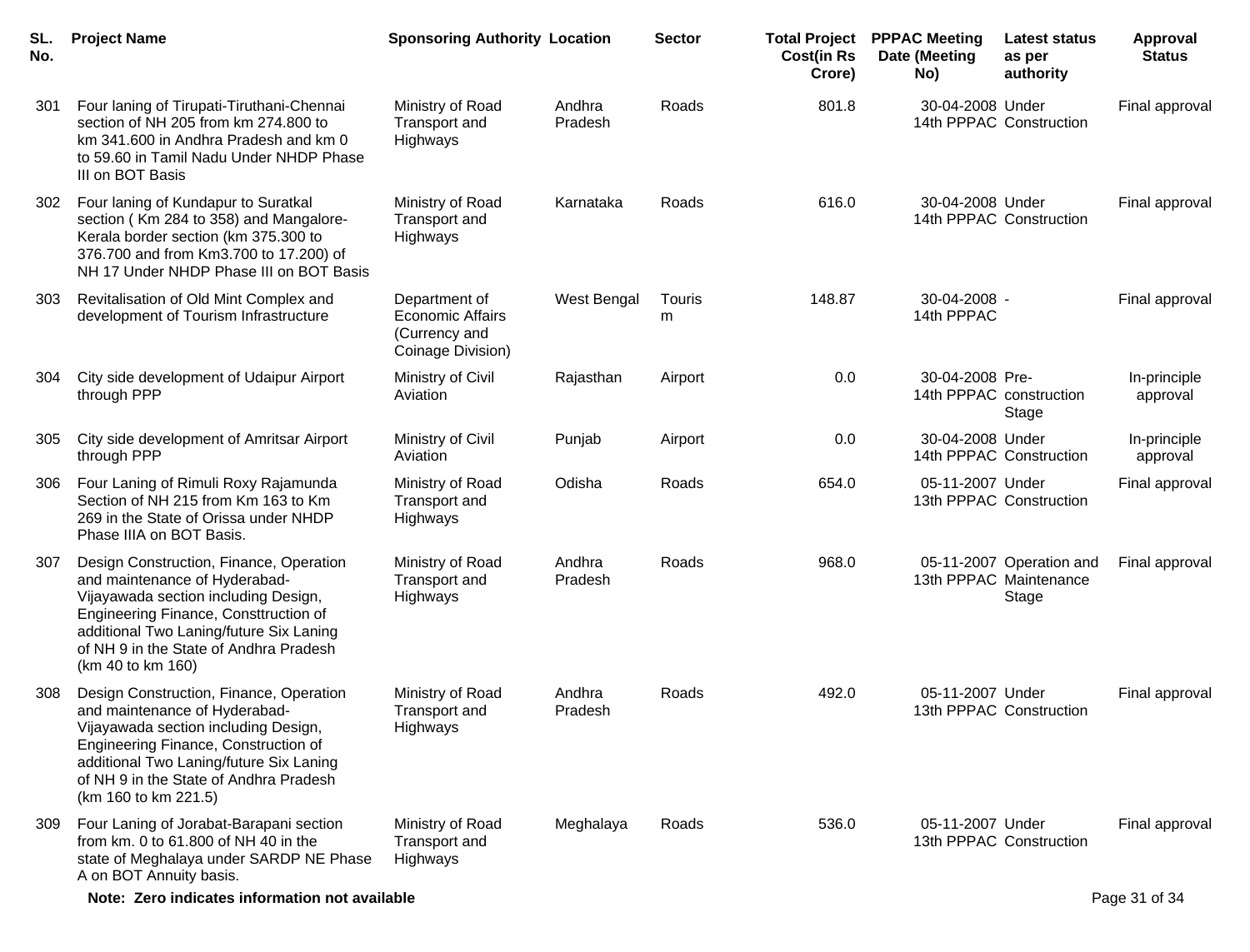| SL.<br>No. | <b>Project Name</b>                                                                                                                                      | <b>Sponsoring Authority Location</b>          |                   | <b>Sector</b> | <b>Total Project</b><br><b>Cost(in Rs</b><br>Crore) | <b>PPPAC Meeting</b><br>Date (Meeting<br>No) | <b>Latest status</b><br>as per<br>authority                 | Approval<br><b>Status</b> |
|------------|----------------------------------------------------------------------------------------------------------------------------------------------------------|-----------------------------------------------|-------------------|---------------|-----------------------------------------------------|----------------------------------------------|-------------------------------------------------------------|---------------------------|
| 310        | Six Laning of Pimpalgaon-Nashik-Gonde<br>section of NH-3 in the State of<br>Maharashtra under NHDP Phase IIIA on<br>BOT basis.                           | Ministry of Road<br>Transport and<br>Highways | Maharashtra       | Roads         | 752.47                                              |                                              | 05-11-2007 Operation and<br>13th PPPAC Maintenance<br>Stage | Final approval            |
| 311        | Design Engineering, Construction,<br>Development, Finance and Operation and<br>maintenance of MP/Maharashtra Border<br>Dhule section of NH 3             | Ministry of Road<br>Transport and<br>Highways | Maharashtra       | Roads         | 675.0                                               |                                              | 05-11-2007 Operation and<br>13th PPPAC Maintenance<br>Stage | Final approval            |
| 312        | Design, Engineering, Construction,<br>Finance and Maintenance of Jaipur<br>Reengus section of NH 11                                                      | Ministry of Road<br>Transport and<br>Highways | Rajasthan         | Roads         | 343.0                                               |                                              | 05-11-2007 Operation and<br>13th PPPAC Maintenance<br>Stage | Final approval            |
| 313        | Six Laning of Surat-Dahisar Section of<br>NH-8 (239 Km) in Gujarat and<br>Maharashtra                                                                    | Ministry of Road<br>Transport and<br>Highways | Maharashtra       | Roads         | 1405.57                                             |                                              | 11-05-2007 Operation and<br>10th PPPAC Maintenance<br>Stage | Final approval            |
| 314        | Six Laning of Panipat - Jalandhar Section<br>of NH-1 (291 Km) in Haryana and Punjab.                                                                     | Ministry of Road<br>Transport and<br>Highways | Punjab            | Roads         | 2288.0                                              | 11-05-2007 Under                             | 10th PPPAC Construction                                     | Final approval            |
| 315        | Six Laning of Chilkaluripet-Vijayawada,<br>including Guntur bypass and Mangalagiri<br>bypass of Chennai-Vijayawada Section of<br>NH-5 in Andhra Pradesh. | Ministry of Road<br>Transport and<br>Highways | Andhra<br>Pradesh | Roads         | 572.3                                               | 11-05-2007 Under                             | 10th PPPAC Construction                                     | Final approval            |
| 316        | Six Laning of Chennai-Tada Section of<br>NH-5 (43 Km) in Tamil Nadu                                                                                      | Ministry of Road<br>Transport and<br>Highways | <b>Tamil Nadu</b> | Roads         | 353.37                                              |                                              | 11-05-2007 Operation and<br>10th PPPAC Maintenance<br>Stage | Final approval            |
| 317        | Six Laning of Gurgaon-Kotputli-Jaipur<br>Section of NH-8 in Haryana/Rajasthan on<br>BOT (Toll) basis following by DBFO<br>pattern.                       | Ministry of Road<br>Transport and<br>Highways | Haryana           | Roads         | 1673.7                                              | 11-05-2007 Under                             | 10th PPPAC Construction                                     | Final approval            |
| 318        | Six Laning of Vadakkancherry to Thrissur<br>Section (Package No.NS-2/BOT/KL-3                                                                            | Ministry of Road<br>Transport and<br>Highways | Kerala            | Roads         | 514.05                                              | 11-05-2007 Under                             | 10th PPPAC Construction                                     | Final approval            |
| 319        | Four laning of Amritsar Wagha Boarder<br>Section from Km.455.400 to Km 491.330<br>of NH-I in the State of Punjab on BOT<br>basis.                        | Ministry of Road<br>Transport and<br>Highways | Punjab            | Roads         | 205.88                                              |                                              | 16-01-2007 Operation and<br>8th PPPAC Maintenance<br>Stage  | Final approval            |
| 320        | Four Laning of Khalghat-MP/ Maharashtra<br>Border section of NH-3 from Km. 84.700<br>to Km.167.500 in the state of M.P. on BOT<br>basis.                 | Ministry of Road<br>Transport and<br>Highways | Madhya<br>Pradesh | Roads         | 549.0                                               |                                              | 16-01-2007 Operation and<br>8th PPPAC Maintenance<br>Stage  | Final approval            |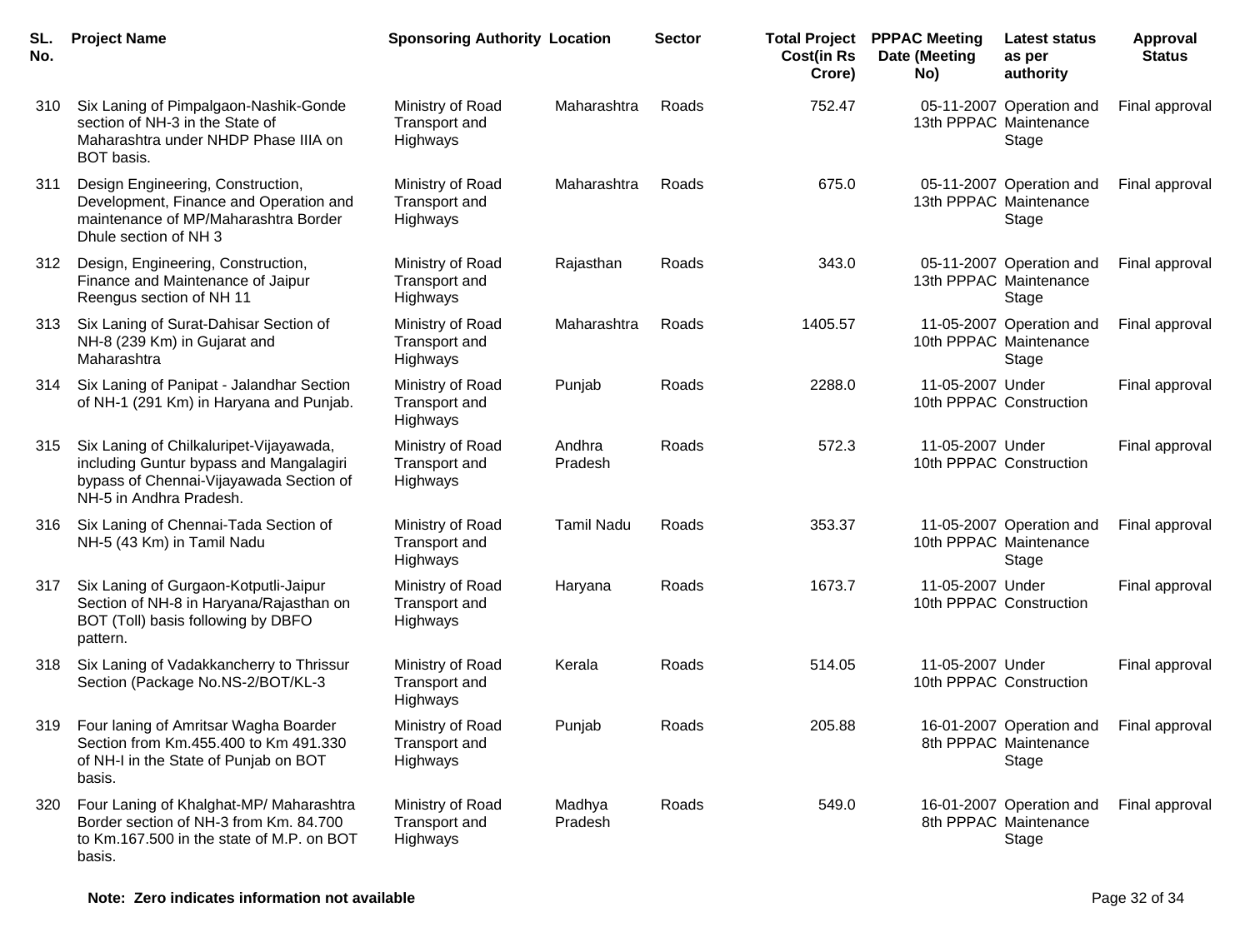| SL.<br>No. | <b>Project Name</b>                                                                                                                                                                                                         | <b>Sponsoring Authority Location</b>          |                      | <b>Sector</b> | <b>Total Project</b><br><b>Cost(in Rs</b><br>Crore) | <b>PPPAC Meeting</b><br>Date (Meeting<br>No) | <b>Latest status</b><br>as per<br>authority                | Approval<br><b>Status</b> |
|------------|-----------------------------------------------------------------------------------------------------------------------------------------------------------------------------------------------------------------------------|-----------------------------------------------|----------------------|---------------|-----------------------------------------------------|----------------------------------------------|------------------------------------------------------------|---------------------------|
| 321        | Construction of Elevated Six Lane Highway<br>(Flyover) from Km.16,100 (In Delhi) to Km.<br>20.500 (Haryana) and its approaches on<br>NH-2 (Delhi Agra Section) on BOT basis.                                                | Ministry of Road<br>Transport and<br>Highways | <b>Uttar Pradesh</b> | Roads         | 294.0                                               |                                              | 19-12-2006 Operation and<br>6th PPPAC Maintenance<br>Stage | Final approval            |
| 322        | Development of 13th to 16th<br>Multipurpose Cargo (other than<br>Liquid/Container) Berths at Kandla Port<br>basis                                                                                                           | Ministry of Shipping                          | Gujarat              | Ports         | 440.0                                               | 08-11-2006 Under                             | 5th PPPAC Construction                                     | In-principle<br>approval  |
| 323        | <b>Construction of Access Controlled</b><br>Highways from Km. 10/0 to Km. 29/5 of<br>Bangolore section of NH-4 in the state of<br>Karnataka on BOT basis                                                                    | Ministry of Road<br>Transport and<br>Highways | Karnataka            | Roads         | 380.0                                               |                                              | 01-11-2006 Operation and<br>4th PPPAC Maintenance<br>Stage | Final approval            |
| 324        | Four Laning of Nelamangala Junction on<br>NH-4 with NH-48 to Devihalli in the state<br>of Karnataka under NHDP phase III A on<br><b>BOT</b> basis                                                                           | Ministry of Road<br>Transport and<br>Highways | Karnataka            | Roads         | 441.0                                               |                                              | 01-11-2006 Operation and<br>4th PPPAC Maintenance<br>Stage | Final approval            |
| 325        | Widening of Existing Two Lane<br>carriageway to Four/Six lane divided<br>carriageway configuration of Bangalore -<br>Hoskate - Mulbagal section of NH-4 in the<br>state of Karnataka under NHDP phase III A<br>on BOT basis | Ministry of Road<br>Transport and<br>Highways | Karnataka            | Roads         | 565.0                                               |                                              | 01-11-2006 Operation and<br>4th PPPAC Maintenance<br>Stage | Final approval            |
| 326        | Four Laning of Devilalli Hassan Section of<br>NH-48 in the state of Karnataka under<br>NHDP phase III A on BOT basis                                                                                                        | Ministry of Road<br>Transport and<br>Highways | Karnataka            | Roads         | 440.0                                               |                                              | 01-11-2006 Operation and<br>4th PPPAC Maintenance<br>Stage | Final approval            |
| 327        | Four Laning from Junction of NH-68 with<br>NH-7 near Salem to Junction of NH-68<br>with NH-45 near Ulundrupet in the state<br>of Tamil Nadu under NHDP Phase III A on<br><b>BOT</b>                                         | Ministry of Road<br>Transport and<br>Highways | <b>Tamil Nadu</b>    | Roads         | 941.0                                               |                                              | 01-11-2006 Operation and<br>4th PPPAC Maintenance<br>Stage | Final approval            |
| 328        | Four Laning from Trichy city of NH-45 to<br>Dindigul on NH-45 in the state of Tamil<br>Nadu under NHDP Phase III A on BOT basis                                                                                             | Ministry of Road<br>Transport and<br>Highways | <b>Tamil Nadu</b>    | Roads         | 576.0                                               |                                              | 01-11-2006 Operation and<br>4th PPPAC Maintenance<br>Stage | Final approval            |
| 329        | Four Laning of Trichy city Junction with<br>NH-45 B on NH-67 to Karur on NH-67 in<br>the state of Tamil Nadu under NHDP Phase<br>III A on BOT basis                                                                         | Ministry of Road<br>Transport and<br>Highways | <b>Tamil Nadu</b>    | Roads         | 516.0                                               |                                              | 01-11-2006 Operation and<br>4th PPPAC Maintenance<br>Stage | Final approval            |
| 330        | Four Laning of Pondicherry to Tindivanam<br>on NH-66 in the state of Tamil Nadu<br>under NHDP Phase III A on BOT basis                                                                                                      | Ministry of Road<br>Transport and<br>Highways | <b>Tamil Nadu</b>    | Roads         | 285.0                                               |                                              | 01-11-2006 Operation and<br>4th PPPAC Maintenance<br>Stage | Final approval            |